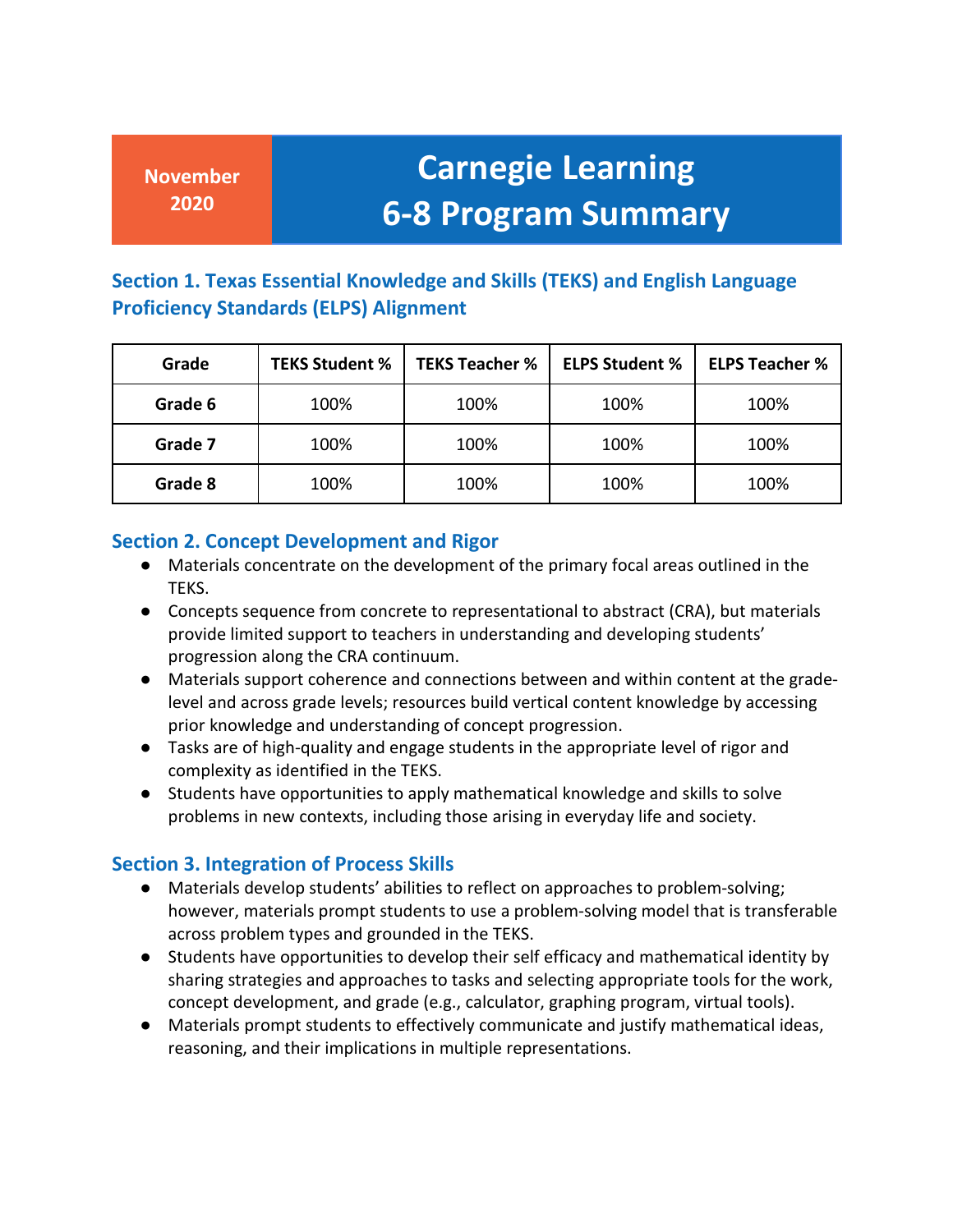#### **Section 4. Progress Monitoring**

- ● Materials include developmentally appropriate diagnostic tools; however, teachers are not guided to ensure consistent and accurate administration of diagnostic tools.
- ● Guidance is provided for teachers and administrators to analyze and respond to data; however, administrators are not provided with the guidance or tools needed to support teachers.
- Materials include frequent, integrated formative assessment opportunities and routine progress monitoring opportunities.

#### **Section 5. Supports for All Learners**

- Materials include guidance, scaffolds, supports, and extensions that maximize student learning potential; limited targeted instruction and activities are provided for students who struggle with content mastery.
- Instructional methods appeal to some learning interests and needs.
- are commensurate with various levels of English language proficiency. ● Materials include supports for English Learners (ELs); however, limited accommodations

#### **Section 6. Implementation**

- Materials include a cohesive, year-long plan with practice and review opportunities that support instruction.
- incorporate the curriculum into district, campus, and teacher design and considerations; however, there is specific guidance provided for implementation that ensures the progression of mathematical concepts and skills. ● Materials are not designed in a way that allows Local Education Agencies the ability to sequence of content is taught in an order that is consistent with developmental
- The visual design of student and teacher materials is neither distracting nor chaotic.

#### **Section 7. Additional Information**

● The publisher submitted the technology, cost, and professional learning support worksheets.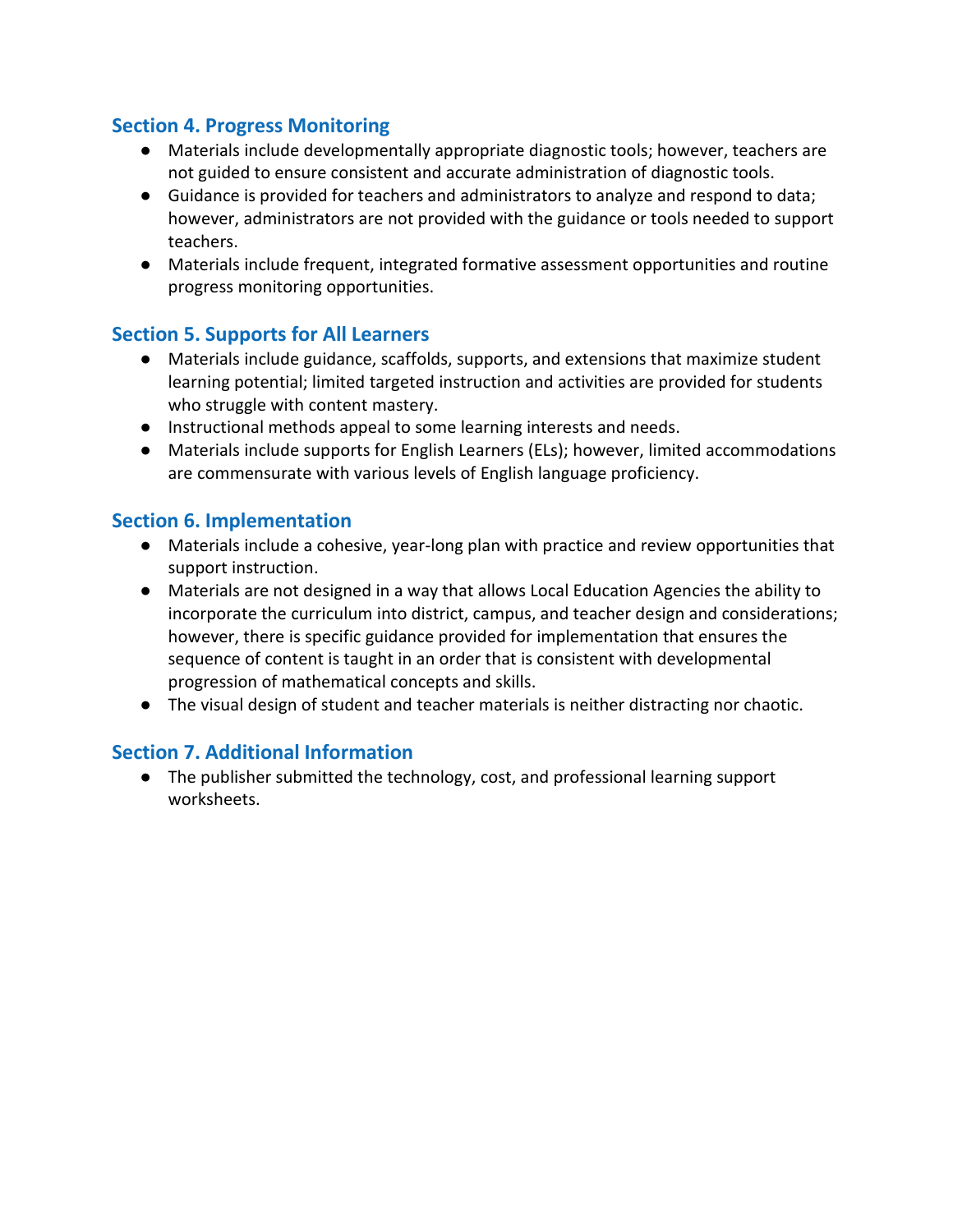**2.1** Materials concentrate on the development of the primary focal area(s) for the gradelevel.

- ● Materials spend the majority of concept development of the primary focal areas for the grade-level as outlined in the TEKS.
- appropriate for the concept and grade-level as outlined in the TEKS. ● Materials strategically and systematically develop students' content knowledge as
- Materials provide practice opportunities for students to master the content.

### Meets 4/4

 The materials spend the majority of concept development of the primary focal areas in sixth grade, as outlined in the TEKS. The materials strategically and systematically develop students' content knowledge as appropriate for the concept and grade-level as outlined in the TEKS. The materials provide practice opportunities for students to master the content.

Evidence includes but is not limited to:

 All five of the modules cover one or more of the following: number and operations; proportionality; expressions, equations, and relationships; and measurement and data.

- ● Module 1 includes four main topics and 15 lessons that correlate directly with the focal point titled "Representing and applying proportional relationships."
- Module 2 includes two main topics and nine lessons that correlate directly with the focal point titled "Developing fluency with rational numbers and operations to solve problems in a variety of contexts."
- ● Modules 3 and 5 of the material include four main topics and 18 lessons that correlate directly with the focal point titled "Using expressions and equations to describe relationships in a variety of contexts, including geometric problems."
- ● Module 4 includes one topic and four lessons that directly correlate with the focal point titled "Comparing sets of data."

 Each module includes an overview section outlining for the teacher all the learning that will The design of the materials follows a cycle in each of the modules. Each module includes "Connections to Prior Learning," which is a review of key concepts found in the Teacher's Implementation Guide, and a "Content and Alignment" section of the instructional materials.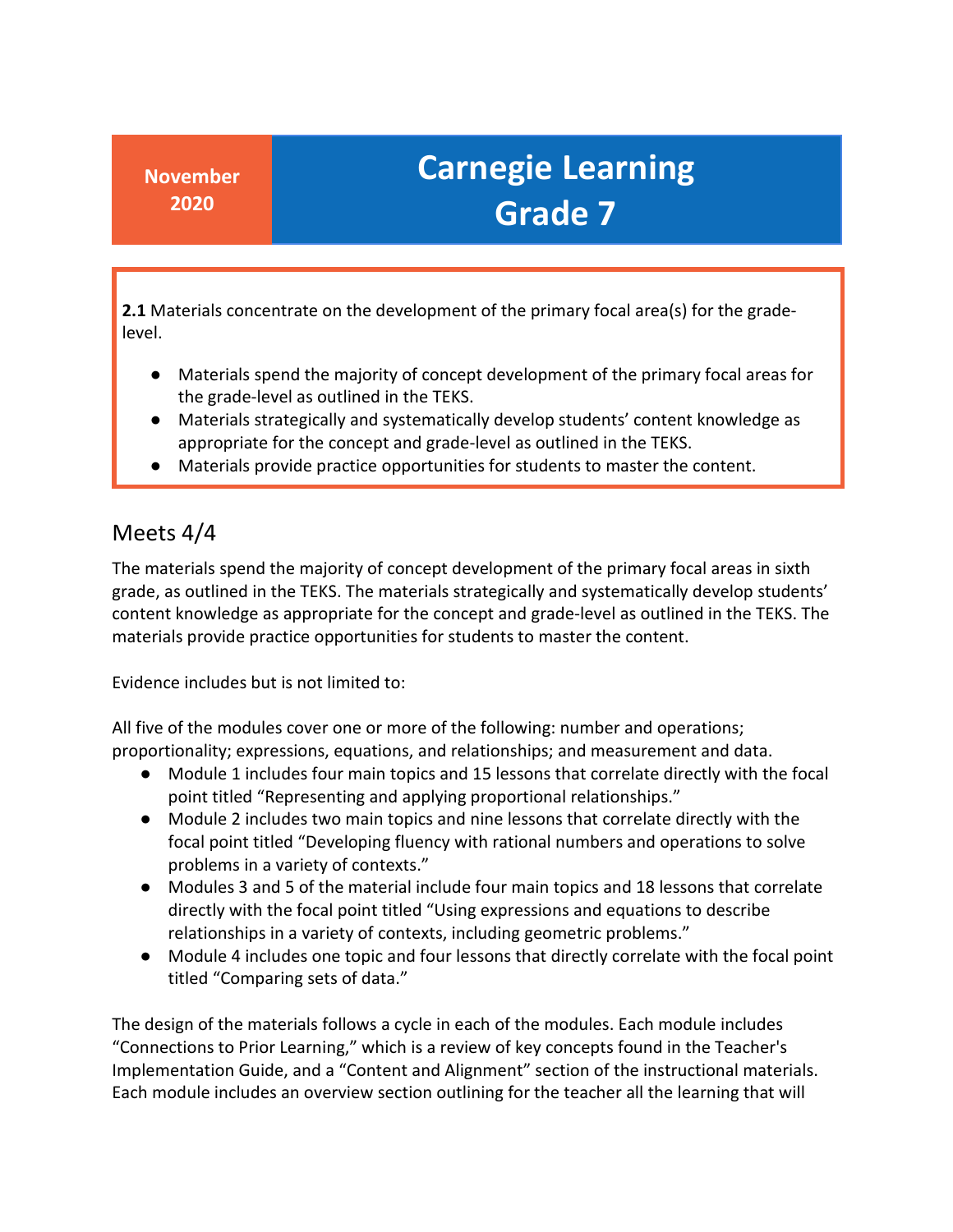take place within that module. The cycle then continues with a topic overview to detail the specific learning that develops within the module. Finally, lessons and activities are included to develop focused learning in each topic.

 In addition, these key focal areas are spiraled among all modules. The materials showcase the beginning of each module. The lessons include suggestions and materials to practice and reinforce the primary focal area skills in a variety of settings that include performance tasks, MATHia, a technology component, pre-tests, and post-tests. Questions and tasks within and focal concepts throughout by providing standard descriptions and essential ideas at the across units build in academic rigor to meet the full intent of the primary focal areas. Problem sets across lessons scaffold from lower-level tasks (e.g., define, identify, or describe) to higherlevel question types (e.g., evaluate, analyze, or create).

 Lessons contain several activities, as well as the "Talk the Talk" for each lesson before getting to the actual assignment. The activities allow students to have several opportunities to master the content. MATHia is available for each lesson. This provides the students with additional practice to master the content. Students have a skills practice book to allow for more practice on each skill.

 Module 1 suggests the following scaffolding for calculating tip percent and missing meal costs: "Students will use the tip (part) and percent (15% or 18%) and determine the possible whole (check total) first." In Module 1, Topic 3.4, students use multiple representations such as diagrams, equations, tables, and graphs to show proportional relationships. Multiple activities full intent of primary focal areas. (4.1, 4.2, 4.3, 4.4, and 4.5) within one single lesson (3.4) show a progression of rigor to meet the

 Module 3, Topic 1 introduces students to algebraic expressions, Topic 2 adds two-step each module increase rigor and ensure students master the full intent of the concept. equations and inequalities, and Topic 3 culminates with multiple representations of equations. The materials build upon previously taught concepts across previous weeks, and topics within

 strategies did you use to list the possible outcomes?" Module 4 guides teaching and learning math concepts through a variety of question types and tasks, such as "What is the difference between an array and the sample space?" or "What

In Module 5, Topic 1.2, students learn about line segments and how to construct them before moving into using line segments to create other geometric figures in Topic 1.3. Each topic is broken down into several activities in which there are multiple opportunities for students to practice what they are learning, with each activity building on the previous one.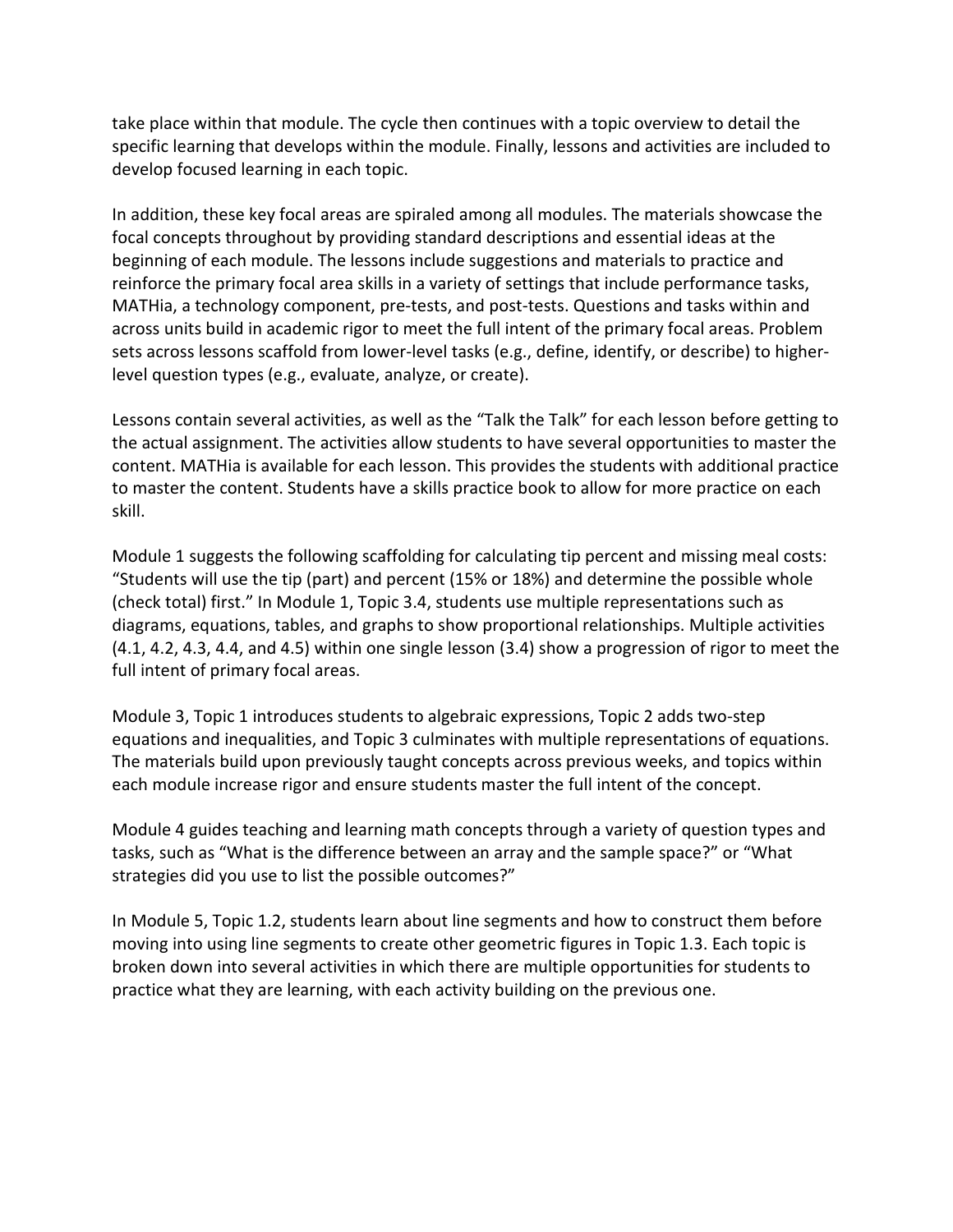**2.2** Materials sequence concepts from concrete to representational to abstract (CRA) as is appropriate for the grade-level and content.

- representations, and abstract representations, as appropriate for the content and Materials include a variety of types of concrete models and manipulatives, pictorial grade level.
- ● Materials support teachers in understanding and appropriately developing students' progression along the CRA continuum.

#### Partially Meets 2/4

 The materials include a variety of types of concrete models and manipulatives, pictorial representations, and abstract representations, as appropriate for the content and grade level. The materials guide teachers to help students move through the CRA continuum; however, there is limited evidence that the materials support teachers in understanding students' progression along the CRA continuum.

Evidence includes but is not limited to:

 The materials use models, manipulatives, and representations for concept exploration and attainment for the primary focal areas number and operations; proportionality; expressions, materials has an overview section to support the teacher before teaching each lesson. equations, and relationships; and measurement and data. Students work with models, manipulatives, and representations used for content exploration and attainment or have previous experience with the instructional materials through teacher guidance and instructions on activity sheets in the students' Skills Practice Workbook. The materials include a variety of types of concrete models and manipulatives in only some of the lessons. It is more evident that pictorial and abstract representations are present throughout the materials. Every topic in the

 understanding of pi and the ratio of a circle's circumference to its diameter. The lesson then In Module 1, students are explicitly taught how to work with models, manipulatives, and representations used for content exploration and attainment. In Module 1, Topic 1, students use string, compasses, rulers, scissors, and a calculator to explore the relationship between pi, radius, diameter, and circumference. Students are then explicitly guided to develop an moves the students from using the manipulatives and models to abstract by having students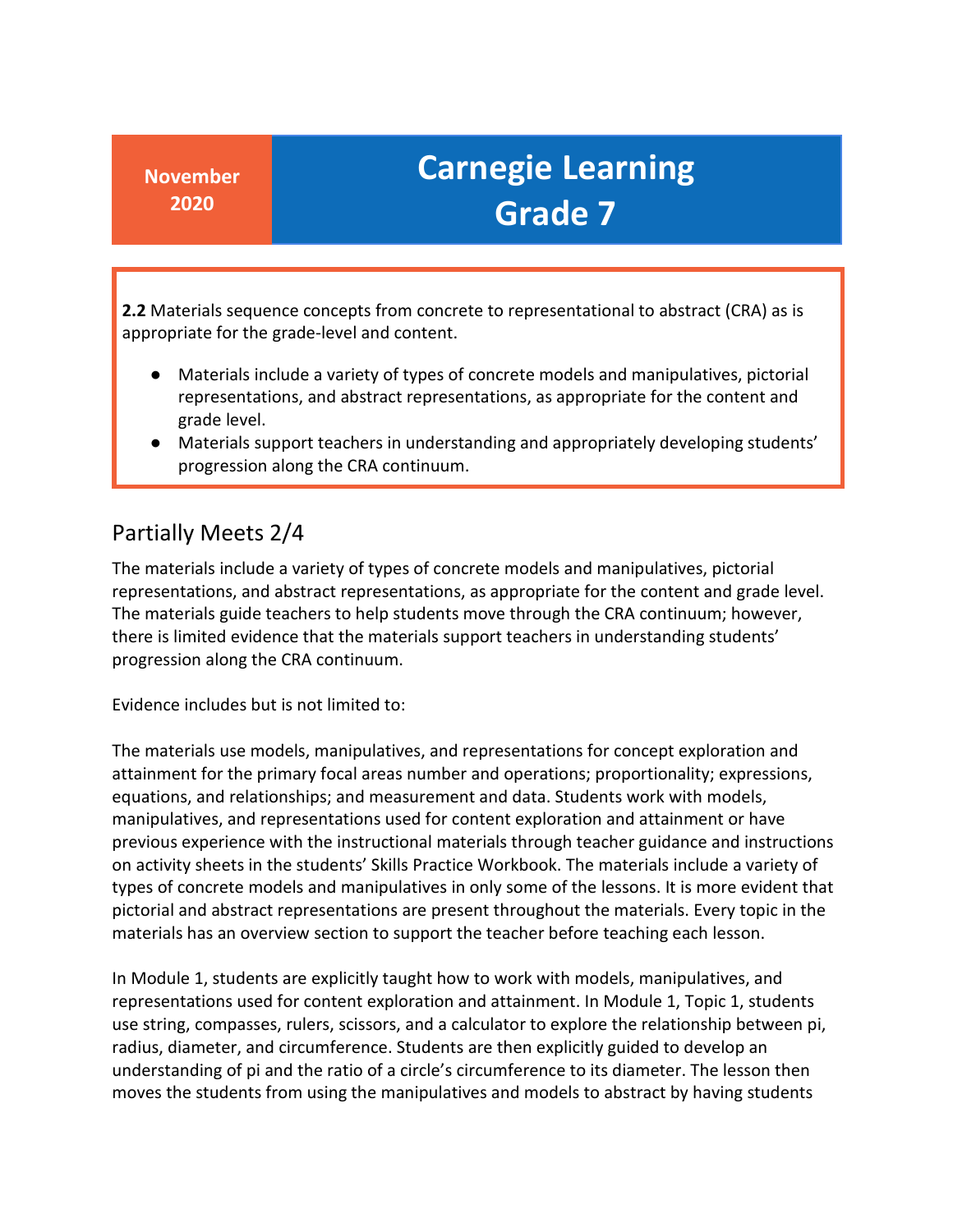percent problems by using proportions. Concrete models and manipulatives are not used to introduce this concept. Students are asked to use visual representations such as scale drawings write an equation they can use to solve circumference problems. Multiple pictorial and abstract representations are provided in the materials to continue developing the student's understanding of circumference. In Module 1, Topic 4, students are introduced to solving and the proportion "part/whole = percent number/100" to solve percent problems.

 subtraction of integers problems. Module 2, Topic 1.5 culminates with students solving problems adding and subtracting integers without the use of manipulatives or pictorial representations. Students are explicitly taught how to use the manipulatives or representations In Module 2, students use 2-color counters, number lines, and red and black number cubes as an introduction to adding and subtracting integers. Later in Module 2, students are provided with representations of problems using 2-color counters and number lines to solve addition and they are given through teacher guidance and instructions on activity sheets in the students' Skills Practice Workbook.

 numbers using the area of a rectangle diagram. Then, to increase rigor, students simplify algebraic expressions using both the area model and symbolic representations. In Module 3, actual understanding is along the CRA continuum. The lesson includes pictorial type problems symbols. The materials do not have further teacher support for students to progress if they are In Module 3, students review the Distributive Property by calculating the product of two Topic 2, teachers are given background knowledge about students' understanding of two-step equations and inequalities from the current and previous grade based on what the student *should* understand; however, no guidance is provided for teachers to identify where a student's that include bar models and number lines and abstract problems with just numbers and not yet working at an abstract level.

 In Module 4, Topic 1, students conduct probability experiments (concrete); suggestions are diagrams to organize the outcomes of their experiments (representation). In Topic 3, students use data to estimate results (abstract); suggestions are given on how to use data to make given on how to conduct probability experiments. In Topic 2, students use arrays, lists, and tree predictions, which moves students along the CRA continuum.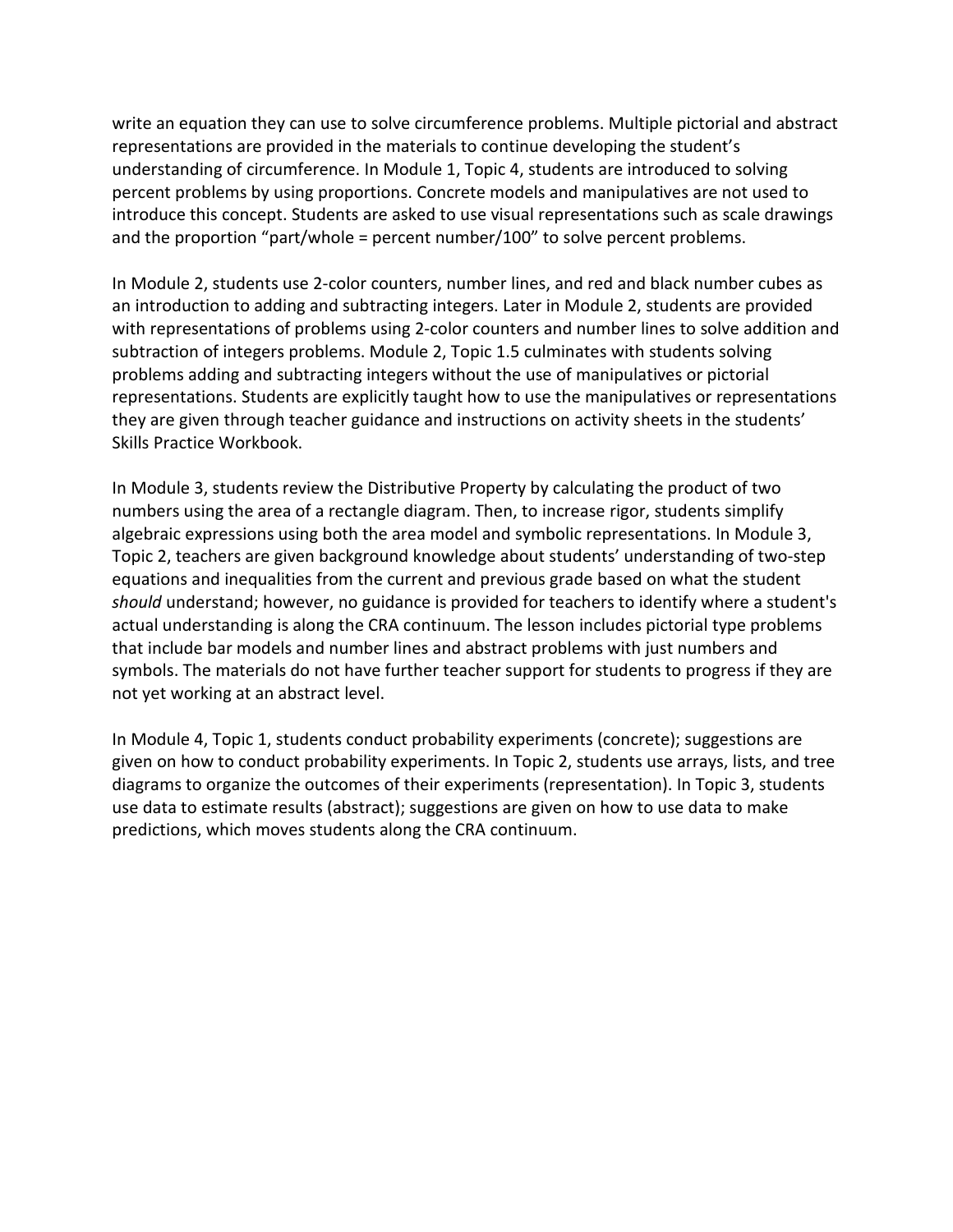level and across grade levels. **2.3** Materials support coherence and connections between and within content at the grade-

- Materials include supports for students to build their vertical content knowledge by accessing prior knowledge and understanding of concept progression.
- Materials include tasks and problems that intentionally connect two or more concepts as appropriate for the grade-level.
- ● Materials provide opportunities for students to explore relationships and patterns within and across concepts.
- Materials support teachers in understanding the horizontal and vertical alignment guiding the development of concepts.

#### Meets 4/4

 content knowledge by accessing prior knowledge and understanding concept progression. The materials include tasks and problems that intentionally connect two or more concepts as The materials support coherence and connections between and within content at the gradelevel and across grade levels. The materials include support for students to build their vertical appropriate for the grade-level. The materials provide opportunities for students to explore relationships and patterns within and across concepts. The materials support teachers in understanding the horizontal and vertical alignment guiding the development of concepts.

Evidence includes but is not limited to:

 At the beginning of the Teacher's Implementation Guide, a chart entitled "Middle School Math the next concept. The materials include teacher supports and guiding documents that help teachers understand how concepts build over time. Teachers have access to extensive Solution Content at a Glance" explains how concepts are built during the current year and across multiple years. The materials provide a detailed "Introduction" at the beginning of each module and each topic. This section gives teachers a summary of what students should already know in the section called "What is the entry point for students?" This section supports teachers in knowing what the students already know and what they need to learn to build on professional learning with a mobile and web-based app, LONG + LIVE + MATH, an online community, and a "Central Hub" with access to all products and resources included, in addition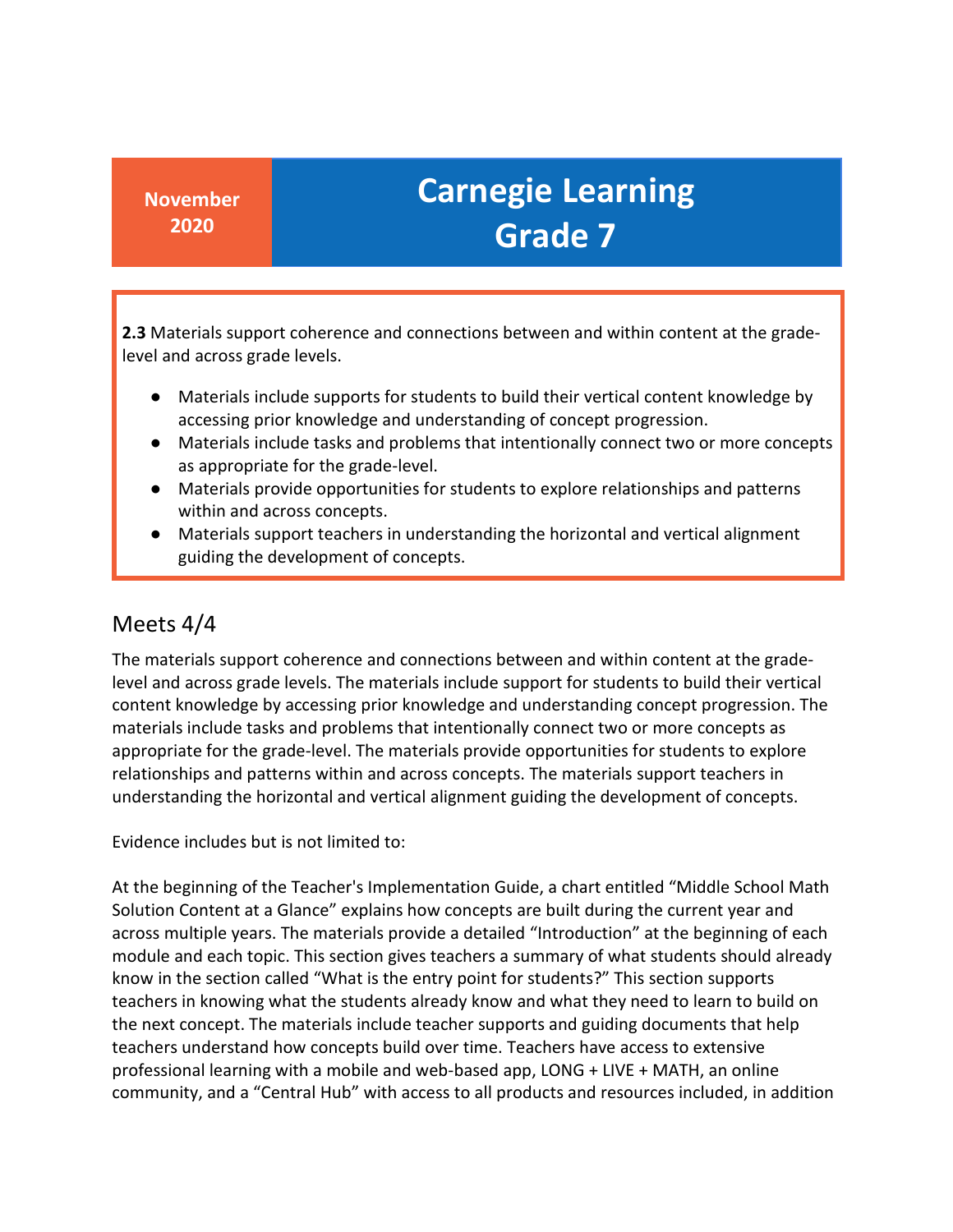to the books and software. Additionally, the materials include guiding documents for teachers, which include content and alignment documents for each module, and a Teacher's Implementation Guide.

 proportions. Students then develop strategies for graphing proportional relationships that will continue to be used in eighth grade. In Topic 4, students use proportions to solve percent problems, and later in the topic, to determine scale factors to help them create scale drawings. solving percent problems with ratio reasoning to answer the question "How can you use proportional relationships to solve percent problems involving markdowns and markups?" In scaled triangles that are 50% of the original size and the new activity of applying these similar Students use patty paper to draw their ruler and measure distances and apply mathematics to In Module 1, Topic 3, students use strategies from previous topics, such as using graphs and tables to connect the understanding of ratios and rates to the more formal strategy of solving In Lesson 1, students access prior knowledge by taking what they have already learned about Lesson 4.5, teachers help students make connections between the previous activity on drawing triangles to find the scale factors and compare perimeters and areas. In Lesson 5.1, students use a map of the United States and a map key to estimate distances between different cities. continue the activity and answer questions about determining actual distances from a scaled map.

 how this information will be used in working with irrational numbers and complex numbers in requiring them to look for relationships or patterns when using numbers. In Module 2, students use number lines to model the addition of integers; this skill reappears in Module 3 as a tool to model adding and subtracting linear expressions. Number lines are used in grade 8 to compare and order rational and irrational numbers and aid in estimating irrational numbers. In Module 2, students learn to operate with rational numbers. Module 3, "Algebraic Expressions," provide opportunities for students to examine relationships and patterns within concepts and In Module 2, the teacher overview explains the knowledge and fluency students learn in operating with signed numbers throughout students' mathematical journey. It also explains subsequent years. In Topic 1.2, students provide examples of adding numbers with different signs that produce a positive result and other examples that produce a negative result, combines students' knowledge of expressions with negative numbers on a number line to develop number line models for variable expressions. Students evaluate algebraic expressions with rational numbers using operations students learned in the previous module. The materials across concepts. In Activity 2.1, students calculate the missing measurements of supplementary and complementary angles using equations and variables.

 In Module 3, Topic 1, the overview states why fluency with algebraic expressions and number positive rational numbers and operating with rational numbers to solve equations. Then, in high school, students expand and factor polynomial expressions. In Topic 1, the "Engage" part of the lesson uses a number line, which students have used in several previous grade levels. In Topic 1 sense is important. In grade 8, students use their understanding of evaluating expressions using "Overview," an explanation is given of when this topic will appear again in seventh grade, eighth grade, and high school math.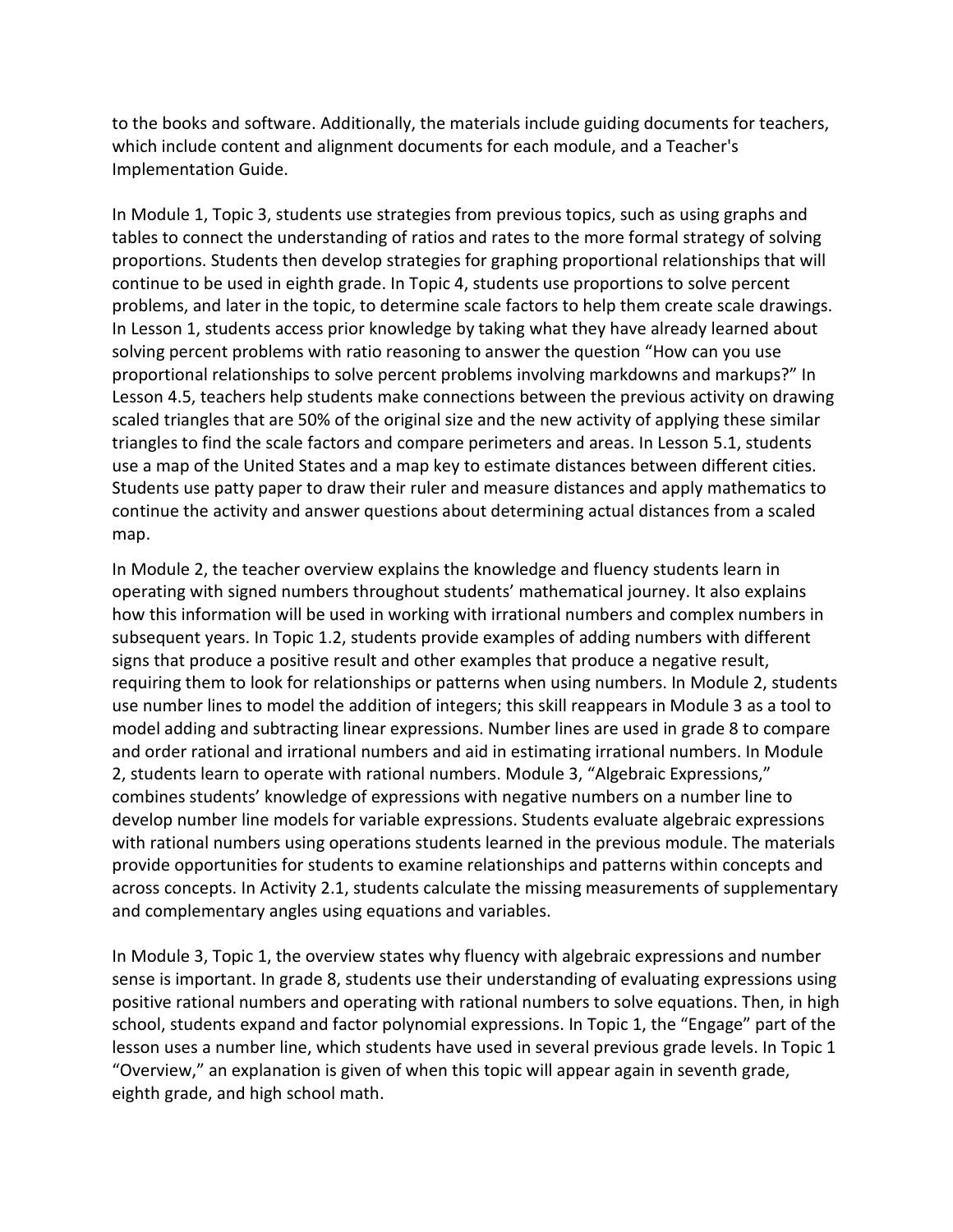In Module 3, Topic 2, students rewrite expressions to discover similarities in the expressions' structure to plot the expressions on a number line more accurately, connecting the ideas of learning. It continues with information about how the lessons in this topic will develop students' understanding, which is needed in eighth grade to transform geometric objects. In Module 3, Topic 3, students write the algebraic expression a limousine rental company would evaluating an expression and using number lines. In Module 3, Topic 3, the materials include a section that describes how students will use knowledge from reasoning algebraically in future use to calculate their customers' cost.

 In Module 5, Lesson 2.4, when introducing the surface area of pyramids, students work with the pyramid nets from the previous activity to calculate the lateral and surface area. The teacher asks the students specific questions to connect the perimeter's mathematical idea to the lateral and total surface area.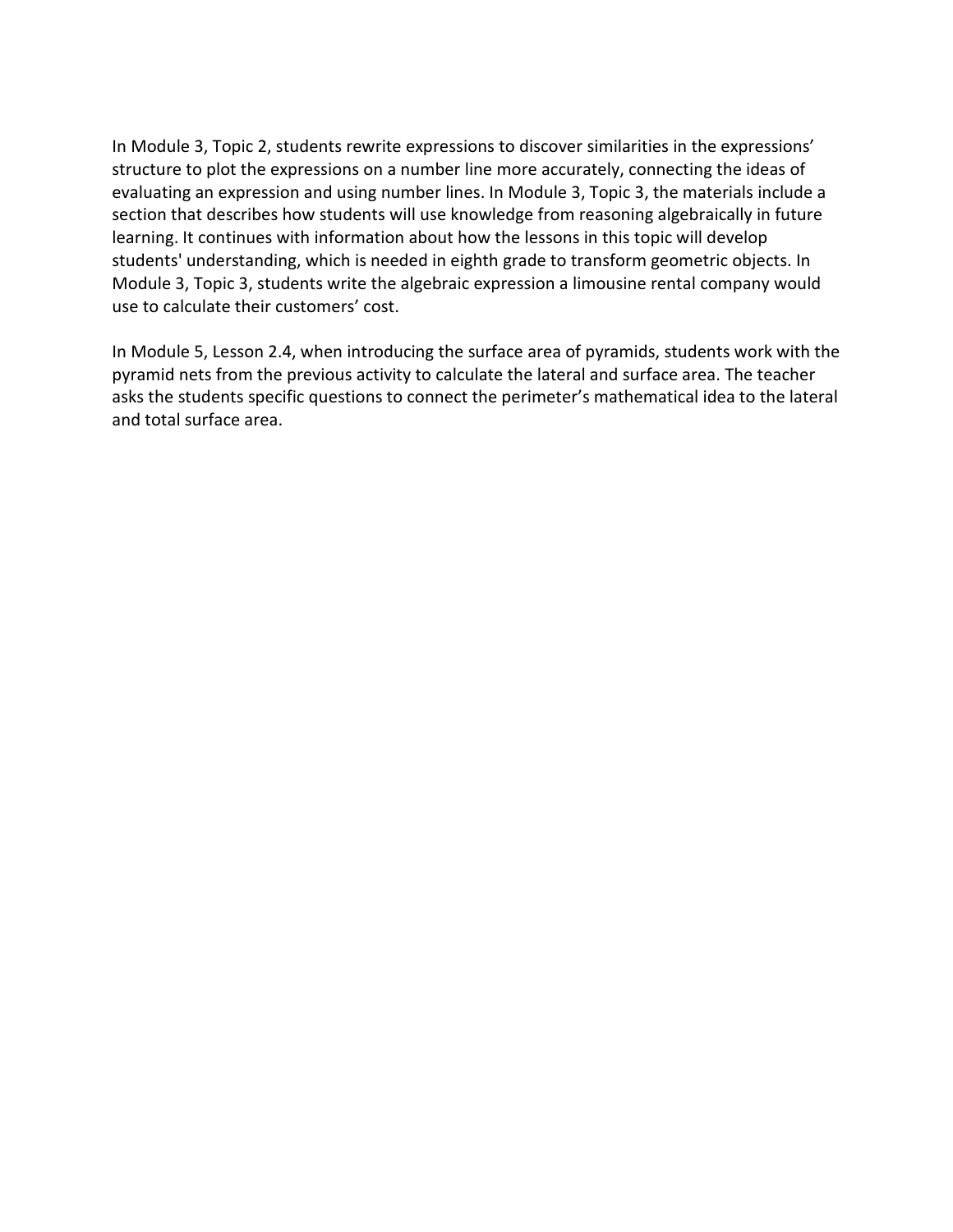**2.4** Materials are built around quality tasks that address content at the appropriate level of rigor and complexity.

- understanding, procedural fluency, or application) as identified in the TEKS and as appropriate for the development of the content and skill. ● Tasks are designed to engage students in the appropriate level of rigor (conceptual
- ● Materials clearly outline for the teacher the mathematical concepts and goals behind each task.
- Materials integrate contextualized problems throughout, providing students the opportunity to apply math knowledge and skills to new and varied situations.
- Materials provide teacher guidance on anticipating student responses and strategies.
- ● Materials provide teacher guidance on preparing for and facilitating strong student discourse grounded in the quality tasks and concepts.

### Partially Meets 2/4

 (conceptual understanding, procedural fluency, or application) as identified in the TEKS and as appropriate for the development of the content and skill. The materials clearly outline for the knowledge and skills to new, but not varied, situations. The materials provide some teacher The materials include quality tasks that address content at the appropriate level of rigor and complexity. Some tasks are designed to engage students in the appropriate level of rigor teacher the mathematical concepts and goals behind each task. The materials integrate contextualized problems throughout, providing students the opportunity to apply math guidance on anticipating student responses and strategies. Lastly, the materials provide some teacher guidance on preparing for and facilitating strong student discourse grounded in the quality tasks and concepts.

Evidence includes but is not limited to:

 The Teacher's Implementation Guide provides teachers guidance in each topic's overview, student expertise. The materials provide "Learning Together," which is a subsection of the topic demonstrating mastery. For example, in the facilitation notes guide for each topic, the including how students demonstrate understanding and how each topic's tasks promote overview. It shows the progression of each lesson and the standards addressed, both target and spiral. The materials explain how each task builds student efficacy towards the goal of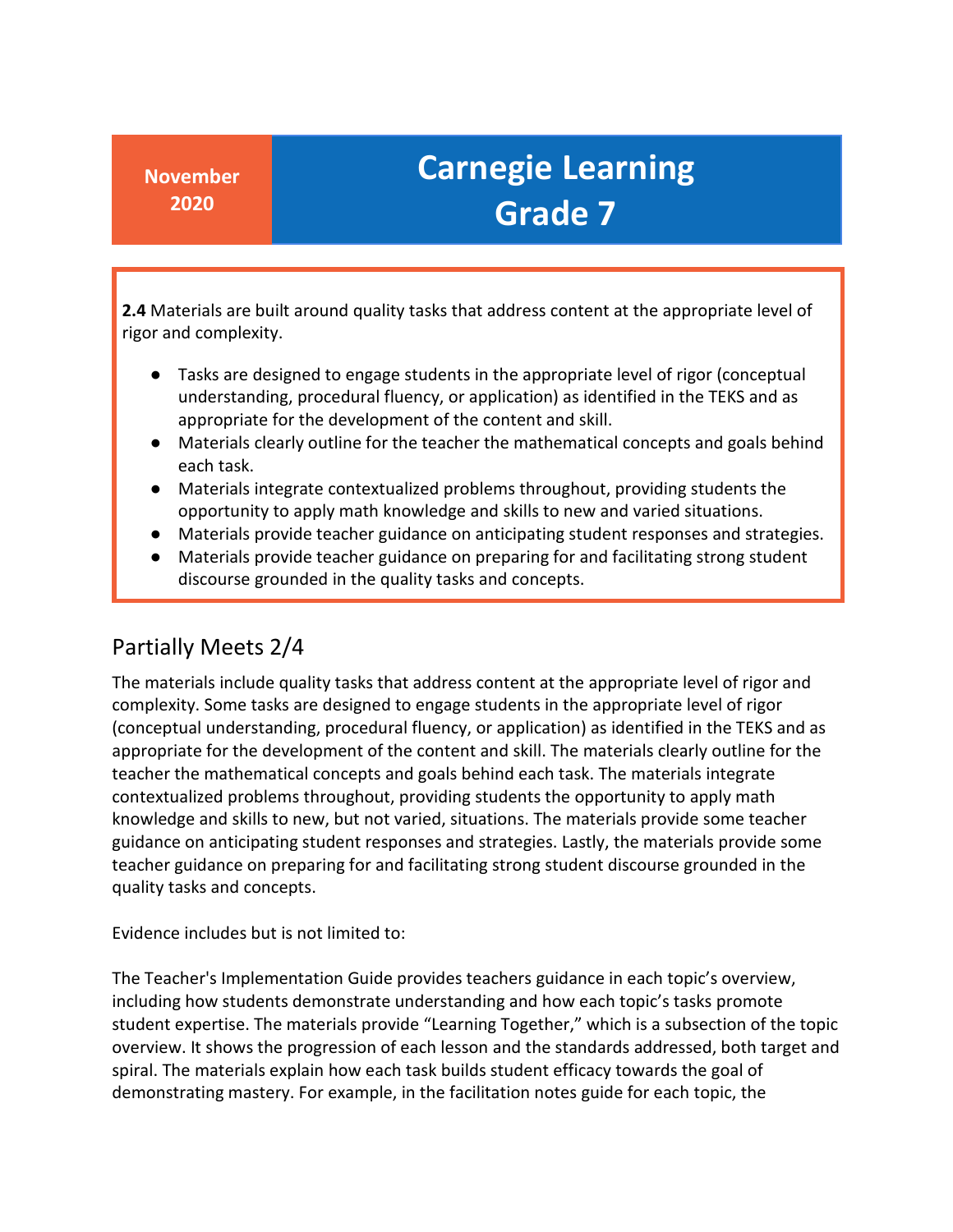completion. This section provides the teacher with a list of indicators to look for that constitute a student's understanding of the topic's standards. For example, the materials suggest that the teacher look for students' identification of parts in a numerical expression using terms such as *sum*, *factor*, *product*, and *coefficient* to understand the distributive property. materials provide summaries of each activity and what students should demonstrate after

 to demonstrate mastery of math concepts. For example, in introducing unit rates, the materials offer several real-world activities such as calculating tips for a restaurant waiter, finding the loan given a set principal amount and different rates over various periods, and solving problems interests. The materials provide teachers with possible student strategies to practice questions The materials include meaningful tasks for students set in real-world contexts that allow them total amount due to a hairstylist after the tip is included, calculating the simple interest on a about the commission on selling cars. The materials do not guide the teacher on how to appropriately revise content to be relevant to their specific students, backgrounds, and and tasks. For example, the materials include a problem-type called "Thumbs Up/Thumbs Down" to analyze problem solving in examples provided. When an incorrect response is presented, students look for errors in calculation and correctly solve it.

 them solve problems. No evidence was found that the materials provide teacher guidance that the teacher use diagrams and models and explain that a percent is part of a whole and can topic provides an overview for the teacher that includes guided questions to support students through each topic's learning, little to no detail is given to setting up and reinforcing these The materials' online component, MATHia, provides students with multi-level hints to help throughout the topic or lesson overview on anticipated student strategies. The facilitation notes section in every lesson provides several open-ended questions to ask students and support discourse. The materials provide teacher responses to possible students' answers, including how to direct students' misunderstandings or misconceptions. The misconception section is included in most lessons, as are differentiation strategies to help students who may struggle. For students having difficulty finding the percent of a number, the materials suggest be any size. The materials do not provide rubrics or keys with which teachers can evaluate and provide feedback to students while engaging in discourse. The materials partially support the teacher with setting up and reinforcing strong practices for student discourse. Although every practices.

 topic increases in rigor with multiplying and dividing rational numbers. These two topics have to rational numbers. In Module 2, Topic 1, students learn about adding and subtracting rational physical motion. Students use number line models and drawings of zero pairs to represent the addition and subtraction of integers. The materials include the following question for teachers to use to promote discourse: "When computing the sum of two or more integers using a number line, where do you always start?" At the end of the lesson, students develop their rules In Module 2, the materials begin with adding and subtracting rational numbers. The second sub-lessons that also increase rigor by breaking down the lessons into integers and then moving numbers using concrete, physical representations of integers such as two-color counters and to add and subtract integers using symbols and numbers, which is the lesson's abstract part. In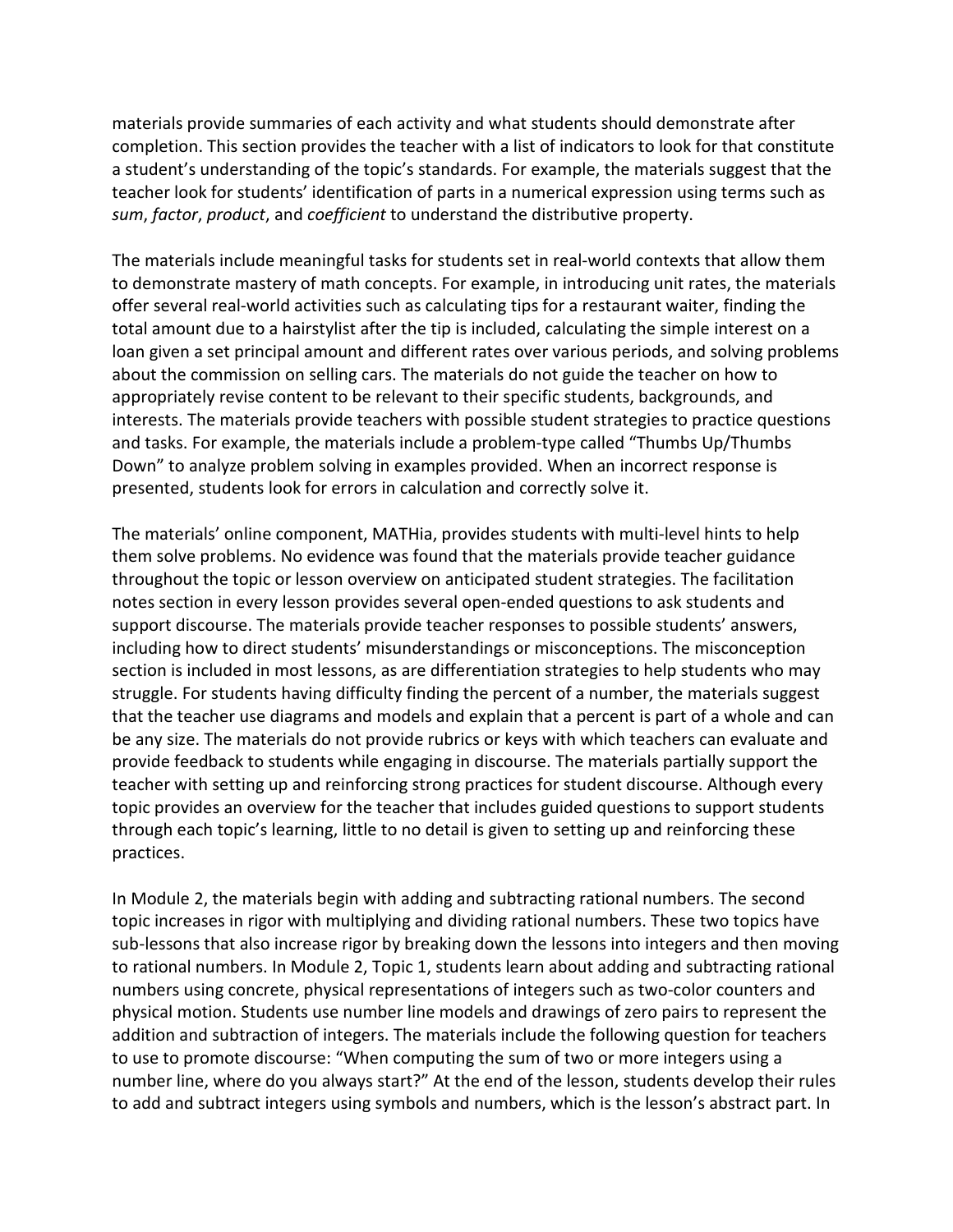Lesson 2.2, the materials indicate that "Students sometimes think that if a decimal is repeating, the teacher provides an example to disprove this thinking, such as 181 ÷ 90, where the quotient is equal to 2.01 where the 1 is repeating. The students then use a calculator to check their work the repetition must start immediately after the decimal point." To combat this misconception, and prove this point.

 algebraic expression on a number line. One strategy involves substituting the same value for two factors (algebraic). Students review what it means to factor out a coefficient. No evidence Activity 1.2, students represent a problem situation using a bar model to build and sell dog houses during the summer. At the end of the lesson, students explain how the solution to the In Module 3, the facilitation notes suggest several strategies students can use to plot an the variable (arithmetic). The other strategy requires rewriting each expression as a product of was found that the materials sequence the anticipated strategies to achieve strategy sophistication so that teachers know how to push students from one strategy to the next. In problem is represented in the equation.

 describe events, list possible outcomes, and calculate probabilities. Students also predict the to determine theoretical and experimental probabilities using number cubes and spinners. In Module 4, Topic 1, students use a weather forecast of rain to convert percentages to decimals and fractions. In Topic 1.3, the facilitation notes have students use spinners to probabilities of specified events occurring. In Module 4, Topic 2, students conduct experiments Later, students use and create models to organize the probabilities of the outcomes. Students then use real-world situations to calculate probabilities.

 interpret intersection points to solve them. Students use patty paper to illustrate perpendicular lines, complementary angles, and supplementary angles. Module 5, Topic 2.3, introduces the misconception that students believe the orientation of angles fixed is presented. Teachers are do not need to have horizontal and vertical rays. However, of the five lessons in this topic, only In Module 5, Topic 2.2, the facilitation notes have students write equations, graph lines, and encouraged to have students draw their angles in unique orientations, proving that right angles three have misconceptions identified.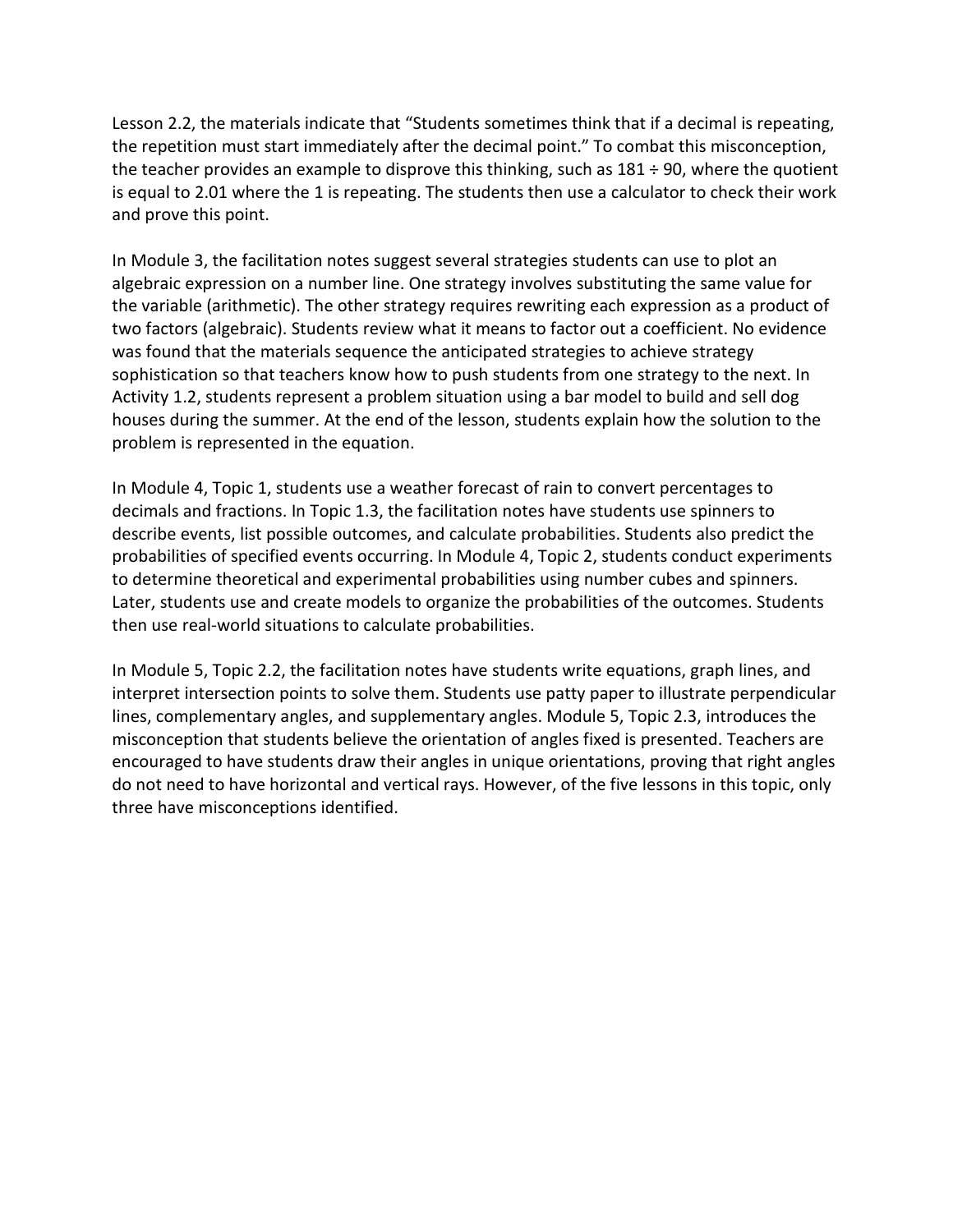**2.5** Materials include cohesive, year-long plan for students to develop fluency in an integrated way.

- Materials include teacher guidance and support for conducting fluency practice as appropriate for the concept development and grade.
- ● Materials include a year-long plan for building fluency as appropriate for the concept development and grade.
- ● Materials integrate fluency at appropriate times and with purpose as students progress in conceptual understanding.
- ● Materials include scaffolds and supports for teachers to differentiate fluency development for all learners.

### Partially Meets 2/4

 grade; however, the materials do not include an explicit year-long plan for building fluency as appropriate for the concept development and grade. The materials integrate fluency at appropriate times and with purpose as students progress in conceptual understanding; however, the integration is not explicit and is not found throughout the materials. The materials include some scaffolds and supports for teachers to differentiate fluency The materials integrate fluency over the course of the year and include some teacher guidance and support for conducting fluency practice as appropriate for the concept development and development for all learners.

Evidence includes but is not limited to:

 The Teacher's Implementation Guide provides detailed descriptions in the "Module and Topic how it will address the targeted student expectation. This is consistently done throughout the materials for every module and topic; however, guidance is limited throughout the lessons and activities. The materials provide lessons and pacing structure that includes directions on helping students move through multiple fluency practice activities within a single lesson. Each assignment contains a review section that provides a spaced practice of concepts from the some opportunities within the facilitation notes of each activity for students to discuss their conceptual understanding behind the fluency practice by using questions listed for the teachers Overview" that explain the plan for that module to build concept development and fluency and previous lesson and topic and the fluency skills important for the course. The materials include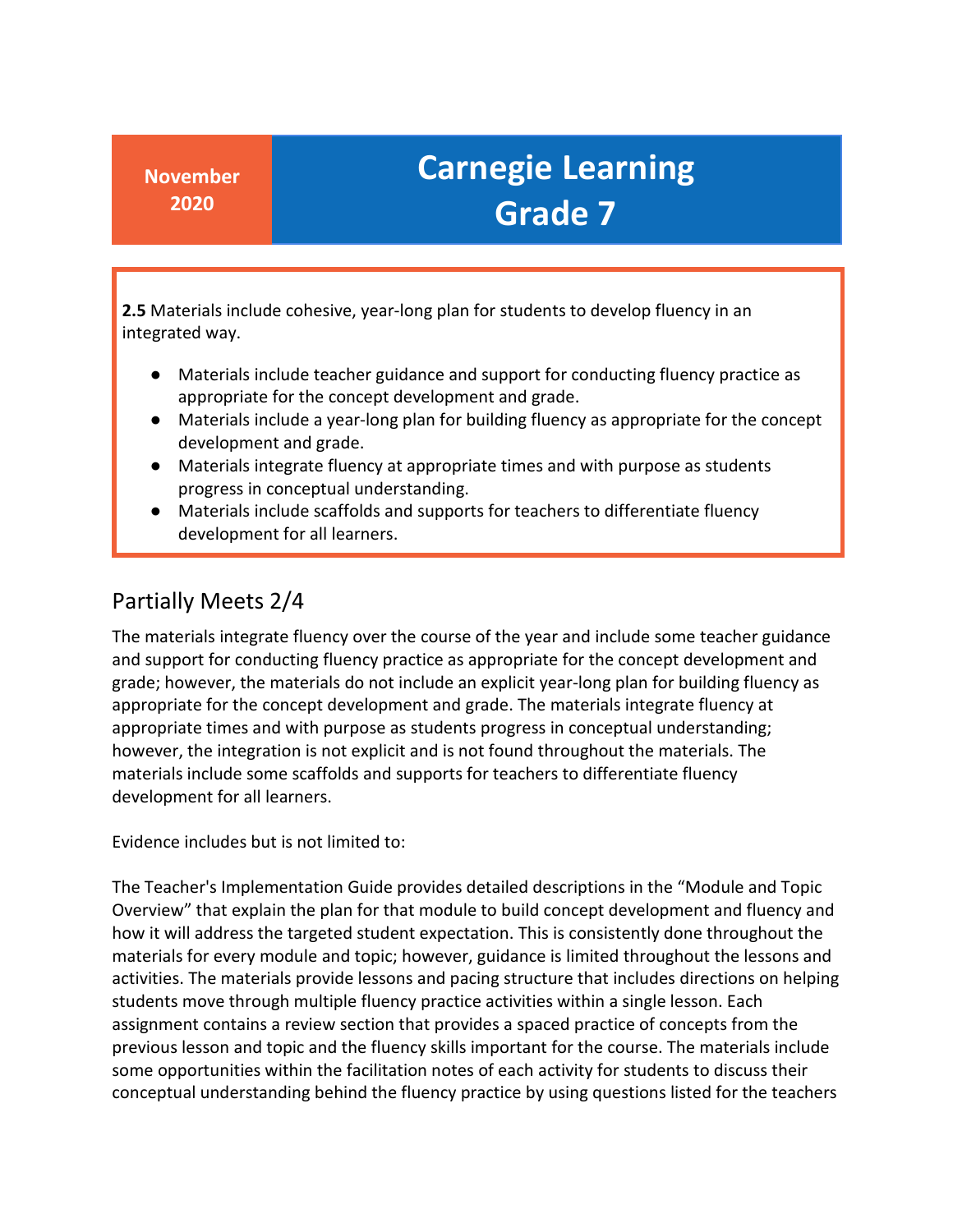lesson for students to extend fluency when they have already met the fluency expectations. The materials provide a section in the facilitation notes titled "As students work, look for." This section lists for teachers certain key things that help the teacher determine if students need to guide the students through this process. The materials provide a "Stretch" section for every differentiated supports.

 The online component, MATHia, provides individual practice for students to build their fluency throughout the school year and track their progress within each module and targeted skill. The table of contents in the materials shows each module's alignment, topic, lesson, and activity with the student expectation and the MATHia workspace. However, there is no guidance on how and when to use resources in the scope and sequence or individual lessons. The materials include the Skills Practice Workbook with activities that focus on building student fluency.

 In Module 1, Lesson 1.2, students label parts of a circle (radius and circumference) before working on the activity where they cut out sectors of a circle to derive the formula for a circle who struggle, the text suggests using questioning to pull out the fact that there is no flexibility them to write the ratio. However, to extend the activity, students explore the statement after proportionality multiplied by the units for the x-value yield the units for the y-value. In Lesson the first cashier subtracts a \$10 student discount at the end after calculating the total with a 20% off promotion, and the second cashier subtracts the \$10 discount at the beginning. area. Activity 2.1 provides differentiation strategies to extend and support struggling students. For example, students determine the constant rate of proportionality using tables. For students when writing a constant of proportionality; you have to know the input and output and use Question 1 in more depth. Students make the connection that the units of the constant 4.1, students determine which of two options is the better deal on a back-to-school sale where Because this activity consists of multiple steps beyond working with proportions to solve percent problems, the students extend their fluency.

 In Module 2, Topic 1, the materials provide the students with several fluency activities and several choices of strategies they can use to add and subtract rational numbers. One activity integers. In the next activity, Walk the Line, students physically practice calculating sums of integers. In the third activity, students use two-color counters to model how to create zero pairs to subtract integers and then draw these models for given problem situations. These activities allow students to develop their own rules and conceptual understanding of operating teaches students to sketch and use several lines to show the addition and subtraction of with positive and negative integers.

 The Module 3 Overview provides the teacher with an explanation of how fluency in the the review section requires students to determine each quotient given fraction and decimal problems. In Lesson 1.2, the materials guide the teacher to look for students' placement of algebraic expressions on a number line (e.g., x+1 to the right or the left of 0) and the evenly algebraic expressions, two-step equations, and inequalities help students develop the concept of multiple representations of equations in tables, graphs, and verbal descriptions. In Topic 1, spaced intervals on the number line. Based on the teacher's observations, students are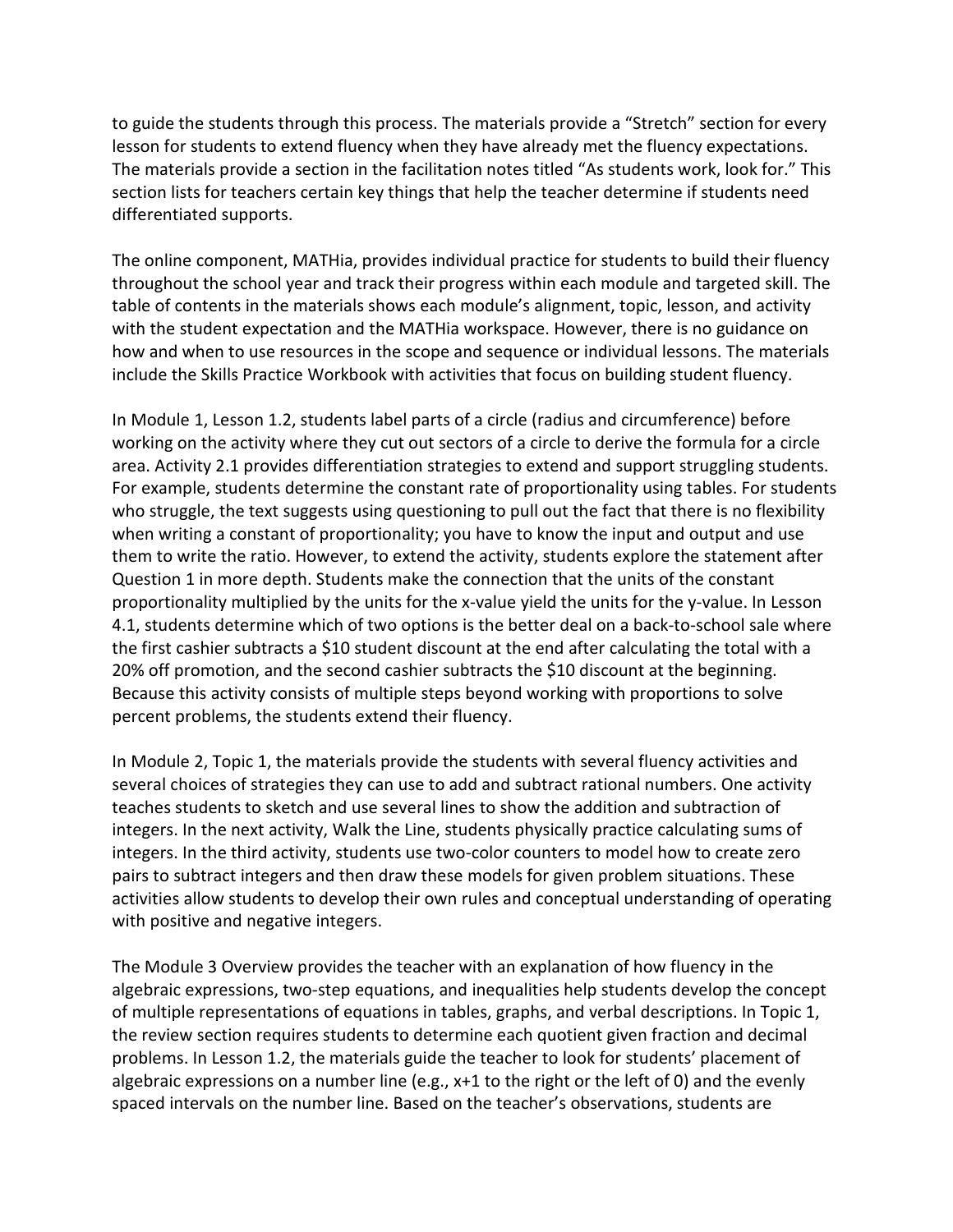identified for needing differentiated support during the fluency activities. In Activity 2.2, the product of two numbers is shown by applying the Distributive Property in an area model. Students simplify algebraic expressions using area models, symbolic representations, and the expression. For those who struggle, the materials suggest factoring out -1 rather than just a Distributive Property. In Activity 2.3, students use the Distributive Property to factor negative sign if the GCF is -1.

 Module 4, Lesson 3.2 guides the teacher through a two-day lesson that includes an engaging tell the teachers when to guide students, when they should be applying their knowledge, and activity and three fluency activities on using random samples to draw inferences. The materials when they should demonstrate what they have learned. These activities all support students in developing fluency.

 In Module 5, Lesson 2.3, the teacher prompts students with questions about the base, height, and volume of a prism and a pyramid. The teacher provides discourse opportunities by asking the students how the prism and the pyramid are similar and if they are congruent. Because both shapes have the same similarities in dimensions, the teacher's guided questions provided in the materials help in promoting strategic discourse for students to discuss the difference between area and volume.

The materials integrate fluency at appropriate times and with purpose as students progress in conceptual understanding; however, the integration is not explicit and is not found throughout the materials. The materials include some scaffolds and supports for teachers to differentiate fluency development for all learners.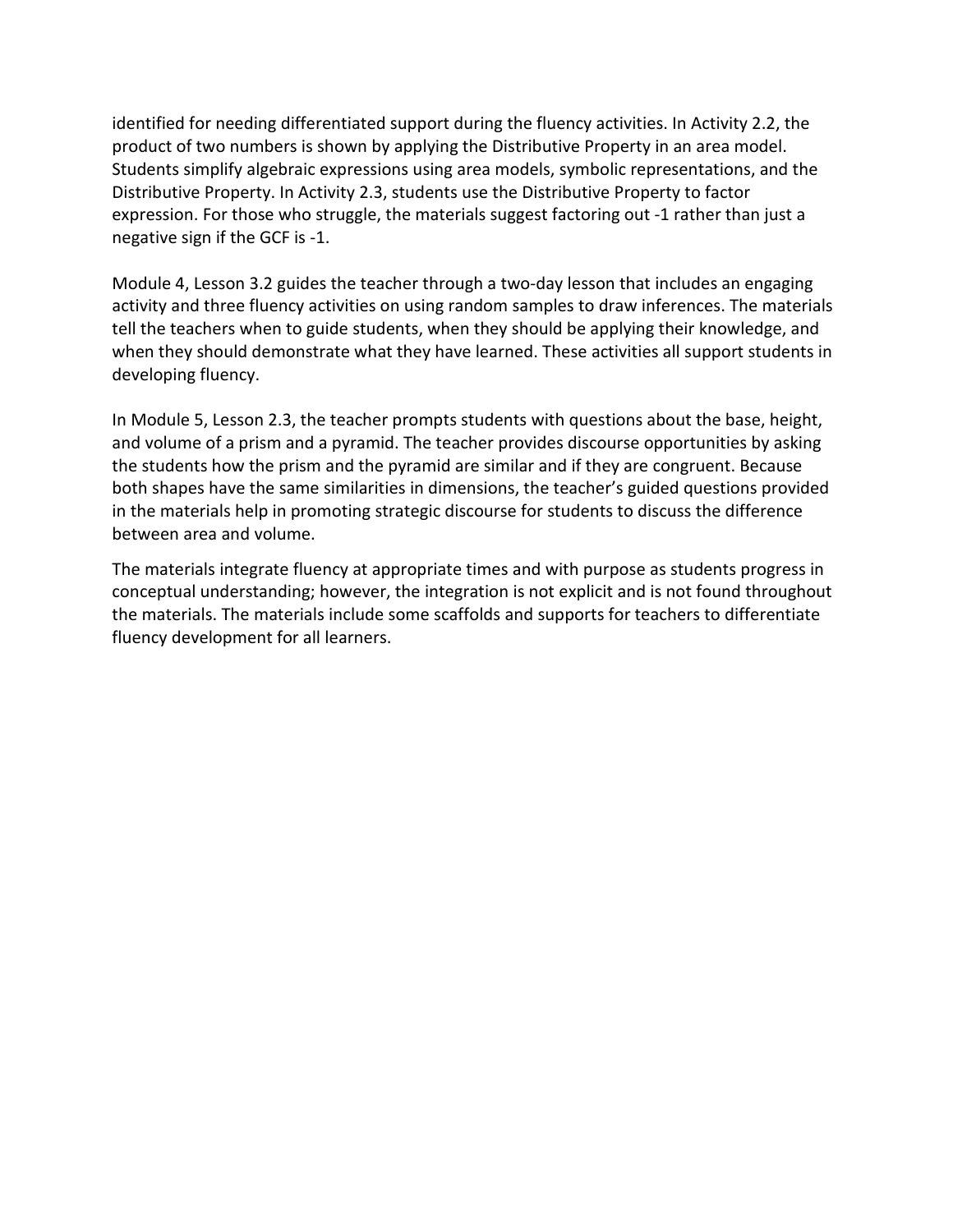**2.6** Materials support students in the development and use of mathematical language.

- Materials include embedded opportunities to develop and strengthen mathematical vocabulary.
- Materials include guidance for teachers on how to scaffold and support students' development and use of academic mathematical vocabulary in context.

#### Partially Meets 2/4

 The materials include some embedded opportunities to develop and strengthen mathematical vocabulary. The materials include some guidance for teachers to scaffold and support students' development and use of academic mathematical vocabulary in context.

Evidence includes but is not limited to:

 goals and key terms on the same page; however, the development of mathematical vocabulary is not addressed. Key terms are bolded in each activity's text and accompanied by the formal definition, which is used within the lesson context. At the end of each topic, a summary is lessons within that topic. The lessons embed the introduction and use of vocabulary within the The Teacher's Implementation Guide and the Consumable Student Edition include key terms listed and defined in the "Module and Topic Overviews." When appropriate, in the margins of the Consumable Student Edition, characters called "The Crew" use speech bubbles to highlight and define academic vocabulary. At the beginning of each lesson, the materials list the learning included for the students and teachers to review key terms learned throughout the series of context of mathematical tasks requiring students to communicate mathematical ideas. For example, the Student Edition embeds academic vocabulary within each lesson.

 The materials provide repeated opportunities for students to listen, speak, read, and write materials do not explicitly build from students' informal language to the formal language of section for differentiation in most lesson activities; however, vocabulary development is not using mathematical vocabulary within and across lessons. At the end of each lesson, students complete three sections: "Write," "Remember," and "Practice." Students make connections to the previous activities in the lesson and also reiterate the formal language of mathematics. The mathematics by making explicit connections throughout the materials. The materials provide a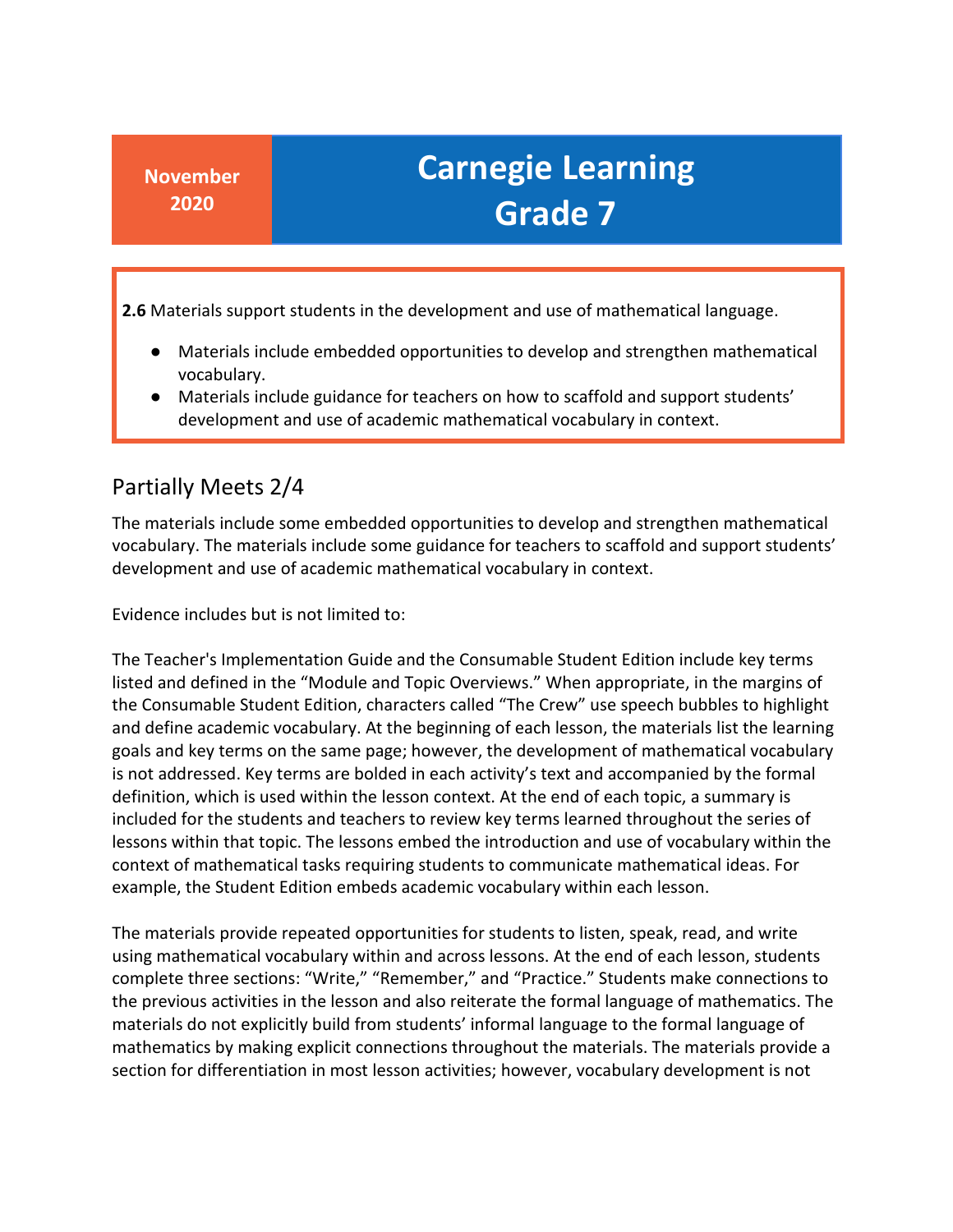one of the strategies provided. The Teacher's Implementation Guide prompts teachers to create a word wall of key vocabulary terms used through the materials.

 circumference definition. The materials provide repeated opportunities for students to listen, speak, read, and write using mathematical vocabulary within and across lessons. In Activity 1.2, the facilitation notes state that students sometimes use the terms *equal* and *congruent*  and congruent is used for shapes. In Module 1, Topic 1, the overview notes that one of the essential ideas in the module is the interchangeably. The text directs teachers to remind students that equal is used for numbers,

and congruent is used for shapes.<br>Module 2, Topic 1 defines additive inverse. Three lessons later, the students revisit the definition of additive inverse. Additive inverse is used again in Module 3 when students are solving equations.

 In Module 3, Lesson 1.1, students demonstrate their learning by writing a 1–2 paragraph and then share responses as a class. These activities are repeatedly used throughout the summary of the lesson and address two questions about evaluating an algebraic expression. In Module 3, Lesson 3.2, students work in a group to complete questions about linear equations materials to promote reading the math question, listening to a group conversation, and speaking about their thinking process and response.

 represent complementary events. The Teacher's Implementation Guide provides possible In Module 4, Lesson 1.3, the key terms listed are *theoretical probability* and *experimental probability*. One of the learning goals states that students will calculate the difference between theoretical prediction and the experimental results, which can only be done by understanding the listed vocabulary. In Lesson 2.2, students explain in writing which events in a given question correct explanations on the answer key section of that lesson that includes vocabulary.

 In Module 5, Lesson 1.2, students explain their drawing of supplementary angles, perpendicular lines, adjacent angles, and complementary angles. Students are reminded of the key vocabulary in the lesson to guide them in their writing assignments. Finally, students read and solve 10 practice problems that only include the formal language of mathematics. Module 5, Topic 1 among the lesson's key terms. The teacher distributes a sheet of colored paper to each student,  *180°, Terms Related to 90°*, and *Other Terms*. As the terms are introduced, students enter them definitions are specific enough to differentiate among the terms. At the end of Lesson 2, students have a patty paper vocabulary study guide; students use these definitions to answer includes a differentiation strategy to help all students make connections and distinctions and then, using landscape orientation, students create three columns titled *Terms Related to*  into the appropriate column along with a diagram or written definition. Students are encouraged to add any new terms introduced. Students make sure their diagrams and questions and then write and solve equations involving special angle pairs.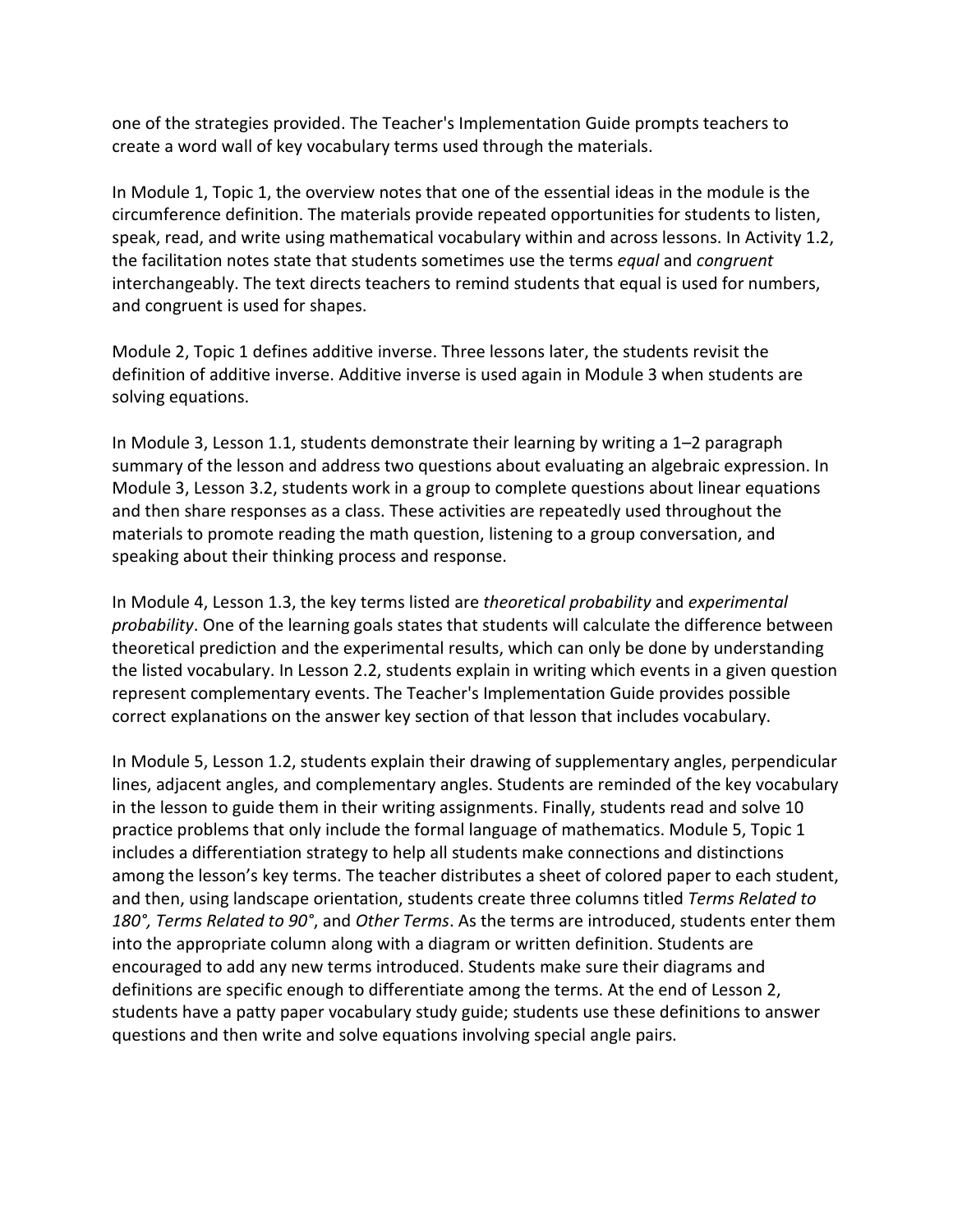**2.7** Materials provide opportunities for students to apply mathematical knowledge and skills to solve problems in new and varied contexts, including problems arising in everyday life, society, and the workplace.

- ● Materials include opportunities for students to integrate knowledge and skills together to successfully problem solve and use mathematics efficiently in real-world problems.
- Materials provide students opportunities to analyze data through real-world contexts.

#### Meets 4/4

 The materials provide opportunities for students to apply mathematical knowledge and skills to and the workplace. The materials include opportunities for students to successfully integrate solve problems in new and varied contexts, including problems arising in everyday life, society, knowledge and skills to problem-solve and use mathematics efficiently in real-world problems. Materials provide students opportunities to analyze data through real-world contexts.

Evidence includes but is not limited to:

 context and develop an efficient and successful solution strategy. For example, each topic The program requires students to integrate knowledge and skills together to make sense of a includes an open-ended performance task that allows students to be creative in demonstrating what they learned. The task presents a scenario that includes student directions for acceptable work and a detailed rubric, teacher notes, and a sample answer. The materials include opportunities for students to solve real-world problems from a variety of contexts. For example, each lesson in the materials contains real-world problems such as buying back-toschool supplies, taking a bike ride home from school, and making brownies for the class.

 Module 1, Lesson 1 requires students to use a grade-appropriate graph of lemon-lime to club soda ratios for Jade and Kim's recipes. The data is developmentally and thematically appropriate for grade-level students. In Module 1, students analyze the size, numbers of slices, and costs of pizzas to determine the unit rate in a variety of ways. In Lesson 2.3, students apply their knowledge of ratios to proportional problem situations about how scientists estimate shark populations based on tagged sharks. As students investigate different scenarios, they are asked to represent these situations using proportions. In Activity 2.3, students compare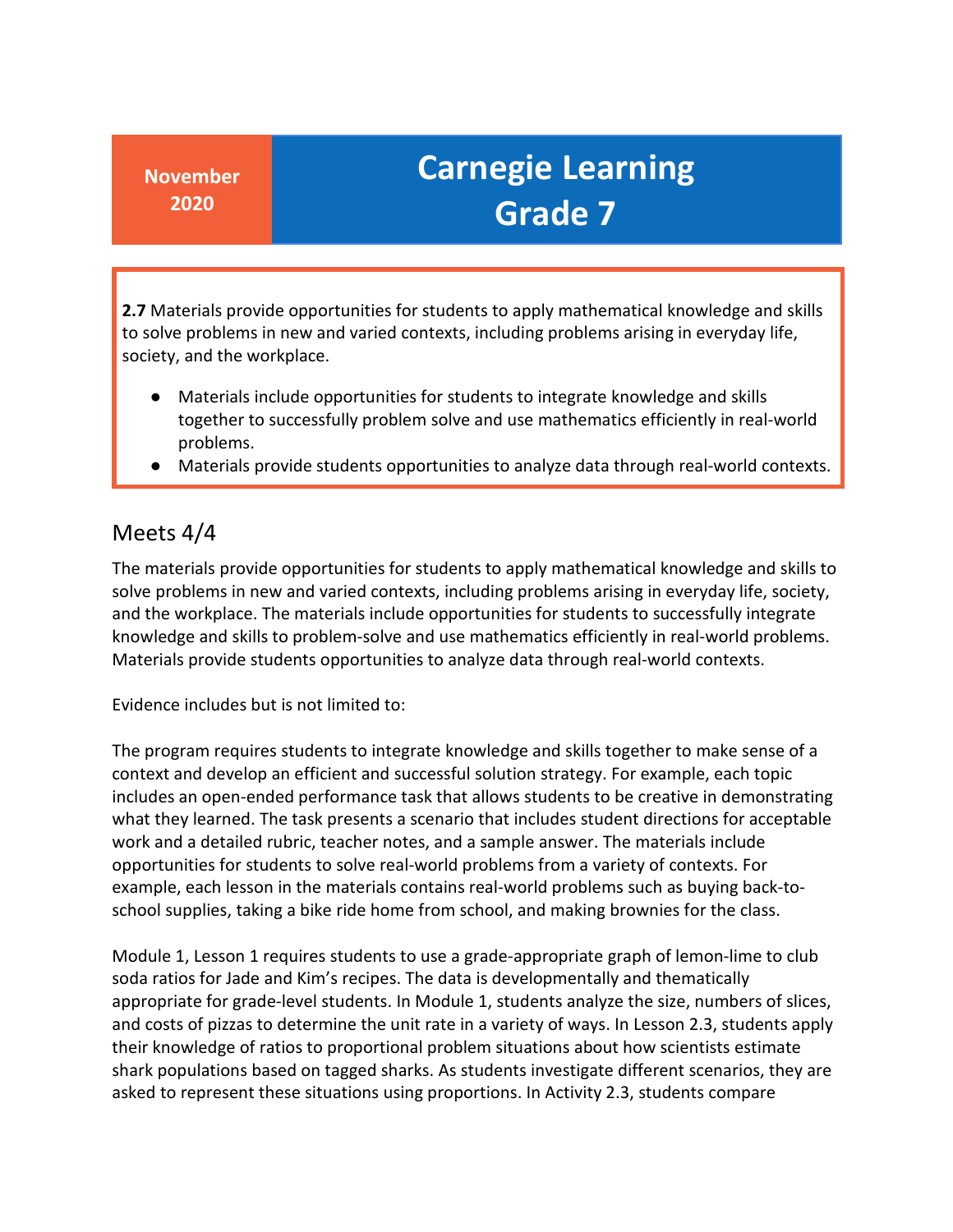different sized pipes to analyze which combination of pipes provide the most water flow to residents. In Lesson 3.2, students have the opportunity to analyze data from tables and students at a school and the number of students taking band as their elective. They again have determine if the relationship between a television show and its corresponding commercial lengths is proportional. They also analyze data from a table showing the total number of to analyze the data and determine if the relationship shown in the table is proportional. In Lesson 3.3, students analyze a graph that represents the relationship between the time and distance of a runner measured in kilometers per minute. Students determine the constant proportionality, write an equation to represent the situation, and then use that equation to solve for unknown quantities.

 a limousine rental company. Students determine how much tax Katie must collect as well as the rental fee amount. Additionally, Module 3 requires students to work with four contexts that discounts and sales tax for toys, clothes, and a bike. In Activity 1.1, students study a translator's job to determine fees and payment for the numbers of pages translated, and then analyze data In Module 3, Topic 1, students model a real-world situation by writing algebraic expressions for require a two-step equation. For example, students combine terms to determine prices with from the costs of translating different numbers of pages of a document to graph the information while learning about discrete and continuous data.

 In Module 4, Lesson 1.4, students use a coin toss to simulate the experimental probability of the percent of female babies born at a hospital. Students start their experiment with only four tosses and record and analyze their data. They then increase to 8 tosses and record and analyze data and note that the experimental probability approaches the theoretical probability as the number of trials increases. In Topic 2, students use the birth order of four children in a family, identified only by gender, to determine the probability of each of the children's birth order. In Lesson 2.3, students calculate the probability of adopting one of five different kinds of pets at a events and determine the probability of the event occurring. In Lesson 4, students calculate the theoretical probability of many compound events, such as the likelihood of how many free throws a basketball player can make when given the total number of shots attempted. their data. Finally, they increase their experiment to 50 tosses and record and analyze their pet shelter if the next pet is randomly selected. Students answer questions about compound

 In Module 5, Topic 1, students receive two drawings of lines crossing with angles marked by algebraic expressions and determine the measures of those angles. Students need to identify vertical, supplementary, and congruent angles to solve the expressions and determine the angle measures.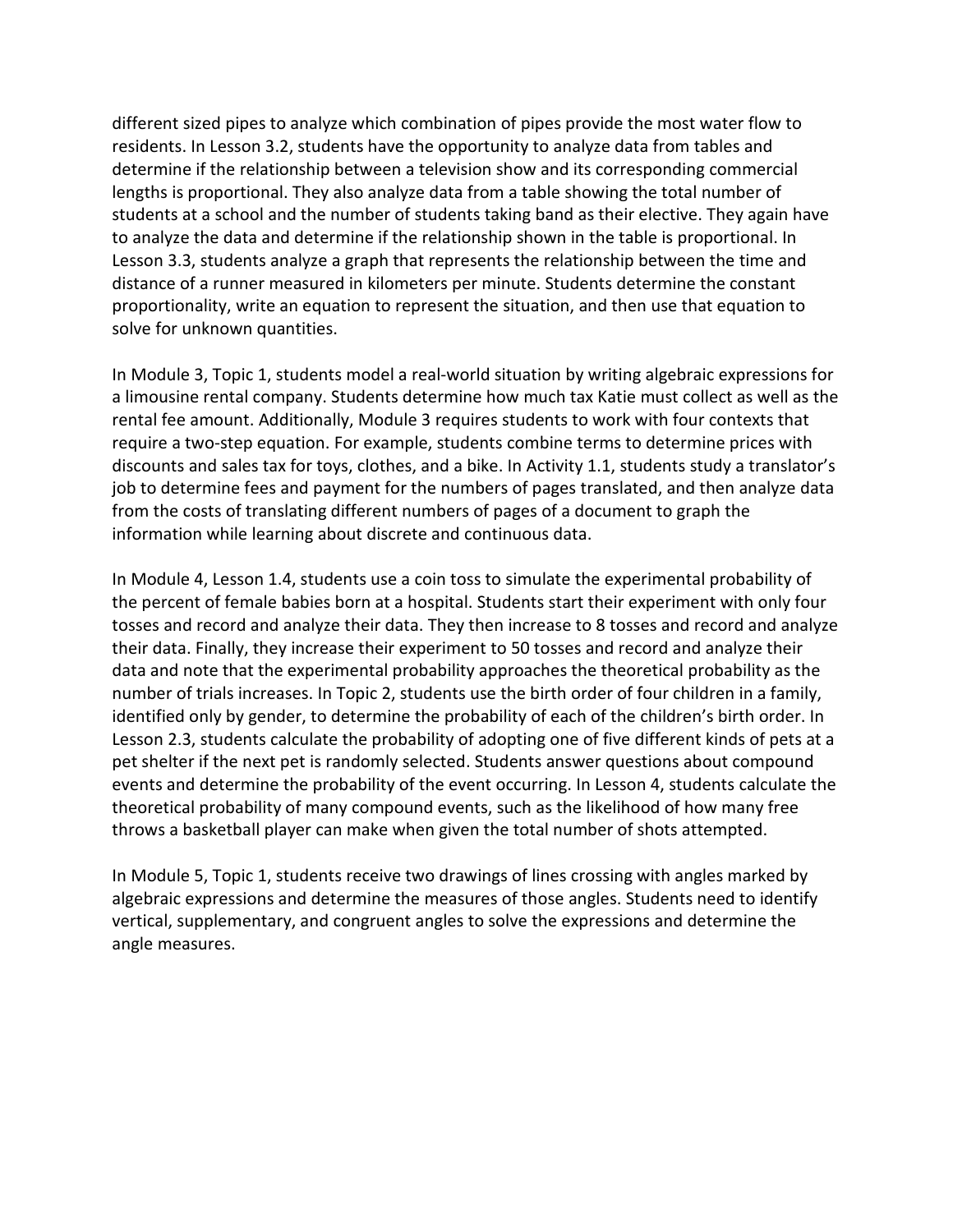**2.8** Materials are supported by research on how students develop mathematical understandings.

- Materials include cited research throughout the curriculum that supports the design of teacher and student resources.
- ● Materials provide research-based guidance for instruction that enriches educator understanding of mathematical concepts and the validity of the recommended approach.
- Cited research is current, academic, relevant to skill development in mathematics, and applicable to Texas-specific context and demographics.
- A bibliography is present.

#### Does Not Meet 0/4

 mathematical concepts and the recommended approach's validity. Cited research that is specific contexts and demographics is not evident in the materials. A bibliography is not The materials do not show how they are supported by research on how students develop mathematical understandings. The materials do not include cited research throughout the curriculum that supports the design of teacher and student resources. The materials provide limited research-based guidance for instruction that enriches educators' understanding of current, academic, and relevant to skill development in mathematics, and applicable to Texaspresent.

Evidence includes but is not limited to:

 At the beginning of the Teacher's Implementation Guide, there is a section titled "Our Research" where research is mentioned. Still, no actual research or synopsis of research is cited or included in the materials. Although the materials speak of their research, known in the guidance does not include the physical research behind Carnegie Mellon's research; the actual materials as "The Carnegie Learning Way" founded by Carnegie Mellon University, teachers' research is not cited.

 On their home page, the materials briefly describe that educators from Pittsburg Public Schools teamed up with Carnegie Mellon University to create these materials. However, the materials have no evidence that their research is current, academic, and relevant to skill development in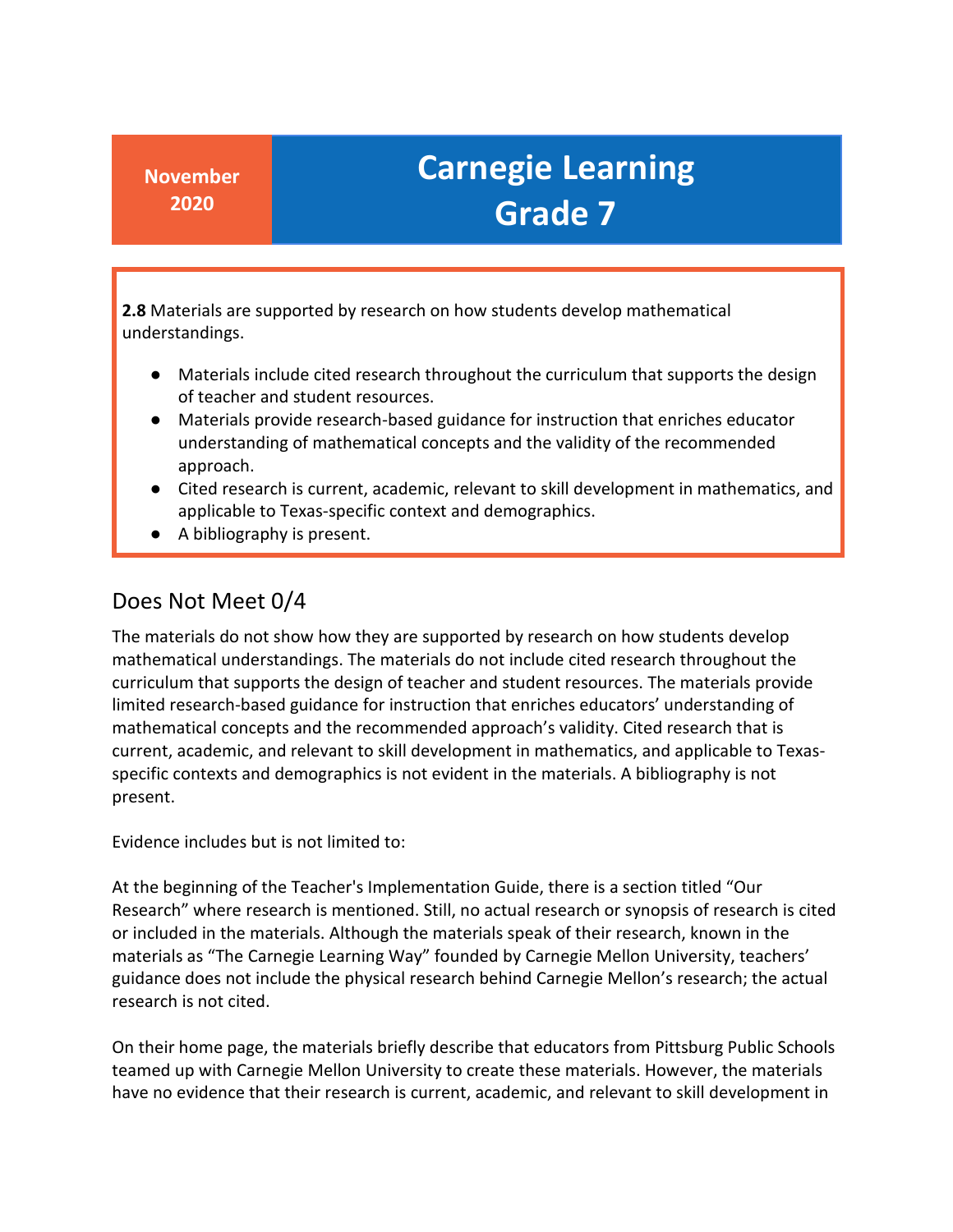mathematics. The program does not describe the students' context and demographics in the research used to design the program. It is not applicable to the Texas-specific context and demographics.

The instructional materials do not have a bibliography present but do include an acknowledgment page.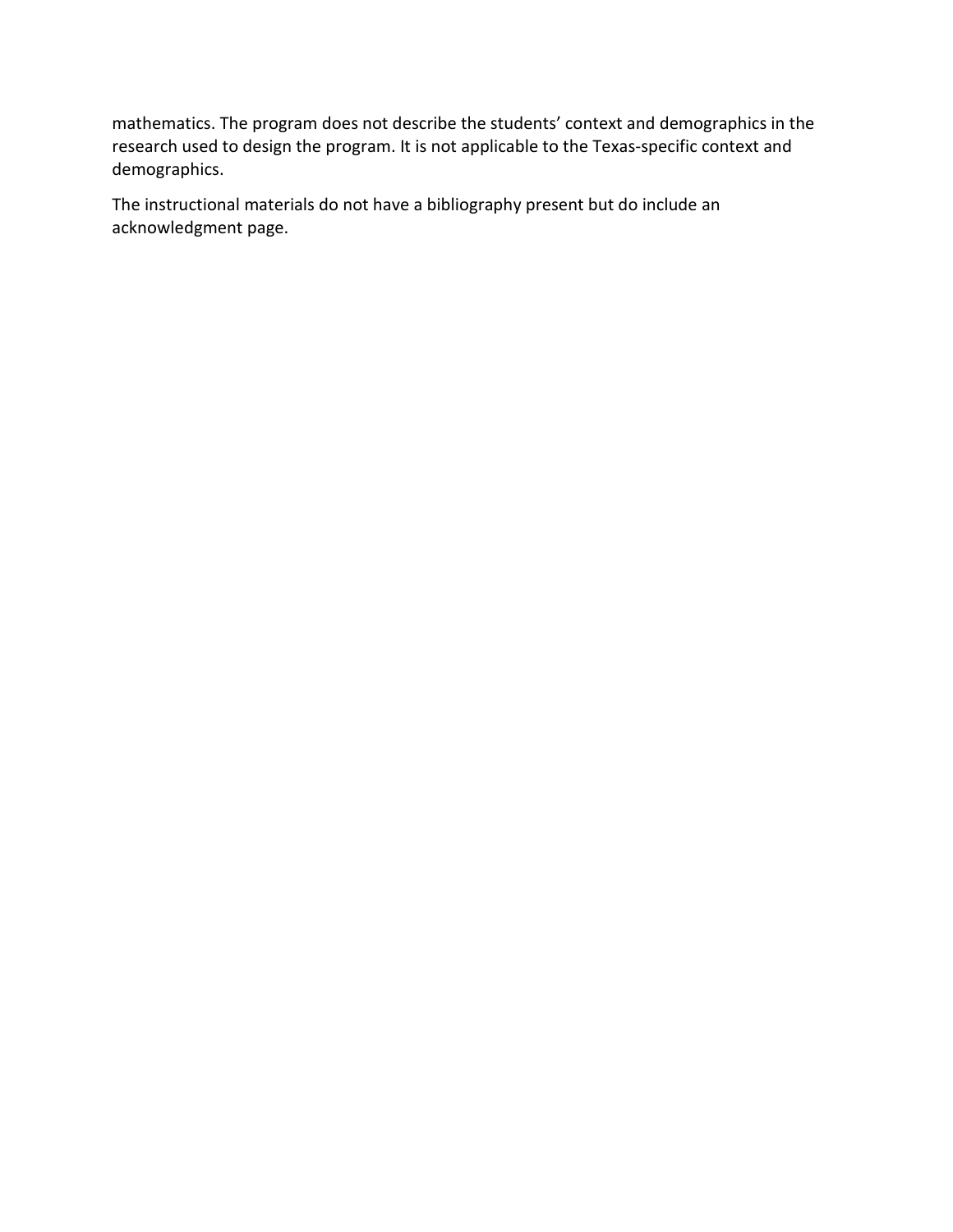**3.A.1** Materials develop student ability to use and apply a problem-solving model.

- Materials guide students in developing and practicing the use of a problem-solving model that is transferable across problem types and grounded in the TEKS.
- Materials prompt students to apply a transferrable problem-solving model.
- Materials provide guidance to prompt students to reflect on their approach to problem solving.
- Materials provide guidance for teachers to support student reflection of approach to problem solving.

#### Partially Meets 2/4

 approach to problem solving. The materials do not prompt or guide students in developing and practicing the use of a problem-solving model that is transferable across problem types and grounded in the TEKS. The materials provide guidance to prompt students to reflect on their approach to problem solving. The materials also provide guidance for teachers to support student reflection of

Evidence includes but is not limited to:

 "Habits of Mind." This section explains mathematical practices divided into five sections, four of evaluating the problem-solving process and the reasonableness of the solution in an organized At the beginning of the Consumable Student Edition, students are introduced to a section called which have an associated icon that can be found through the activities. Each section includes an overall approach to problem solving and lists 3–4 questions a student should ask themselves when they see the related icon. However, this is not a problem-solving model because it is not grounded in the TEKS mathematical process standards. It does not include analyzing given information, formulating a plan or strategy, determining a solution, justifying the answer, and format.

 important mathematical practice, the materials do not develop or practice a consistent and specific problem-solving model. The materials include activities grounded in the TEKS Although the Teacher's Implementation Guide speaks of problem solving several times as an mathematical process standards where students analyze information, formulate a strategy, determine and justify a solution, and evaluate the problem-solving process and the solution,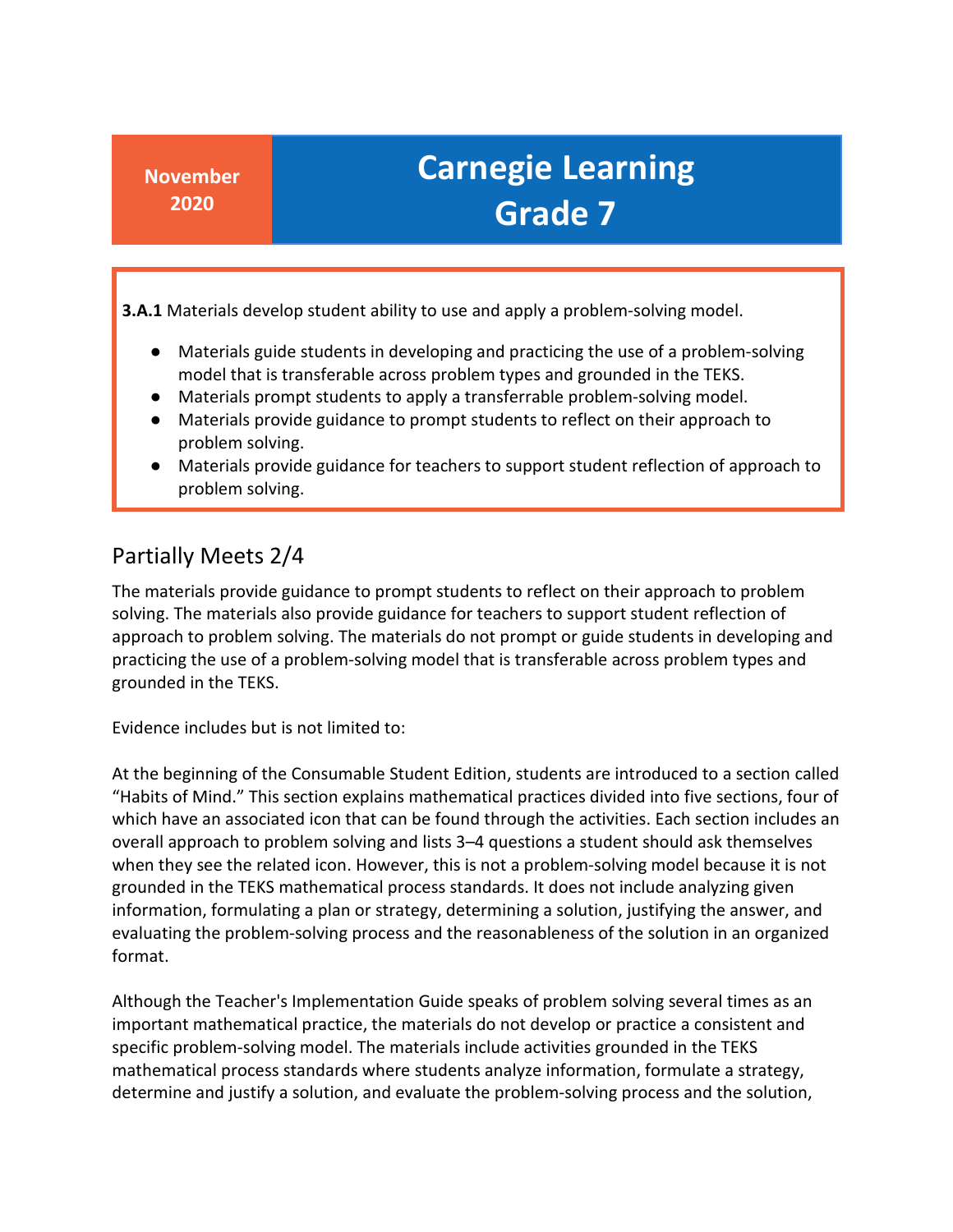but a specific problem-solving model is not included. There are several guiding questions to help students problem-solve through each activity in the materials, but no specific model for them to use while problem solving.

 Module 1, Activity 2.3, the Teacher's Implementation Guide provides questions to support using a problem-solving approach in a variety of problem types such as graphs, tables, and when identifying the constant of proportionality. In Lesson 4.4, students calculate the percent increase and decrease for different problem situations using two different approaches: proportions and multiplying the original amount by the decimal representation of the percent. both methods and if there is any other way to come up with the same answer. The questions guide teachers to ask about the advantages of the methods used. These questions help students in evaluating the cost of services using proportion or percent equation problem strategies. Activities 3.1 and 3.2 include questions to guide students to develop and practice equations. In Module 1, Topic 3, a graphic reminds students that it is helpful to draw a model The facilitation notes provide the teacher with questions to ask about the differences between teachers guide students in reflecting on their problem-solving approach and the efficiency that different approaches provide in determining the percent increase or decrease.

 In Module 3, Lesson 2.3, students explore different strategies for applying inverse operations two-step equations. The activity prompts students to apply each of the properties to solve such as the addition, subtraction, multiplication, and division properties of equality to solve different equations and then asks the students which property they prefer to use and if their preference changes based on the equation. The problems and questions help students reflect on their approach to problem-solving different types of equations.

 simulations. Students answer reflection questions such as "Describe a simulation to model each In Module 4, Lesson 4, "Talk the Talk" asks students several open-ended questions about situation and then describe one trial," and "How many questions would you get correct on a 10 question true/false test simply by guessing?"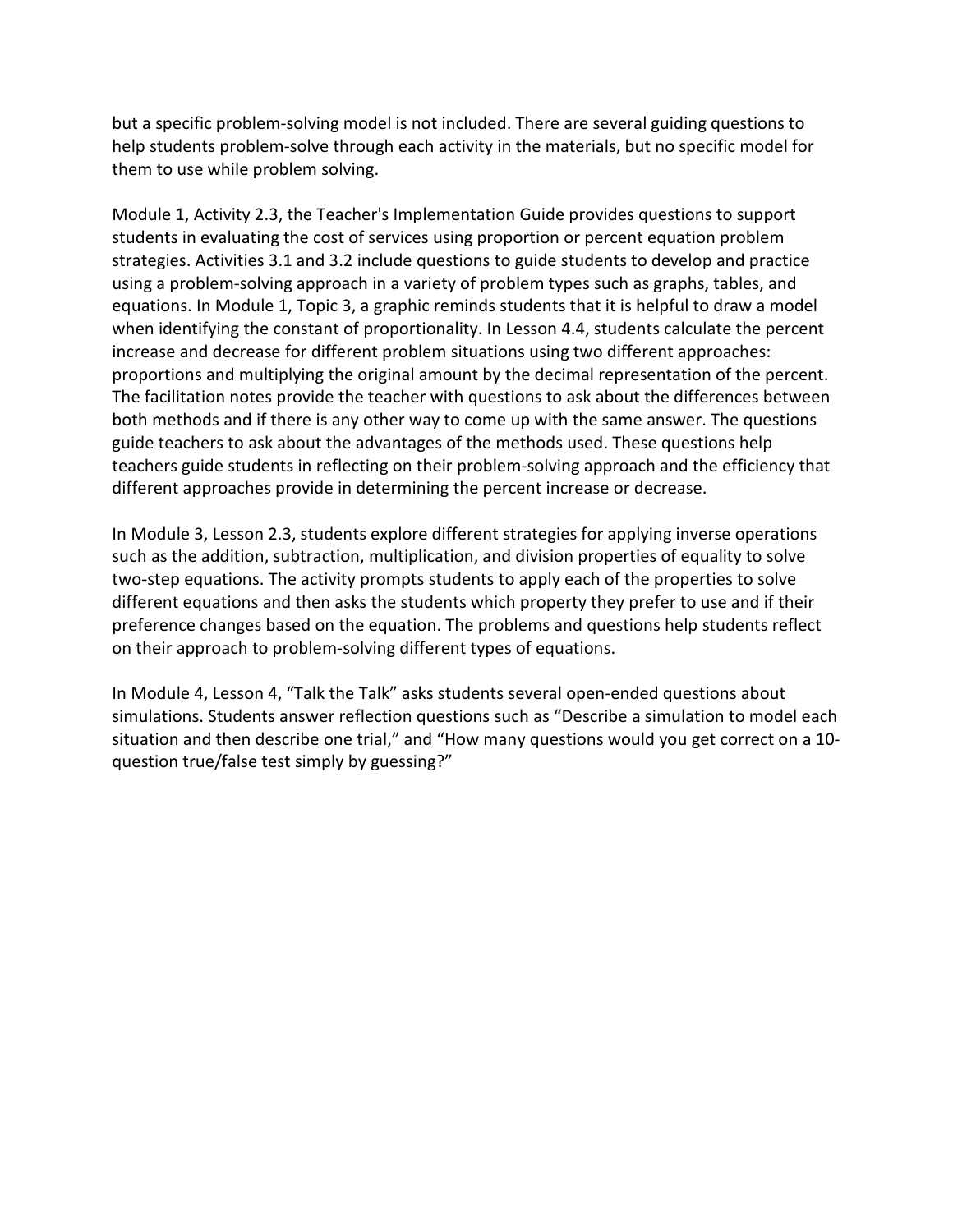**3.A.2** Materials provide opportunities for students to select appropriate tools for the task, concept development, and grade.

- ● Materials provide opportunities for students to select and use real objects, manipulatives, representations, and algorithms as appropriate for the stage of concept development, grade, and task.
- ● Materials provide opportunities for students to select and use technology (e.g., calculator, graphing program, virtual tools) as appropriate for the concept development and grade.
- ● Materials provide teacher guidance on tools that are appropriate and efficient for the task.

#### Meets 4/4

 and task. The materials provide opportunities for students to select and use technology (e.g., for the task. The materials provide students with opportunities to select and use real objects, manipulatives, representations, and algorithms as appropriate for the stage of concept development, grade, calculator, graphing program, virtual tools) as appropriate for the concept development and grade. The materials provide some teacher guidance on tools that are appropriate and efficient

Evidence includes but is not limited to:

 progress through MATHia, they choose the tools most appropriate for them to use on their current tasks. Students explore tools, use animations, categorize answers, and select problem-The materials provide activities where students have to select from various tools, including a graphing calculator, an interactive whiteboard, and the online software MATHia for solving a problem. MATHia is an online, 1-on-1 adaptive math coaching software students can use throughout the course. MATHia includes various electronic tools, including virtual manipulatives, an expression editor, and a calculator that students can use. As students solving tools within MATHia.

 MATHia allows students to use virtual representations for each of the topics in the materials that include grade-appropriate concepts such as area, circumference, proportions, graphing, integers, the order of operations, probability, angle measures, volume, and surface area. Within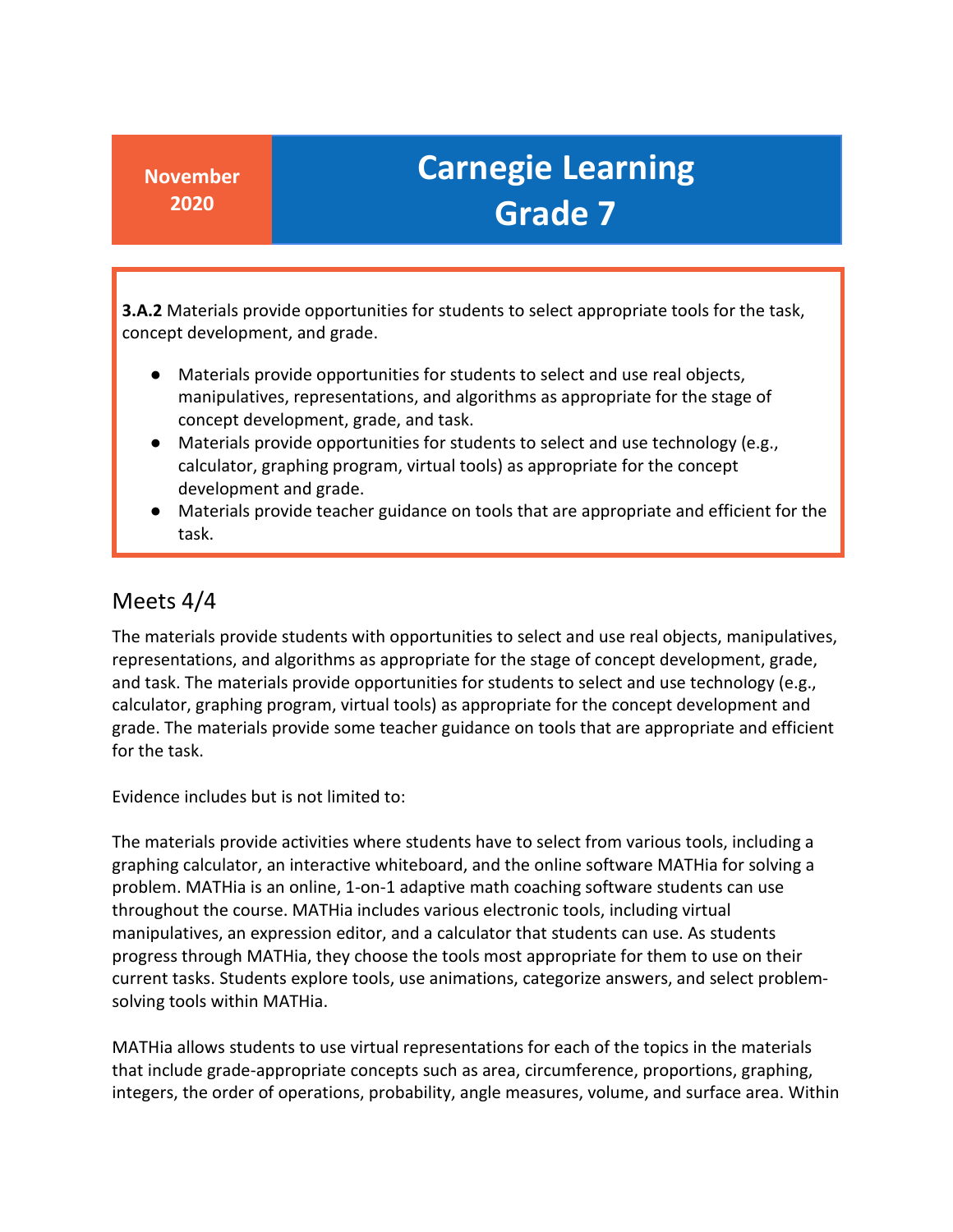each module, the MATHia software provides students virtual manipulatives and embedded tutorial hints for lessons.

 In Module 2, Topic 1, the overview in the Teacher's Implementation Guide describes the uses of physical number lines, drawn number lines, and two-color counters for adding and subtracting rational numbers.

 In Module 3, Topic 2, students use the MATHia software to create visual models to represent real-world situations and solve using reasoning. Then, students write and solve expressions from a given real-world problem using tables. Students use double number lines to solve equations. The facilitation notes in the Teacher's Implementation Guide include a section that explains the use of the double number line in solving equations.

 assignments of numbers or values in simulations. Students use various tools, including number lines, six-sided cubes, probability models, spinners, and random number tables in the generate random numbers for them to collect samples to draw inferences. The materials the teacher a list of three tools to choose from to collect random samples. In the facilitation notes, the materials suggest using either a spreadsheet, graphing calculator, or random number scenario: "John is also the team's top 3-point shooter. Suppose John is fouled while attempting In Module 4, Topic 1, the overview states that students must select appropriate tools or introduction to probability. In Lesson 3.1, students learn how to set up their calculators to provide seven specific steps that the teacher guides the students through. The materials offer apps instead of physically drawing numbers for their random sample. In Lesson 4, students select a tool to simulate real-world compound events. The students are given the following a 3-point shot; he then attempts three free throws. What might be a good simulation tool for John attempting the free throws?"

 In Module 5, Lesson 1, students use the MATHia virtual protractor to solve an equation for the use five different grade-appropriate tools: ruler, protractor, compass, technology, and topic, students have been taught how to use a ruler, protractor, compass, technology such as a word processor, and freehand drawings to produce a shape. After three lessons, the materials sum of angles. In Lesson 1.1, students draw geometric shapes with given conditions. Students freehand. As students use these different tools, they are introduced to math vocabulary specific to this lesson, such as a *point, line, line segment, plane*, and *arc*. In previous lessons within this now allow students to select the most appropriate tool to solve the task.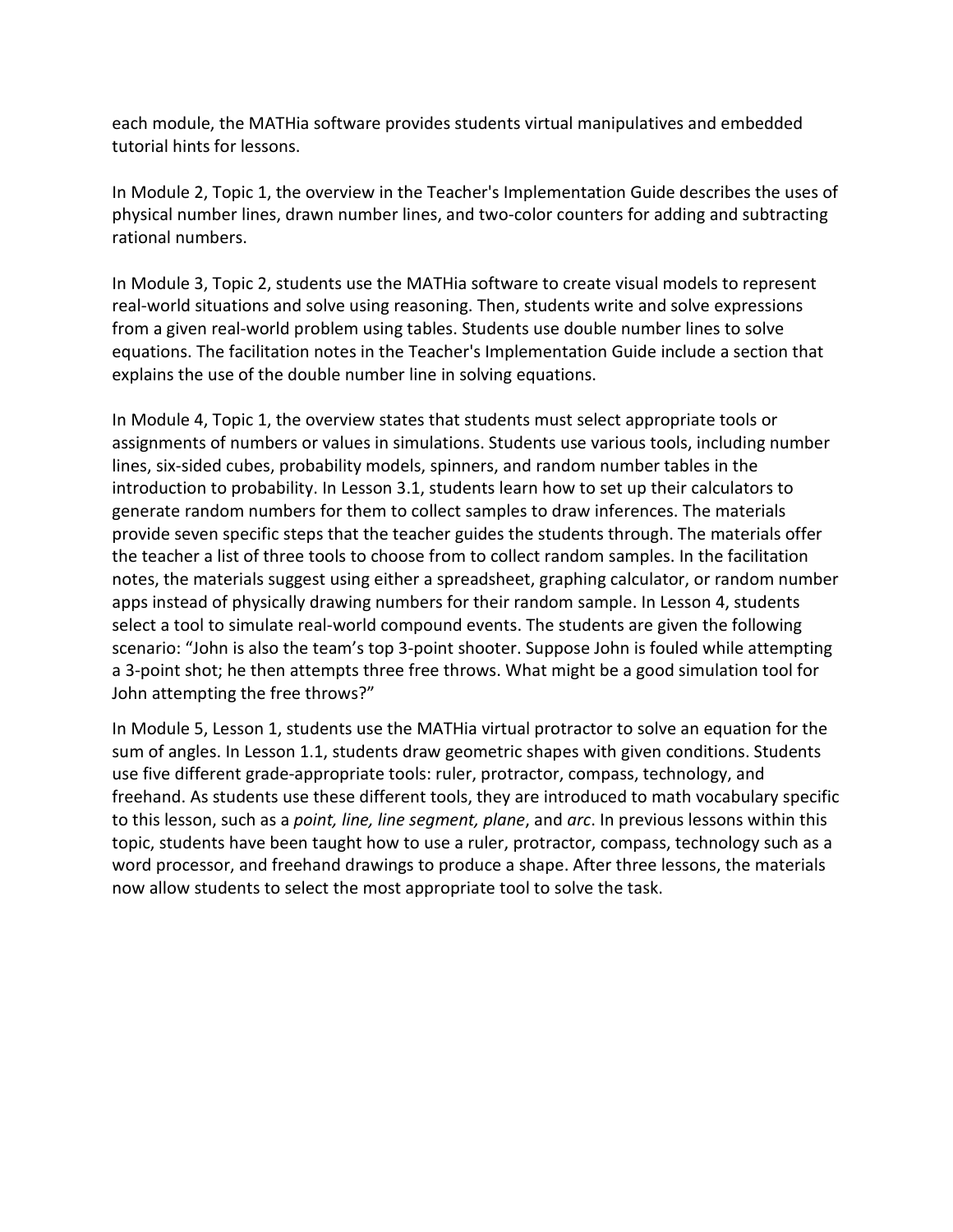**3.A.3** Materials provide opportunities for students to select appropriate strategies for the work, concept development, and grade.

- Materials prompt students to select a technique (mental math, estimation, number sense, generalization, or abstraction) as appropriate for the grade-level and the given task.
- ● Materials support teachers in understanding the appropriate strategies that could be applied and how to guide students to more efficient strategies.
- ● Materials provide opportunities for students to solve problems using multiple appropriate strategies.

#### Meets 4/4

 The materials prompt students to select a technique (mental math, estimation, number sense, materials support teachers in understanding the appropriate strategies that could be applied and how to guide students to more efficient strategies. The materials provide opportunities for generalization, or abstraction) as appropriate for the grade-level and the given task. The students to solve problems using multiple appropriate strategies.

Evidence includes but is not limited to:

 The "Habits of Mind" are tips used throughout the materials to guide teachers and students towards the appropriate strategies for problem solving. The Habits of Mind are introduced and explained at the beginning of the Teacher's Implementation Guide for teachers to refer to all year long.

 about the strategies previously used by students when they explored proportionality. The like double number lines and tape diagrams for students to start formalizing their algebraic more challenging but should not be introduced until students have had many experiences with intuitive and conceptual methods. Lesson 3 provides two students' work for shaded region problems. Students analyze, compare, and describe each method used in Activity 3.3. In Topic 4, students learn multiple strategies to solve percent problems with proportions. Students solve In Module 1, the materials provide teachers a detailed module overview with information overview provides details about using graphs and equations and moving away from strategies reasoning. The overview also explains why a cross-product strategy is useful when numbers are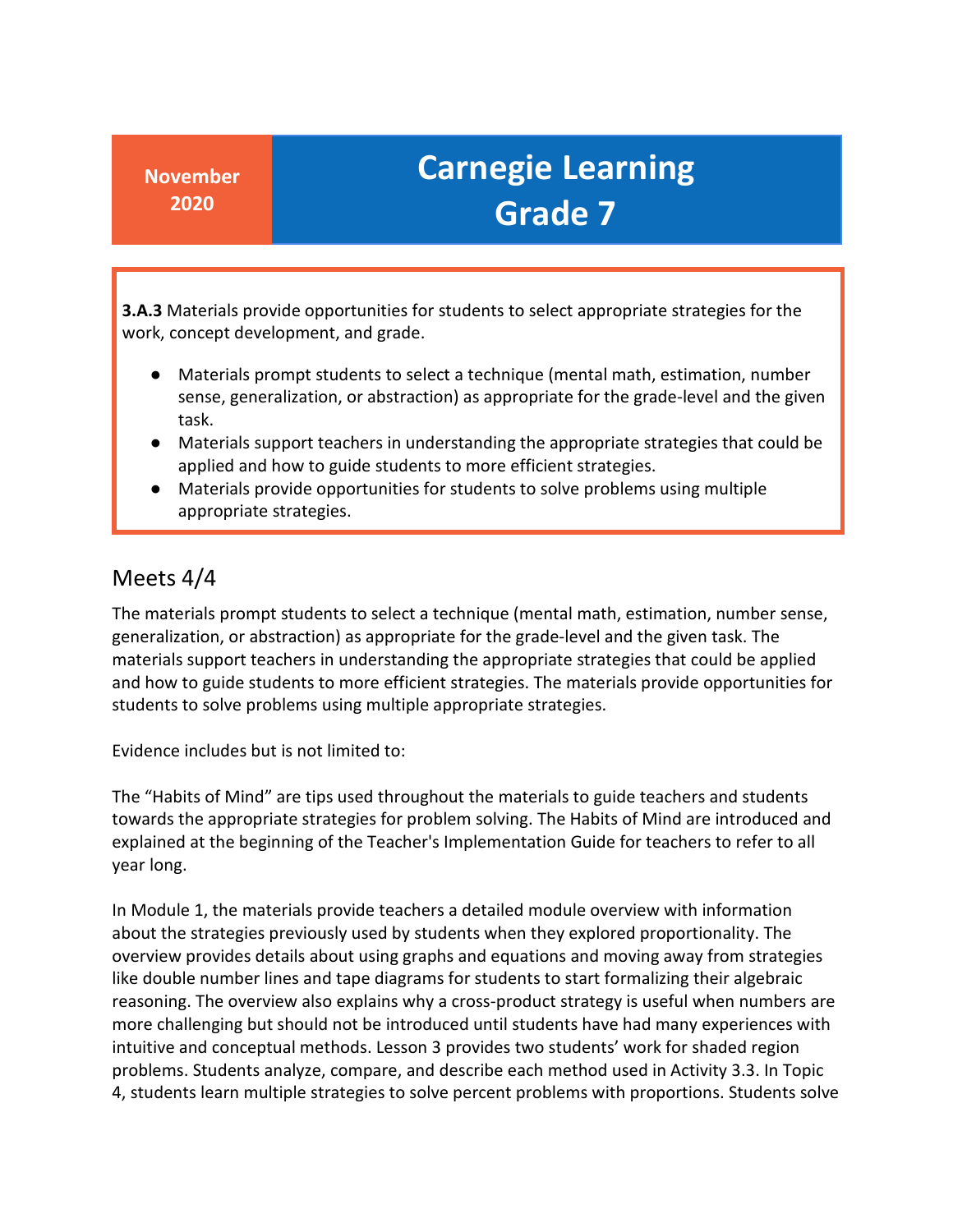tip problems using both of the strategies they learned in this lesson: using a proportion and commission, and simple interest. The activity prompts students to use mental math to calculate using the percent equation. In Lesson 4.2, students are introduced to calculating tips, 10% of the total amount billed. It also prompts them to use estimation to find 15% of the bill amount. Students select between a proportion or a percent equation to find a tip for a restaurant bill.

 include physical motion, two-colored tiles, number lines, and integer rules. The materials In Module 2, students learn multiple strategies to add and subtract rational numbers. Strategies provide students with five lessons and multiple activities to use and practice these strategies. In Activity 4.2, students are prompted to use mental math and pattern recognition to rewrite and solve expressions involving addition and subtraction.

 Module 3 provides facilitation notes that outline how bar models connect to creating algebraic begin by representing equal expressions with bar models and then gradually move towards formalizing the process and language of solving two-step equations, including literal equations. equations and increase efficiency with solving equations. These strategies for solving an expressions and why this strategy is used to develop this procedure. In Lesson 1, "Multiple Representations of Equations," the teacher asks students questions on why using a graph may not be the best method and evaluates other techniques to solve equations. In Topic 2, students The Teacher's Implementation Guide explains how students model problem situations and gradually move to solving strategies using algebraic equations. Students learn several strategies to solve equation problems. For instance, students learn the Properties of Equality to rewrite equation are based on the structure of the equation.

 Module 4, Lesson 2.4 guides students through different strategies when simulating the lists, tables, tree diagrams, and simulations. The facilitation notes prompt the teacher to ask certain questions to help move students along with the lesson and guide them toward using probability of compound events. The materials suggest guiding students through organized efficient strategies.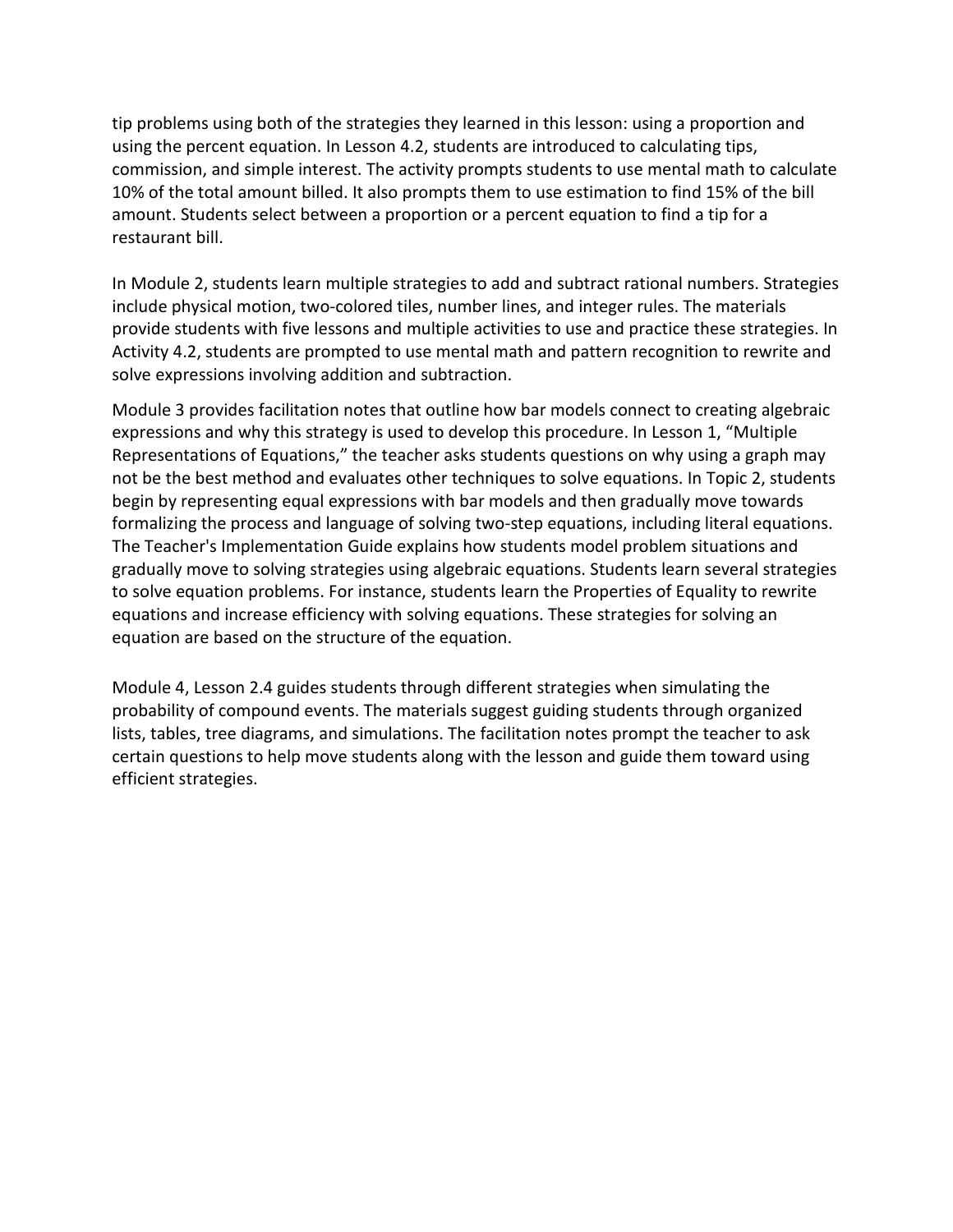**3.A.4** Materials develop students' self efficacy and mathematical identity by providing opportunities to share strategies and approach to tasks.

- ● Materials support students to see themselves as mathematical thinkers who can learn from solving problems, make sense of mathematics, and productively struggle.
- Materials support students in understanding that there can be multiple ways to solve problems and complete tasks.
- ● Materials support and guide teachers in facilitating the sharing of students' approaches to problem solving.

#### Meets 4/4

 The materials support students to see themselves as mathematical thinkers who can learn from tasks. The materials support and guide teachers in facilitating the sharing of students' approaches to problem solving. solving problems, make sense of mathematics, and productively struggle. The materials support students in understanding that there can be multiple ways to solve problems and complete

Evidence includes but is not limited to:

 instance, the materials provide students with worked examples throughout that have a thumbs up and thumbs down icon next to it. At times, students determine if the thumb should be up or The materials include tasks designed to support students in productive struggle as they make sense of the problem and solve it. "Habits of Mind" encourages experimentation, creativity, and false starts to help students tackle difficult problems and persevere when they struggle. For down based on the example. If the solution is correct, students identify connections between the steps. If the example is incorrect, students indicate a thumbs-down icon, identify the error made, and then correct it.

 "Asking questions means you don't understand," "There is one right way to do math problems," "I'm not smart," and "Faster = smarter." Each module also includes a family guide. One topic of The materials challenge beliefs and biases that conflict with all students seeing themselves as mathematical thinkers. For example, a section called "Myth" at the beginning of each topic debunks common misconceptions about math. The following are examples of math myths busted that demonstrate all students are mathematical thinkers: "I don't have the math gene,"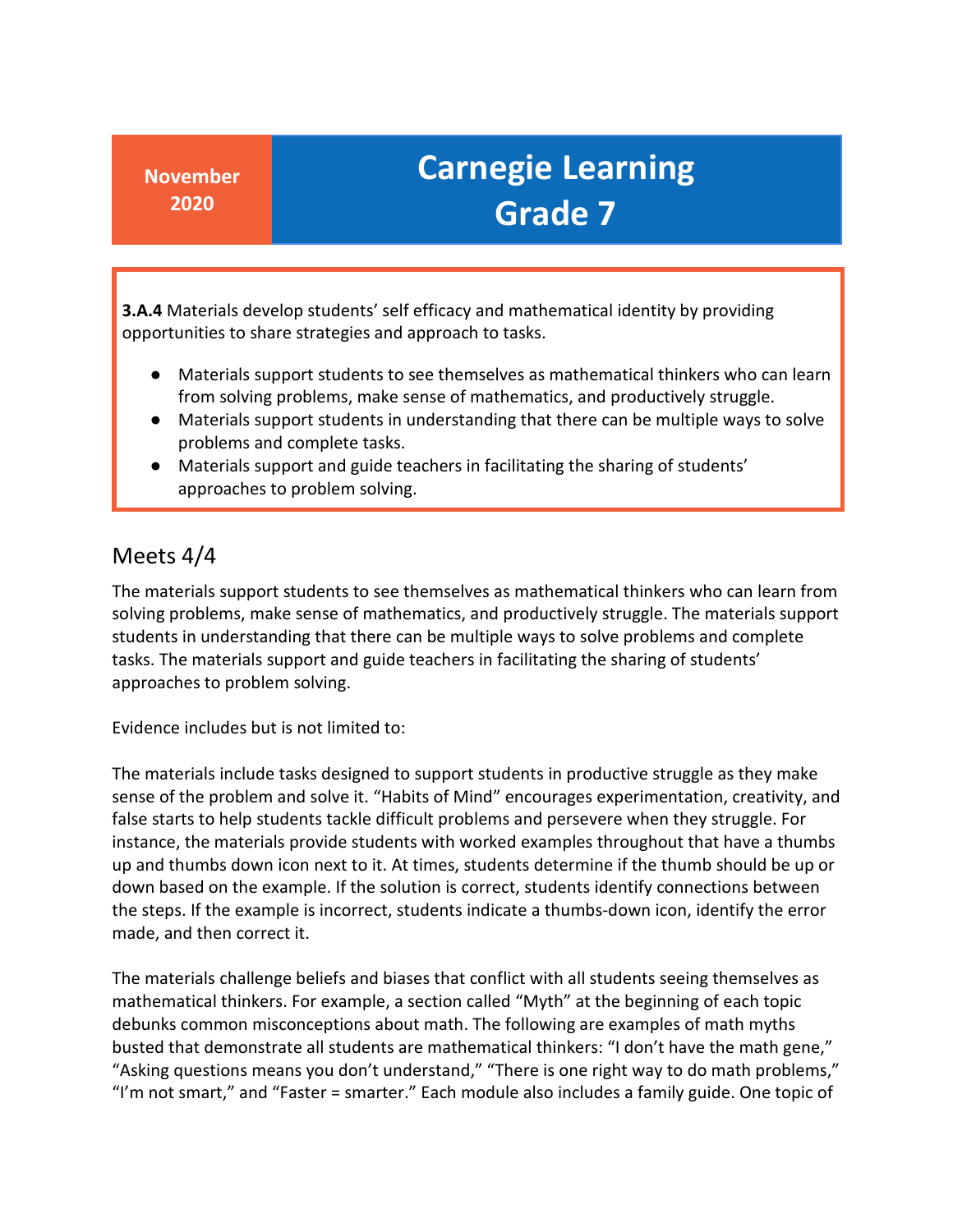the family guide focuses on debunking common myths that students might believe about being a poor mathematician and replacing the myth with positive and encouraging statements about being a successful mathematician.

 solving the problem. For example, each activity includes facilitation notes in the Teacher's the "Getting Started," "Activities," and "Talk the Talk" portions of the lesson. Each lesson materials provide instructional supports for facilitating the sharing of student's approaches. The materials provide teachers with "listen fors," so teachers can be prepared for how to respond sequential questions for teachers to ask students to work through learning tasks individually, in The materials provide suggestions for sequencing the discussion of student strategies for Implementation Guide, a detailed set of guidelines that walk teachers through implementing includes an activity overview, grouping strategies, guiding questions, possible student misconceptions, differentiation strategies, student look fors, and an activity summary. The to students' thinking while solving problems. Each activity contains an extensive list of small groups, or in large groups.

 The materials provide instructional supports for facilitating the sharing of student's approaches. each activity into manageable pieces and establish the lesson's cadence. For instance, alternative grouping strategies, such as whole class participation and the jigsaw method, are sometimes recommended for specific activities under differentiation strategies in the Teacher's Implementation Guide. Additionally, grouping suggestions appear to help chunk

 constant of proportionality is correct. However, Keisha, Susan, and Jamie have thumbs-down pathways to solve proportional relationship problems. In Lesson 4.3, students explore sales tax and income tax using tables, graphs, and equations. These three methods are used throughout the lesson through three different activities and allow students to choose between the three In Module 1, Activity 2.1, a thumbs-up icon indicates Jeremiah's solution for determining the icons, so students must explain why their reasoning is not sound. In Lesson 3.4, students use diagrams, equations, tables, and graphs to represent proportional relationships. Students are given plenty of opportunities through five activities within the topic to practice each of the methods to make connections between the proportional relationship and the unit rate seen in each of the representations.

 strategies for working with signed numbers through discussion and working with partners and in small groups. The topic concludes with several problems that can be solved using the "As students work, look for..." section to look for students counting tick marks on the number line rather than the spaces. The materials also ask teachers to look for common errors made when the phrase *less than* is used. In Activity 3.2, students create a model representing a sum of -3 and write a number sentence. As part of this activity, students must share their models with classmates and compare and contrast all models. In Lesson 4, the Teacher's Implementation Guide provides questions for the teacher to use during the whole group In Module 2, students play a game as an introduction to signed numbers. Students learn several students' multiple strategies. There is no instruction for students to memorize a set of rules or procedures for solving problems with signed numbers on this topic. In Lesson 1.2, students practice adding integers using a number line. In the facilitation notes, teachers are guided in the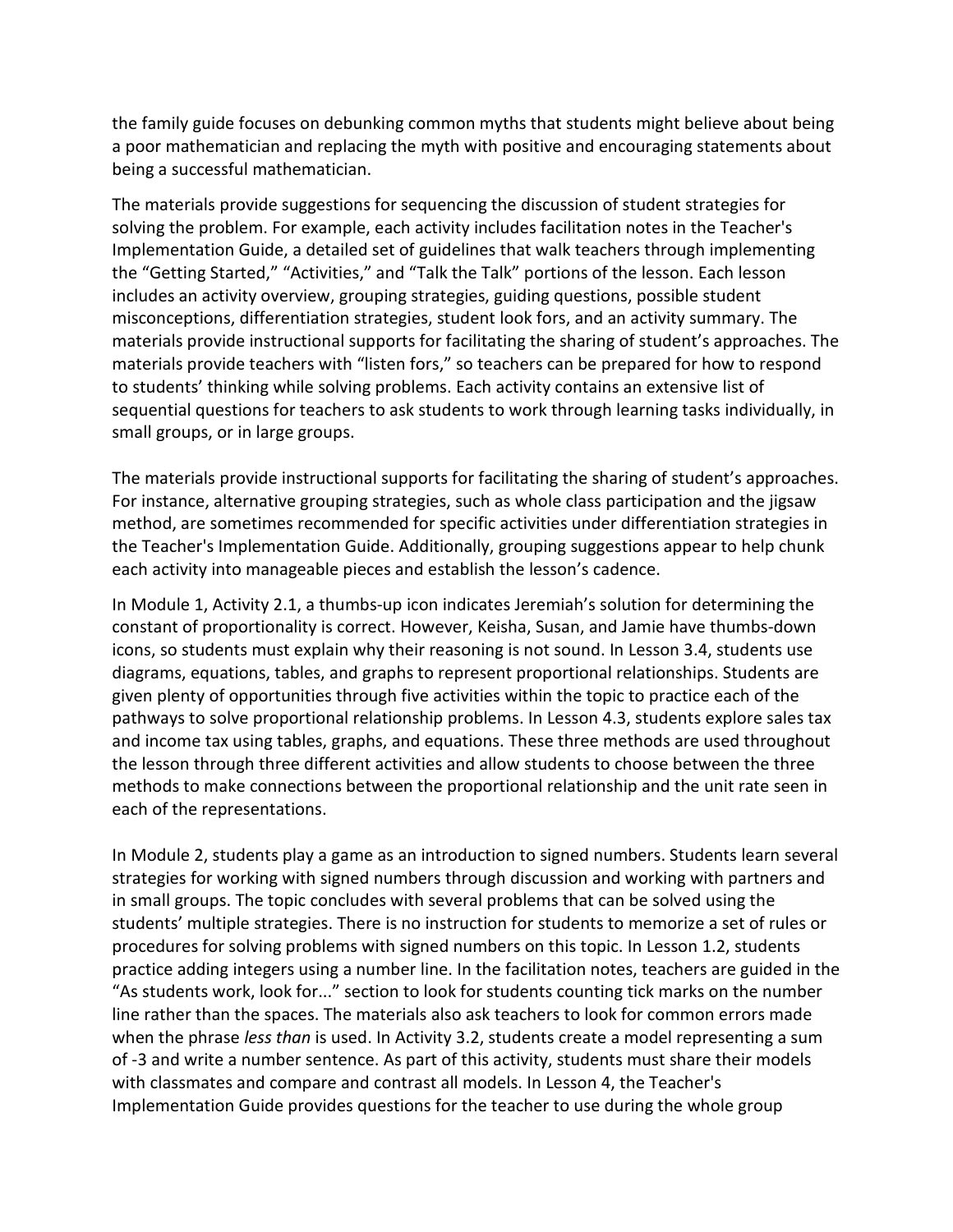activity as students explore number properties and how they can be used to analyze the structure of numeric expressions.

 responses as a class. In Topic 2, the materials provide a section called "Myth: Just give me the this myth. It explains that rules without meaning will not be remembered nor learned. In Lesson strategy. The activity's goal is for students to connect that related linear expressions have Students solve a few problems with partners. The facilitation notes guide teachers to have the inequality has. The materials frequently show this type of question throughout the modules In Module 3, Activity 1.1, students work independently on Question 1 and complete Question 2 with a partner or group to compare Bella's and Tito's number lines. Then, students share rule. If I know the rule, then I understand math." This section gives students information about 2, Getting Started, students locate algebraic expressions on a number line and discuss their specific number lines. In Lesson 2.4, students solve inequalities with inverse operations. students shape their responses as a class and then ask students how many different solutions so that students can share their solving process and listen to their classmates and their approaches.

 students identify prisms and pyramids and work through strategies for calculating the volume students into partners to use the volume formula and solve problems. For students who struggle, the materials suggest having the shape nets available for students to calculate each face instead of finding the total surface area. The materials challenge students with questions about finding the cylinder's volume and surface area as an extension. In Module 5, Lesson 2.5, the facilitation notes explain an activity for finding the volume and surface area of prisms and pyramids. The guide starts with a whole group activity where and surface area of these shapes. The guide then provides suggestions for the teacher to move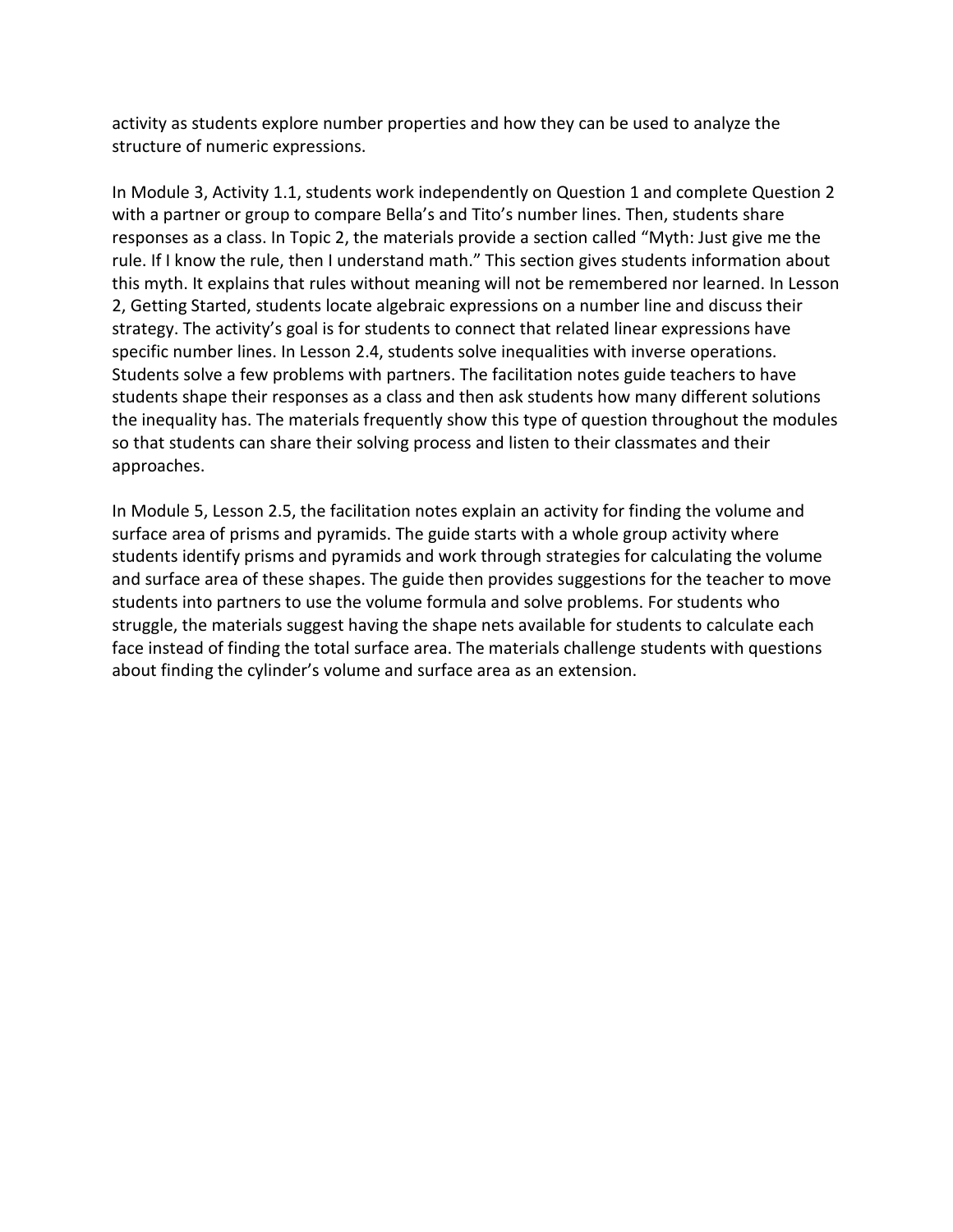**3.B.1** Materials prompt students to effectively communicate mathematical ideas, reasoning, and their implications using multiple representations.

- Materials provide students opportunity to communicate mathematical ideas and solve problems using multiple representations, as appropriate for the task.
- ● Materials guide teachers in prompting students to communicate mathematical ideas mathematical vocabulary, as appropriate for the task. and reasoning in multiple representations, including writing and the use of

### Meets 4/4

 The materials allow students to communicate mathematical ideas and solve problems using multiple representations, as appropriate for the task. The materials guide teachers in representations, including writing and the use of mathematical vocabulary, as appropriate for prompting students to communicate mathematical ideas and reasoning in multiple the task.

Evidence includes but is not limited to:

 thinking process with small groups, partners, and the whole class. At the end of each lesson, the materials provide a "Talk the Talk" and a "Write" section where students are usually asked to communicate their ideas in written format. Throughout the materials, teachers engage small groups and in large groups. Students communicate their learning within those groups in a The materials include multiple opportunities within every module, topic, and lesson to communicate mathematical ideas. Students are able to solve problems and communicate their students with higher-level questions during the teaching process. The questions happen in variety of ways.

 Throughout the materials, in every module, topic, and activity, the materials provide a series of small groups. Both oral and written responses are included multiple times during each topic. module. Every topic within each module starts by giving the teacher an overview of the topic's questions for teachers to ask students. Sometimes students answer those questions in writing in their Consumable Student Edition, and other times they answer the questions orally in their The materials provide students a Write section at the end of every lesson throughout every focus to include essential vocabulary. Within every topic, the lessons begin with vocabulary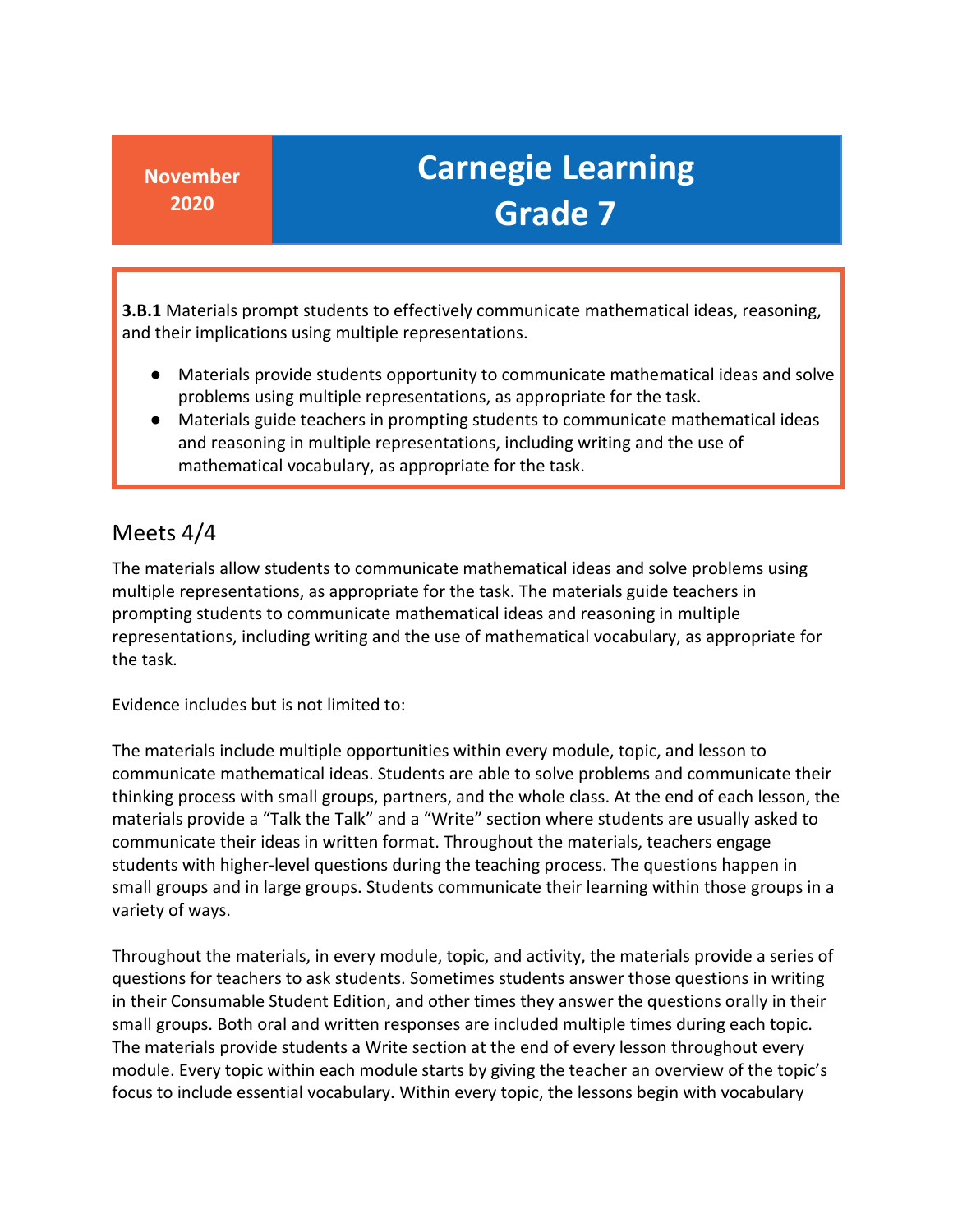development. To review each topic, the materials include a section where the vocabulary is summarized for students.

 In Module 1, Activity 1.1, students match three different representations with a partner. When the same? What is the same and different as you compare the equations?" In Lesson 3, the Teacher's Implementation Guide notes an EL tip that suggests grouping intermediate ELs in pairs so they can support one another while using math vocabulary accurately. In Lesson 3.4, solve problems using diagrams, equations, tables, and graphs to develop their understanding of proportionality. In Activity 4.5, the teacher guide provides questions to ask as students demonstrate the use of multiple representations of proportional relationships and complete a graphic organizer showing examples of each. Students are encouraged to use different the scale used to draw the blueprint. They are then given an example of another student's work pairs finish, they share their answers, and the teacher asks the following questions as student work is monitored: "How does the scenario relate to the graph?" and "Do all the equations look the materials provide a lesson on constant proportionality in multiple representations. Students representations to express their answers. In Activity 5.5, students use a blueprint to determine and asked to explain why it is incorrect.

 In Module 2, students demonstrate their understanding of additive inverses and zero by generating an example using a number sentence and real-life situation, writing an example in asked to demonstrate using words and models why the product of -1 and any expression is the problems with rational numbers and then share their findings with the class. words, creating a number line model, and creating a two-color counter model. Students are opposite of that expression. In Activity 3.1, students work in partners or groups to solve

 In Module 3, Activity 1.1, students use scenarios, tables, equations, and graphs to determine the relationship between the number of pages that Mrs. Jackson translates and her total fees. In Activity 1.2, students use a graphic organizer to explain each representation of the equations' tables, and equations, to solve problems. In Lesson 3, the teacher prompts students to consider advantages and disadvantages. In Activity 1.3, the Teacher's Implementation Guide scripts questions to ask students when working in groups. Then, the whole group shares their responses for discussion. In Topic 3, students use multiple representations, including graphs, areas of interest when developing a written scenario for given equations.

 In Module 4, Lesson 1, students use arrays, lists, and tables to represent sample space for calculating probability. In Activity 1.1, the teacher guide provides a differentiation strategy to help struggling students create a graphic organizer to make sense of vocabulary in probability lessons.

 In Module 5, Topic 2, the facilitation notes prompt the teacher with several questions to ask students throughout the whole topic of "Three-Dimensional Figures" to elicit communication of mathematical ideas. This is done several times as a whole class, in partners, in small groups, and topic, and module. In Lesson 2.3, the materials give students an activity where they calculate also when students work individually. This is evident throughout the materials in every lesson,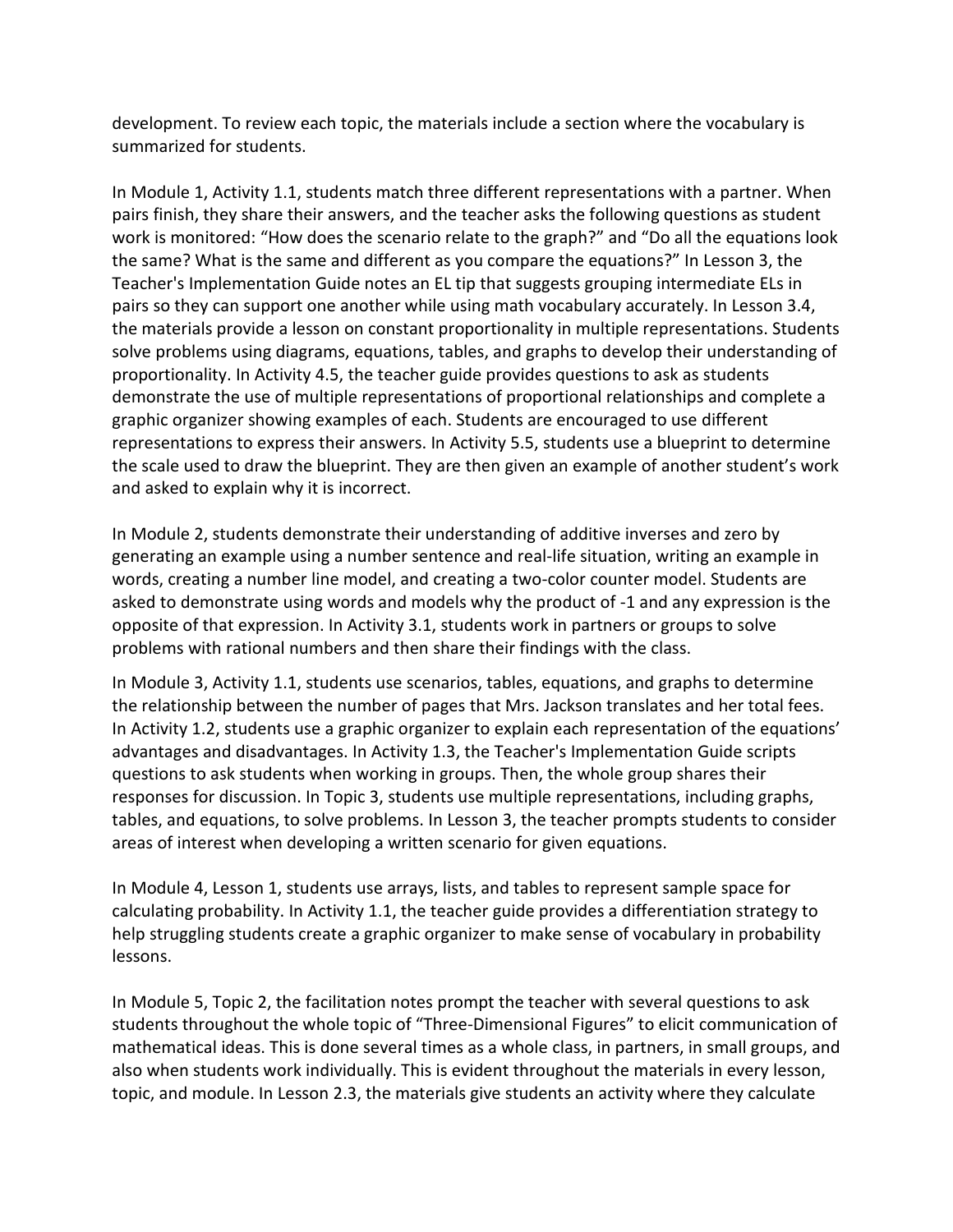the volume of a triangular prism and a triangular pyramid using 3-dimensional models, 2- dimensional nets, and the formula for volume. The materials then provide students several questions to answer where a written explanation is required to demonstrate student's reasoning in reference to two shapes with the same height but different bases and how the formulas connect to their observations.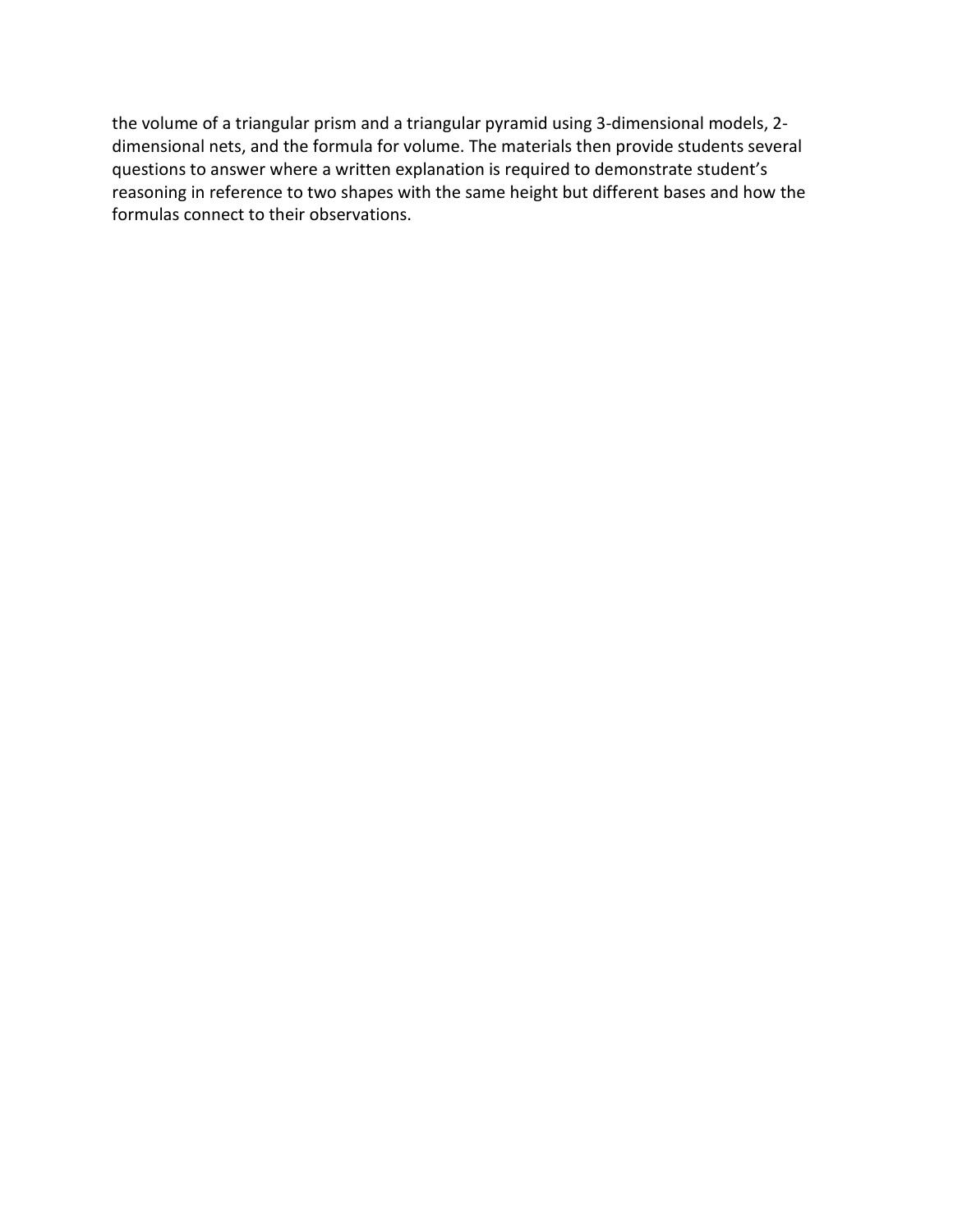**3.B.2** Materials provide opportunities to discuss mathematical ideas to develop and strengthen content knowledge and skills.

- ● Materials provide opportunities for students to engage in mathematical discourse in a variety of settings (e.g., whole group, small group, peer-to-peer).
- Materials integrate discussion throughout to support students' development of content knowledge and skills as appropriate for the concept and grade-level.
- ● Materials guide teachers in structuring and facilitating discussions as appropriate for the concept and grade-level.

#### Meets 4/4

 The materials provide opportunities for students to engage in mathematical discourse in a appropriate for the concept and grade-level. The materials guide teachers in structuring and variety of settings (e.g., whole group, small group, peer-to-peer). The materials integrate discussion throughout to support students' development of content knowledge and skills facilitating discussions as appropriate for the concept and grade-level.

Evidence includes but is not limited to:

 Throughout the materials, in every activity, there is at least one opportunity for students to engage in mathematical discussions with a partner, a small group, or the whole class. Most concept and skill development. The Teacher's Implementation Guide provides teachers with a series of questions to ask students to prompt discussions in every activity throughout the materials. Sometimes those discussions are guided by the teacher, and other times the activities include multiple opportunities for these discussions. Every activity includes at least one opportunity for discussion in various groups, including the beginning, middle, and end of discussions are guided by the students.

 Each lesson is designed to have students work with a partner or in groups to answer specific active discussion engagement. Materials are designed to move from student discussion to strategies, such as whole group or jigsaw, in the "Differentiated Strategies" section of the lesson questions and then share responses with the class. Each lesson is designed to have an classroom discussion with teacher guidance. Each lesson guides differentiated grouping teacher guide. The materials offer teachers guidance on how to structure discussion that is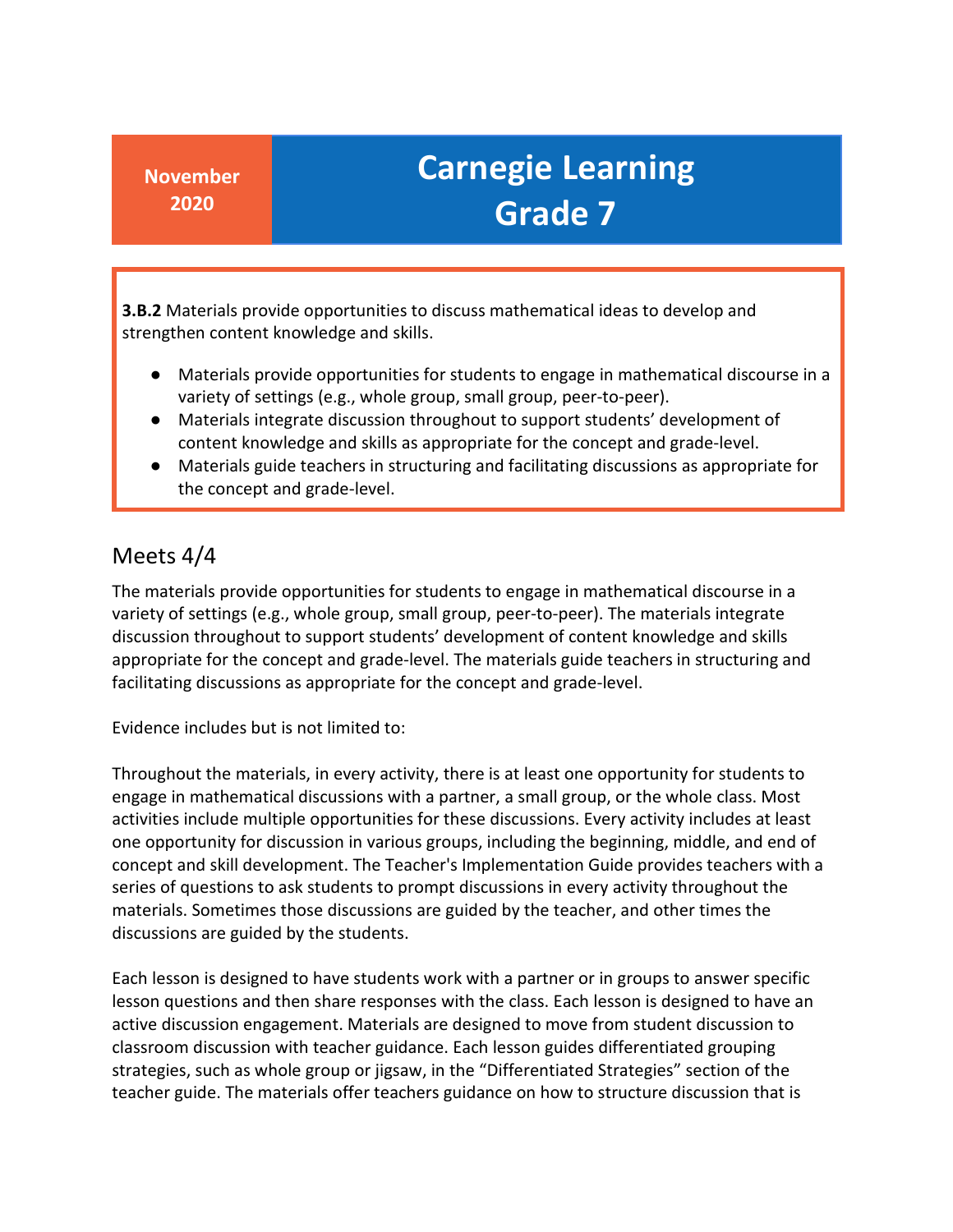appropriate for the grade level and choose a grouping structure for discussion that will support students in developing content knowledge and skills.

 4.1, materials provide questions to ask as students progress through a percent In Module 1, Activity 2.2, students solve real-world problem situations involving either circumference or area with a partner or a group and then share responses as a class. In Activity increase/decrease partner activity; materials suggest the level of discussion connected with previous lesson work, and students share discussion as a class.

 In Module 2, the materials include four lessons and 12 separate activities within those lessons to multiply and divide rational numbers. As students work through the activities with the to create a rule that can be used to determine the product and quotient of any given integer method in a given example that is already completed. Students answer questions about what they observed. The facilitation notes guide the teacher to have students first work independently and write out their observations, then share in the whole group as a class. Next, provide activities to use number properties to interpret expressions with signed numbers. The to answer a question using mental math and then share their strategies with the whole class. The materials suggest repeating this process two more times before moving the students into partners or small groups to answer and solve more problems. This type of example is evident teacher's guidance, the concept starts with introducing multiplying integers as repeated addition and moves into the use of models to include number lines and colored tiles to represent multiplying and dividing integers visually. The last lesson and activities move students problem. Every one of the 12 activities includes opportunities for students to discuss in whole group, small groups, and partners at each phase of the concept development (beginning, middle, and end). In Lesson 2.1, students use a two-color counter method and the number line the materials prompt the teacher to move students into partners or groups to discuss the worked examples and answer questions in the student workbook. After they finish, students come back to the whole group and share responses as a class. In Lesson 2.4, the materials facilitation notes guide the teacher in starting this activity in the whole group and ask students throughout the materials in every lesson.

 class and discuss. In the next activity, students continue to discuss with a partner or group and then share with the whole group. In the conclusion of the lesson, students work with a partner In Module 3, Lesson 2, students analyze double number lines and write equations to represent the information presented in double number lines; then, they read their equations to the whole and then share with the whole class about how to generate an equation given a solution.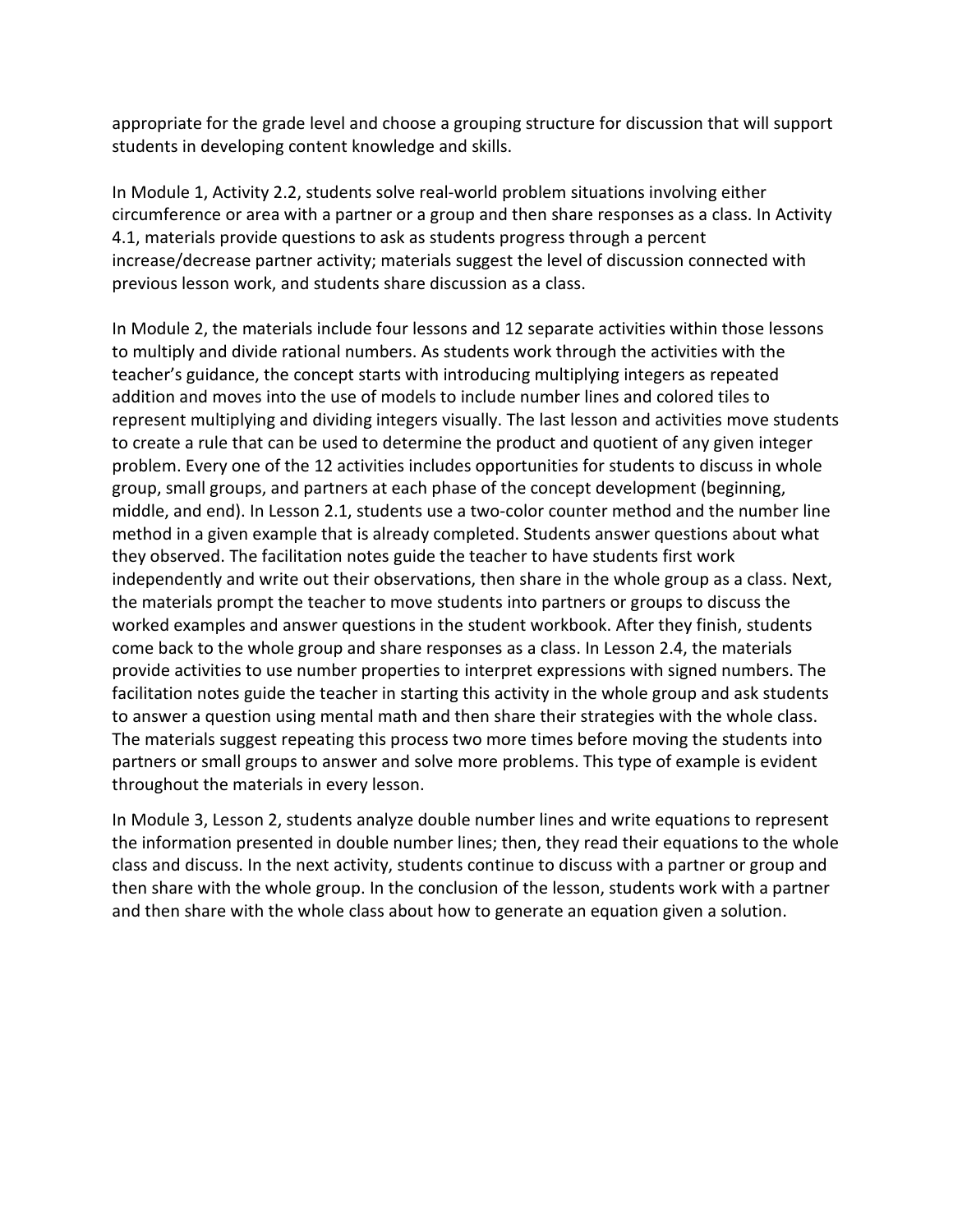**3.B.3** Materials provide opportunities for students to justify mathematical ideas using multiple representations and precise mathematical language.

- ● Materials provide opportunities for students to construct and present arguments that justify mathematical ideas using multiple representations.
- Materials assist teachers in facilitating students to construct arguments using gradelevel appropriate mathematical ideas.

### Meets 4/4

 The materials reviewed for grade 7 meet the criteria for the indicator. The materials provide opportunities for students to construct and present arguments that justify mathematical ideas using multiple representations. The materials assist teachers in facilitating students to construct arguments using grade-level appropriate mathematical ideas.

Evidence includes but is not limited to:

 introducing a concept in a whole-class setting, then moving students into partners or small notes, which provide prompts for the teacher to assist students when constructing arguments. the facilitation of constructing arguments. Students consistently have to reflect and ask their reasoning, they need to be able to justify their answer. The materials follow the same structure for all topics and lessons. This structure includes groups to answer questions. Within these group settings, teachers use the materials' facilitation Each module of the Teacher's Implementation Guide includes "Questions to Ask" that structure themselves, "How can I justify my answer to others," indicating that whenever students explain

 students a problem that has been worked out by a fictional student. Sometimes the problem shown is worked out correctly, and sometimes it is incorrect. The student analyzes the method write if they agree with the method and the solution or not and explain their reasoning behind The materials provide a "Thumbs Up/Thumbs Down" section throughout the lessons that give used to solve the problem shown and either gives it a thumbs up or a thumbs down. Students their stand. Based on the student's answer, teachers help students redirect their misconceptions or confirm their understanding of a concept.

 students work and provide questions to ask as the teacher observes student work. Students In Module 1, the Teacher's Implementation Guide's facilitation notes share what to look for as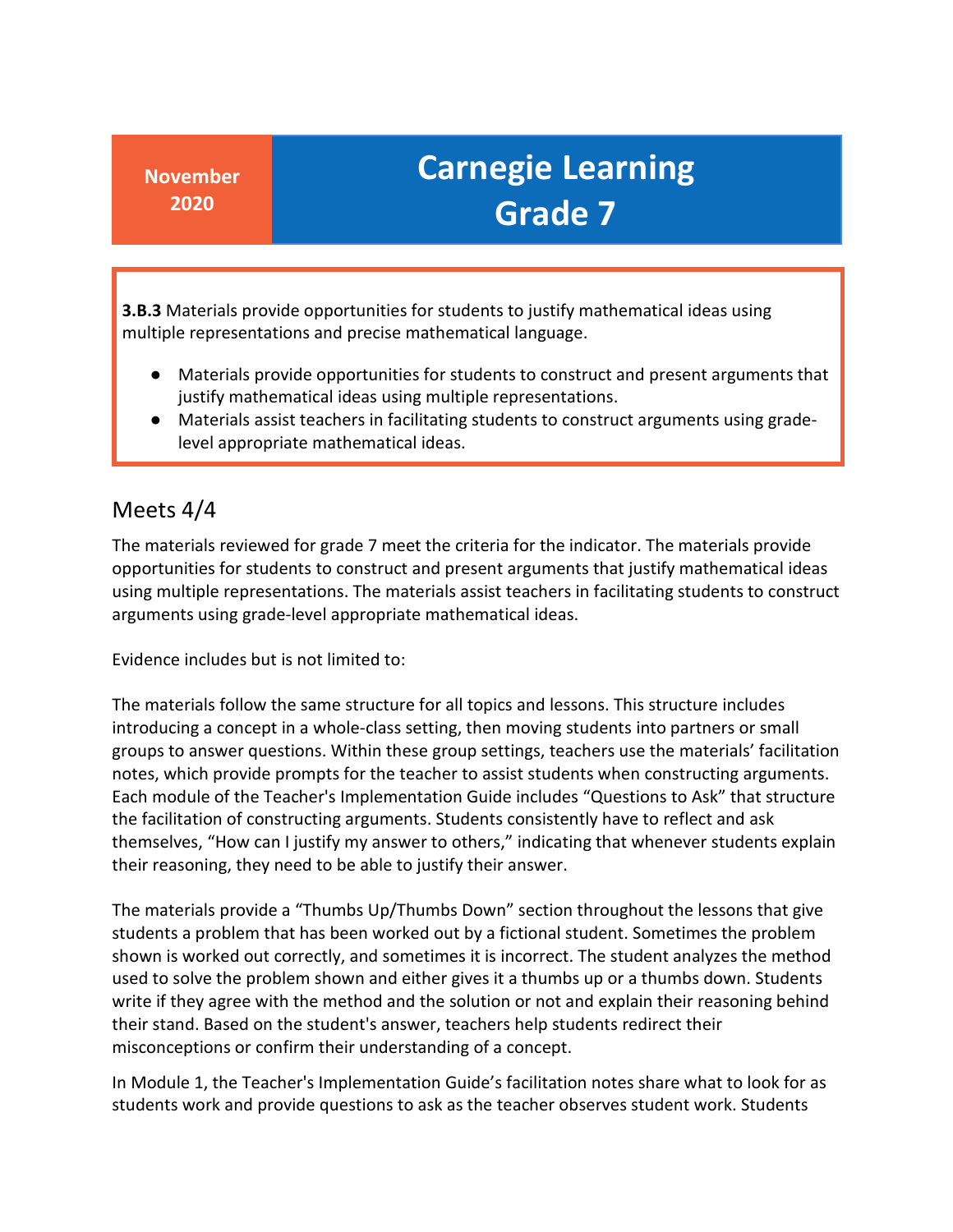and an explanation. In Lesson 2, questions guide teachers to have students justify their multiple representations of constant proportionality and share findings with the class at the answer a series of true/false questions and justify their answers with one or more examples reasoning on true or false statements on rates. In Lesson 4, students move through lessons on end of each lesson using written scenarios, tables of values, equations, and graphs.

 Students use multiple representations, such as physically walking a number to visualize adding integers, visually drawing number lines and models, using two-color tile manipulatives to group integer expression, and contextually learning the rules that work for any integer problem. The materials ask students to answer a question model about how they know if their classmate's representations they have learned to justify their answers. In Module 2, the materials provide three activities to help students understand adding integers. positive and negative numbers then add them, symbolically learning the notation of writing an model of computing the sum of two integers is correct. Students refer to one of the

 pages translated and Ms. Jackson's earnings. Students must justify their answers using the In Module 3, students determine if a proportional relationship exists between the number of table, equation, and graph. In Module 4, students justify their answers when deciding if a survey sample accurately represents all students in a class.

 students disagreeing about a rectangular prism volume when its height is doubled. One fictional student believes the volume will also double while the other believes it will quadruple. After disagree and construct an argument for their statement, they have to calculate the volume themselves and use those calculations to prove their argument. The side note on the activity gives the teacher the correct answer. This allows the teacher to assist students when it is observed that they do not fully understand the concept. In Module 5, students are given a "Thumbs Up/Thumbs Down" question about two fictional reading this problem, the student is to decide who is correct. Before students can agree or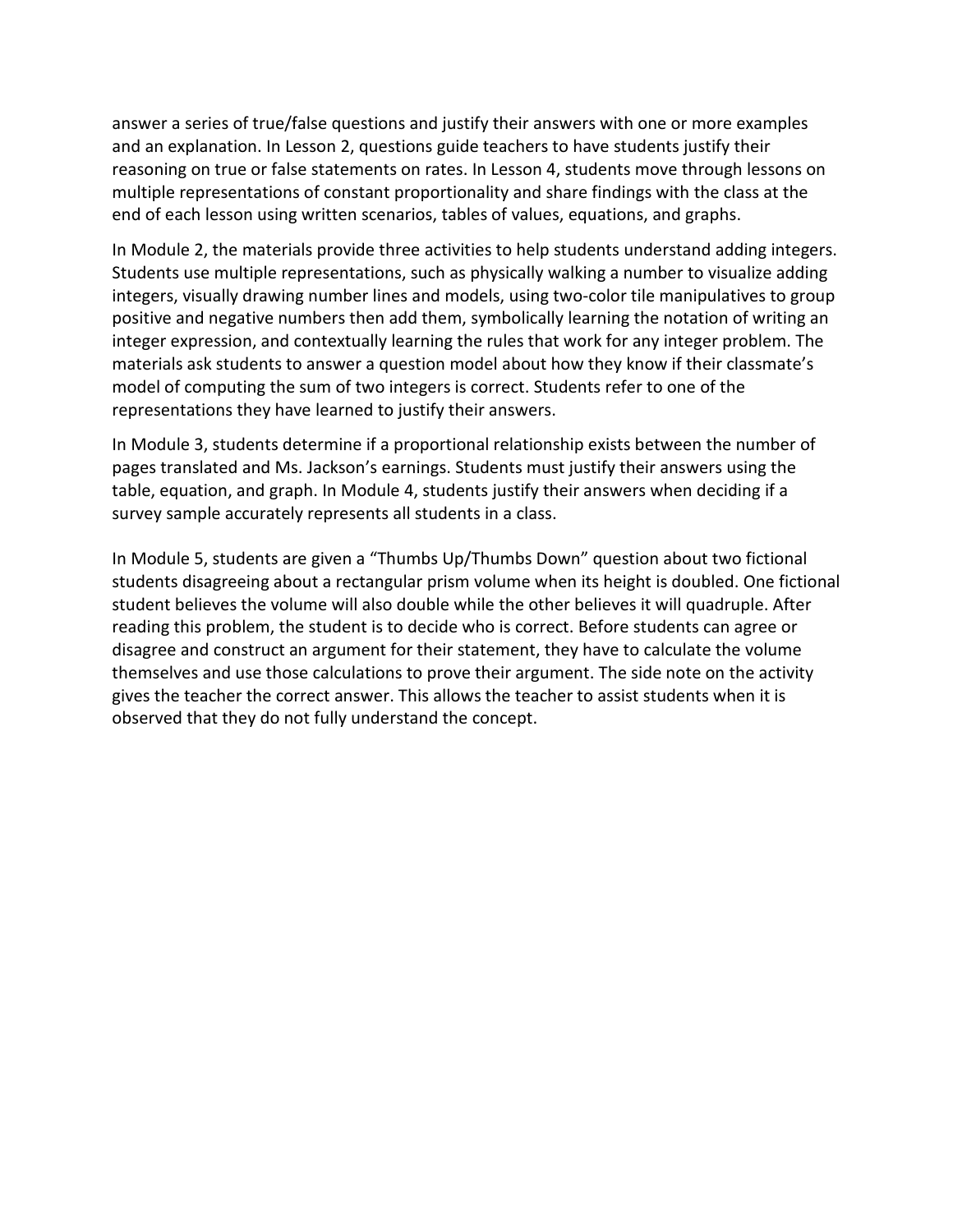**4.1** Materials include developmentally appropriate diagnostic tools (e.g., formative and summative progress monitoring) and guidance for teachers and students to monitor progress.

- Materials include a variety of diagnostic tools that are developmentally appropriate (e.g., observational, anecdotal, formal).
- Materials provide guidance to ensure consistent and accurate administration of diagnostic tools.
- Materials include tools for students to track their own progress and growth.
- Materials include diagnostic tools to measure all content and process skills for the grade level, as outlined in the TEKS and Mathematical Process Standards.

### Partially Meets 1/2

 The materials include a variety of diagnostic tools that are developmentally appropriate (e.g., accurate administration of diagnostic tools. The materials include some tools for students to review. The materials include diagnostic tools to measure all content and process skills for the observational, anecdotal, formal). The materials do not guide teachers to ensure consistent and track their own progress and growth; however, some of those tools were not accessible for grade level, as outlined in the TEKS and Mathematical Process Standards.

Evidence includes but is not limited to:

 "Edulastic," described as a separate addition to the materials that includes summative limited demo. Edulastic was not available for review. Based on the Texas Education Agency's definition of diagnostic tools, "systematic assessments and instruments to gather information to monitor progress and identify learning gains," the materials reviewed include diagnostic tools. The homepage of the material's website has a brief description of two assessments used to check student progress. One of them is "MATHia," which is a computer-based component of the materials. MATHia includes a formative assessment for each skill. There is an indication that MATHia may provide the opportunity for students to track their own progress and growth throughout. The second is a partnership with assessments addressing K-12 standards. The MATHia component was available for review in a

Formative assessments are provided throughout each lesson and workspace, providing the teacher with ongoing student performance feedback. A variety of topic-level summative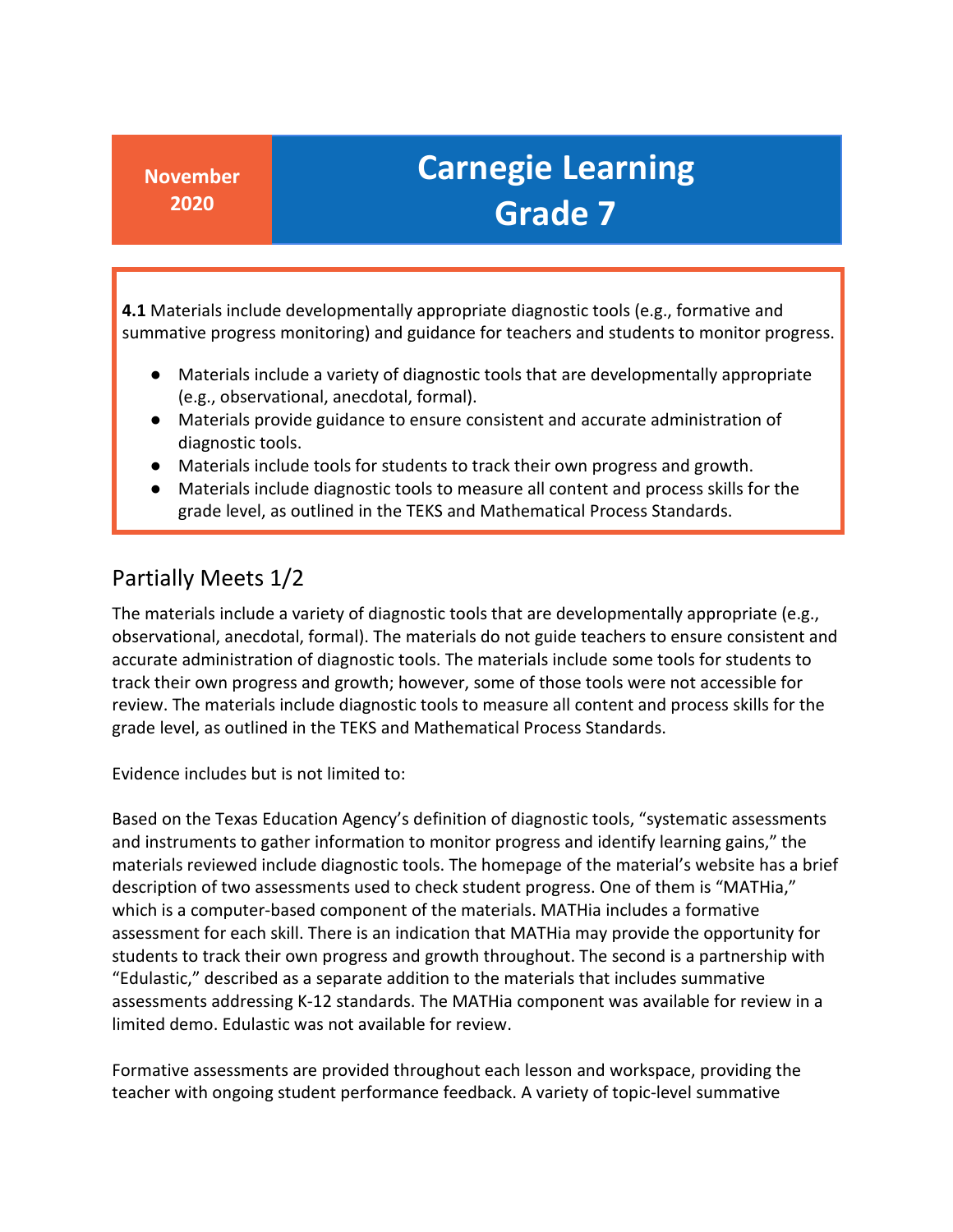assessments are provided to measure student performance, a designated set of standards. Guide through suggested questions for the teacher to check for understanding during the Before, during, and after each topic, the materials offer opportunities to assess students' learning appropriately. This is done throughout the materials in the Teacher's Implementation activities within each lesson. The materials also provide pre- and post-assessments by topic.

 multiple ways. In Module 3, Topic 2, students determine how the list of equations is similar and describe what it means to solve an equation. In Module 5, Topic 1, students use the given sides and angles to complete different constructions requested and then identify the key characteristics of the two models they created. The materials are designed to allow students to demonstrate understanding in a variety of ways. For example, in the "Demonstrate" portion of each lesson, students solve questions in

 For each module, students learn the lesson goals and set their own goals. Students reflect on the lesson's main idea, ask questions to clarify their learning, and revisit questions posed at the lesson's opening. There is no explicit student tracker for data; it is suggested that students track provided to measure student performance on a designated set of standards. progress independently. Diagnostic tools are not included to measure all content and process skills, as outlined in the grade-level TEKS. Still, various topic-level summative assessments are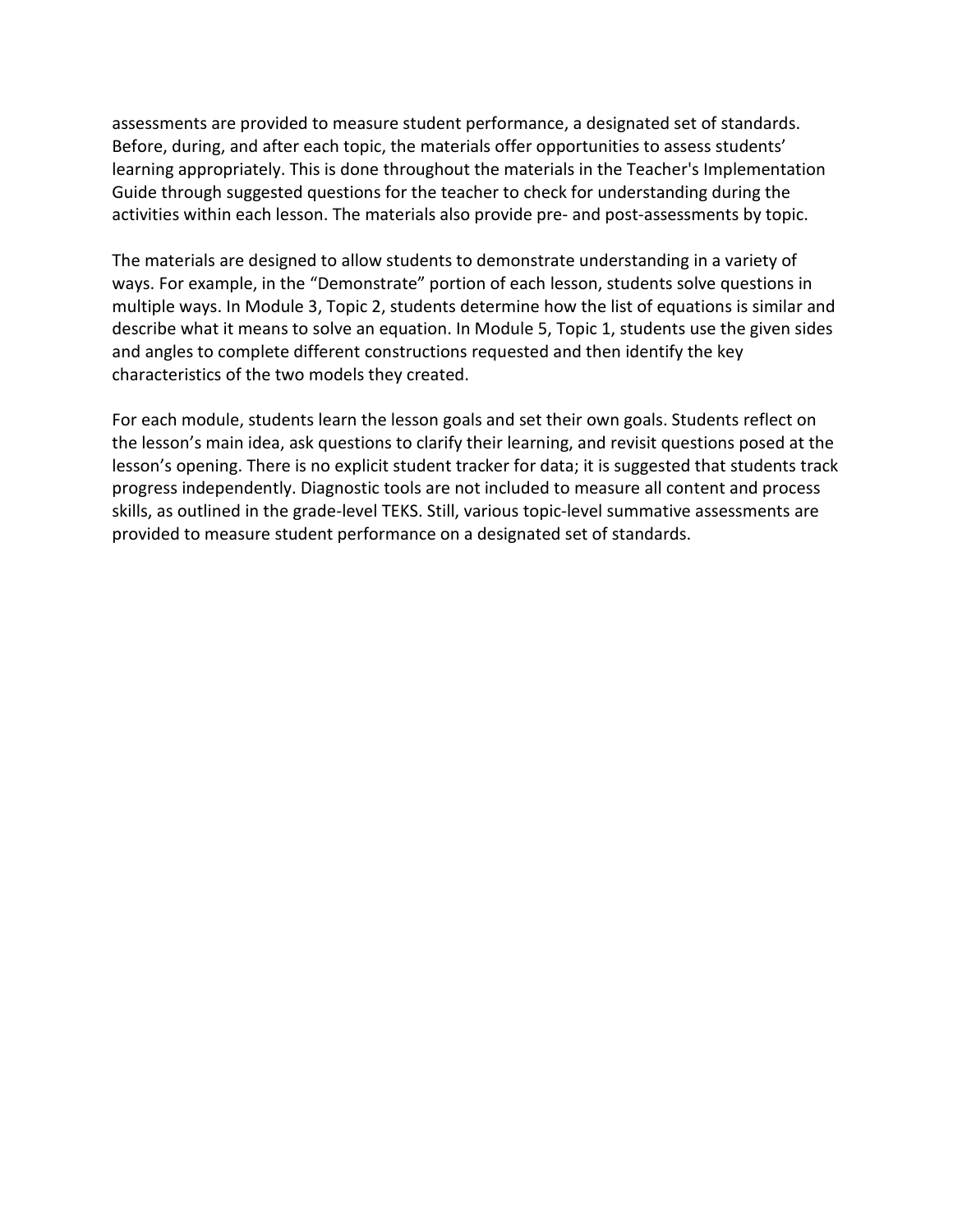**4.2** Materials include guidance for teachers and administrators to analyze and respond to data from diagnostic tools.

- Materials support teachers with guidance and direction to respond to individual students' needs in all areas of mathematics, based on measures of student progress appropriate to the developmental level.
- Diagnostic tools yield meaningful information for teachers to use when planning instruction and differentiation.
- different activities to respond to student data. ● Materials provide a variety of resources and teacher guidance on how to leverage
- Materials provide guidance for administrators to support teachers in analyzing and responding to data.

### Partially Meets 1/2

 individual students' needs in all mathematics areas, based on measures of student progress appropriate to the developmental level. Diagnostic tools yield meaningful information for data. The materials do not provide guidance for administrators to support teachers in analyzing The materials include diagnostic tools; however, some of the tools were not accessible to review. The materials support teachers with some guidance and direction to respond to teachers to use when planning instruction and differentiation. Materials provide some resources and teacher guidance on how to leverage different activities to respond to student and responding to data.

Evidence includes but is not limited to:

 Materials include "LiveLab" data monitoring tools to analyze student usage of MATHia. The tool provides teachers with a monitoring section where students are listed in order from those successful in that specific topic. LiveLab provides teachers with a tour video to explain how to understand the diagnostic tools' results. Although limited access was provided to the Texas Resource Review to evaluate the videos, it is clear that more videos similar to the tour video struggling the most to the students that have mastered the concept. When a teacher clicks on a specific struggling student, LiveLab provides an at-risk predictive warning at the top of the page with remediation suggestions on skills or concepts needing to be re-taught or reviewed to be exist for teachers to access. The MATHia software component includes a reporting platform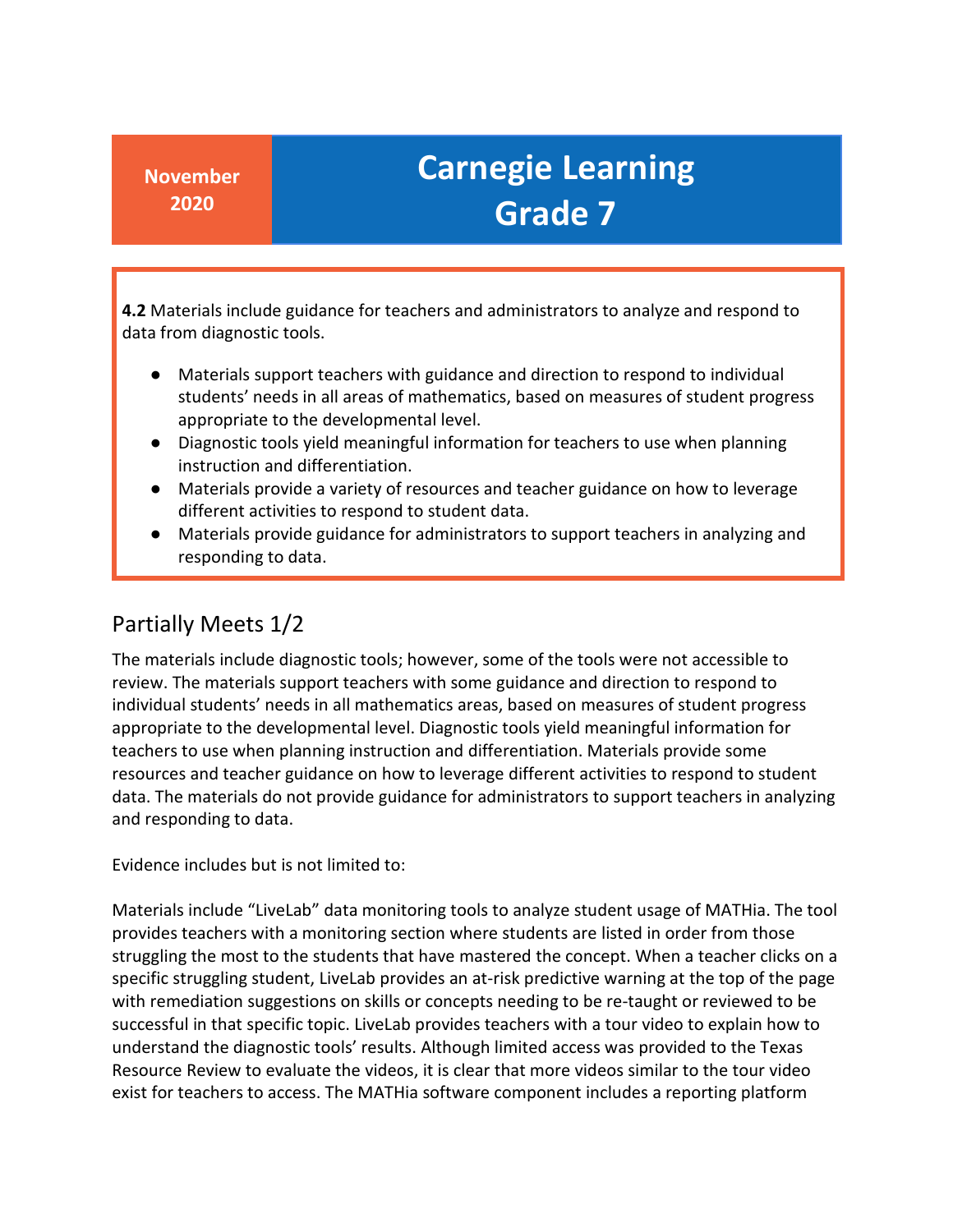where data can be analyzed for each student, class, and the whole school. This platform's reports are the Adaptive Personalized Learning Score (APLSE) report, session report, standard report, and detailed student report.

 teachers to use to address the results of student assessments. For example, in MATHia, access, assessment profiles and mastery profiles. In the "Edulastic Assessment Suite," reports are color-coded to help identify areas for improvement and strengths. The materials provide various suggestions and activities for facilitation, and follow-up suggestions after a formative assessment are available via the "CL Online Resource Center." The Edulastic Assessment Suite allows teachers to view assessment summaries, sub-group performance, question analyses, response frequency, performance by standards, and students' performance. Furthermore, teachers can view individual student

Based on the limited access to MATHia, Livelab, and the Edulastic Assessment Suite, it is not evident that the materials meet the indicator.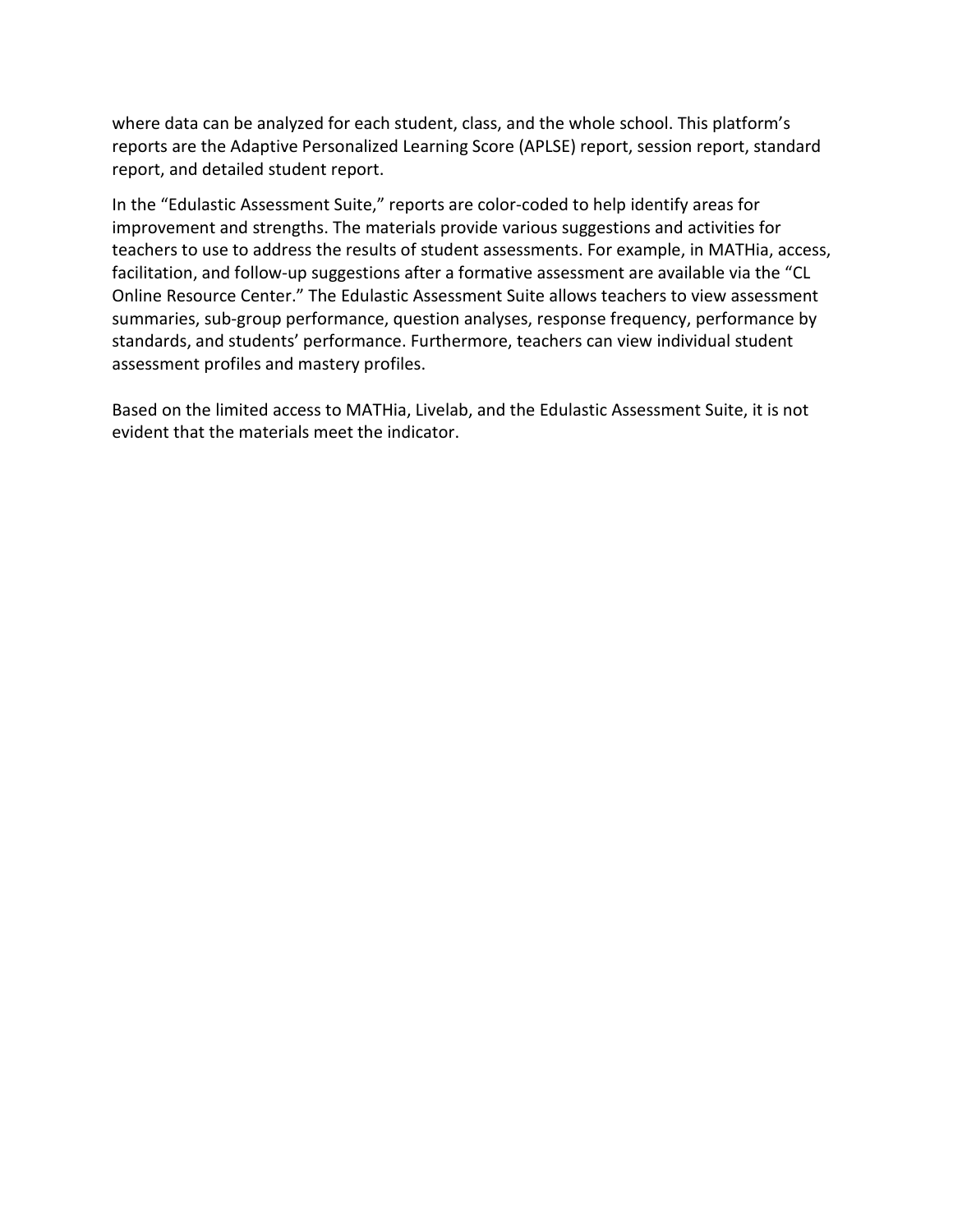**4.3** Materials include frequent, integrated formative assessment opportunities.

- Materials include routine and systematic progress monitoring opportunities that accurately measure and track student progress.
- Frequency of progress monitoring is appropriate for the age and content skill.

### Meets 2/2

The materials include routine and systematic progress monitoring opportunities that accurately measure and track student progress. The frequency of progress monitoring is appropriate for age and content skills.

Evidence includes but is not limited to:

 Formative assessments are provided throughout each lesson and workspace, providing the assessments are provided to measure student performance over a designated set of standards. For example, before, during, and after each topic, the materials offer multiple opportunities to Guide through suggested questions for the teacher to check for understanding during the materials also provide progress monitoring through MATHia and the Edulastic Assessment teacher with ongoing feedback on student performance. A variety of topic-level summative assess students' learning appropriately. This is done throughout the Teacher's Implementation activities within each lesson. The materials provide pre- and post-assessments by topic. The Suite; however, these were not accessible to review.

 essentially an ongoing formative assessment that helps the teacher make decisions about helpful connections that need to be made in future lessons. Each topic includes specific aligned task. In the Teacher's Implementation Guide, each lesson includes "As students work, look for" sections that note specific language, strategies, and errors to look and listen for as the teacher circulates and monitors students working in pairs or groups. Each lesson embeds "Questions to Ask" and "Misconceptions to Look For" that help teachers monitor progress. Each lesson includes a "Demonstrate" section known as "Talk the Talk." This section is assessments: pre-test, post-test, end-of-topic test, standardized test practice, and performance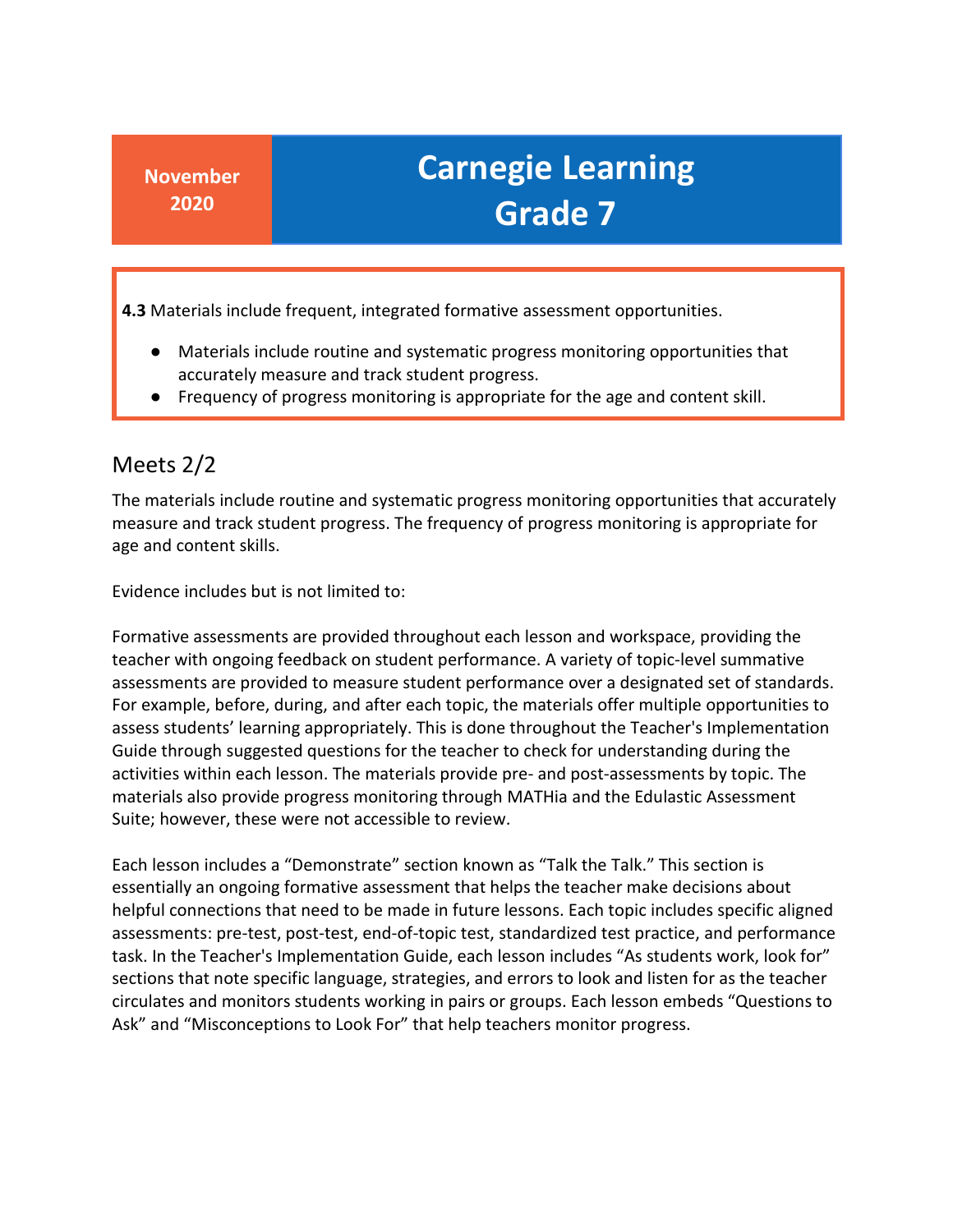In Module 3, in the Talk the Talk activity, students write a paragraph describing their basic strategy for evaluating any algebraic expression based on the order of operations they have been learning throughout the lesson.

 the Edulastic Assessment Suite; however, the Texas Resource Review did not have complete The "LiveLab" data monitoring tools in the materials are used to analyze the students' use of MATHia. The materials provide teachers a tour video to explain how to understand the results of the diagnostic tools. Access to reviewers is limited to just a tour video. Materials also include access to evaluate assessment guide checkpoints, timelines, or teacher tips for tracking progress.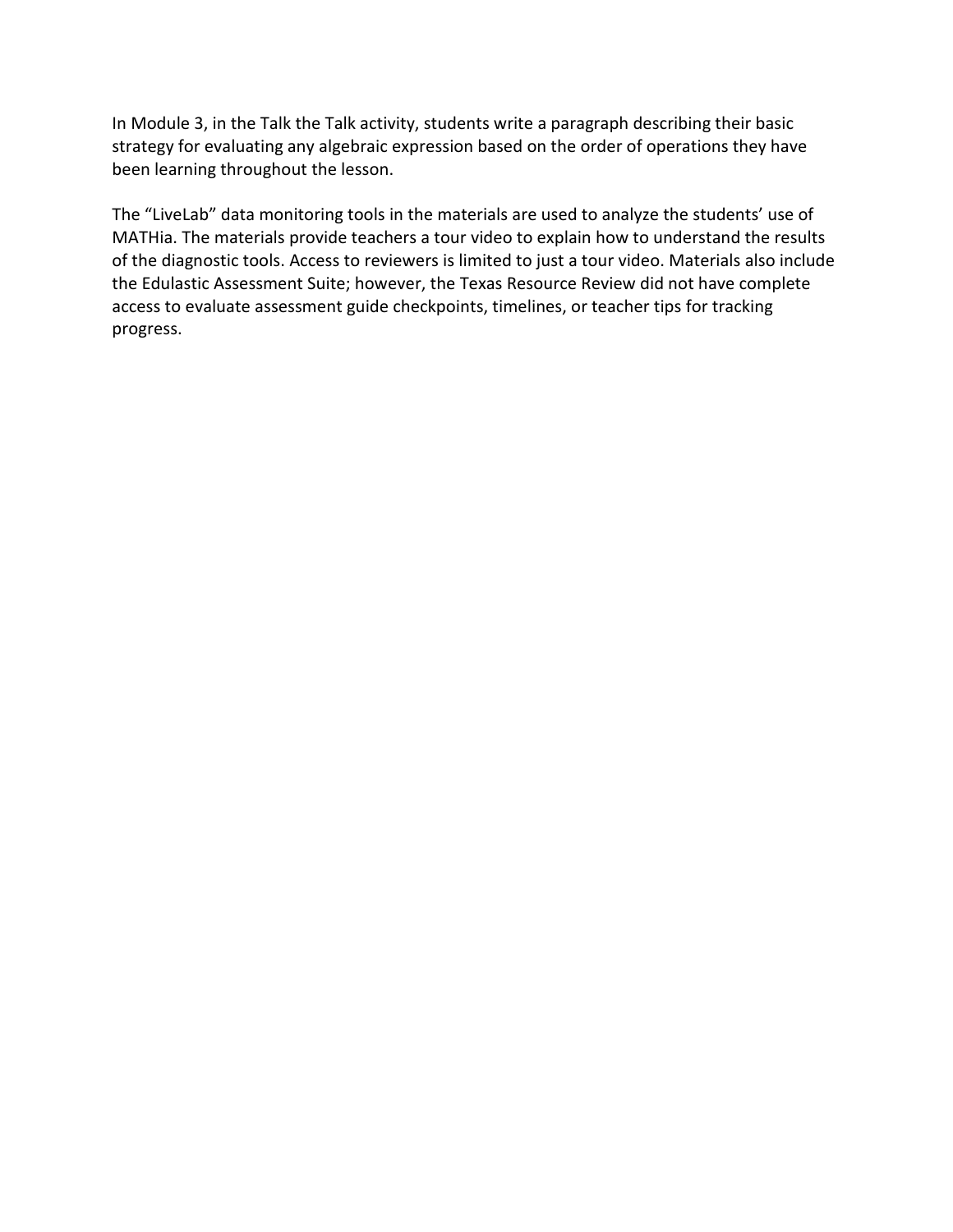**5.1** Materials include guidance, scaffolds, supports, and extensions that maximize student learning potential.

- Materials provide recommended targeted instruction and activities for students who struggle to master content.
- ● Materials provide recommended targeted instruction and activities for students who have mastered content.
- Materials provide additional enrichment activities for all levels of learners.

### Partially Meets 1/2

 learning potential. Materials provide recommended targeted instruction; however, the materials lack sufficient activities for students who struggle to master content. Materials provide recommended targeted instruction and activities for students who have mastered content. Materials provide some additional enrichment activities for all levels of learners. Materials include some guidance, scaffolds, supports, and extensions that maximize student

Evidence includes but is not limited to:

 The materials provide some recommended targeted instruction; however, there is a lack of evidence that the materials include activities for students who struggle to master content. for struggling students. The Teacher's Implementation Guide provides a "Facilitation Notes" Throughout the materials, the lessons provide differentiation strategies, tasks, and questions section embedded at the beginning of each lesson, including "Differentiation Strategies," such as additional scaffolding or alternative methods to help struggling learners. Materials help teachers identify and provide students with opportunities to develop precursor skills and concepts necessary to the content and aligned to the "Where Have We Been?" section of each lesson. There is limited evidence of additional lessons or activities for targeted instruction that include differentiated instructional approaches. The materials include limited instructional strategies that address various accessibility needs such as vision or hearing impairment; for example, the materials' digital component (MATHia) includes audio narratives.

 Module 3, Activity 1.2 guides teachers to have students who struggle with seeing the structure of the equation write the equation in words first. For example, "Carla's share + Jamal's share + my share = 450." Then, have students substitute the algebraic expressions in their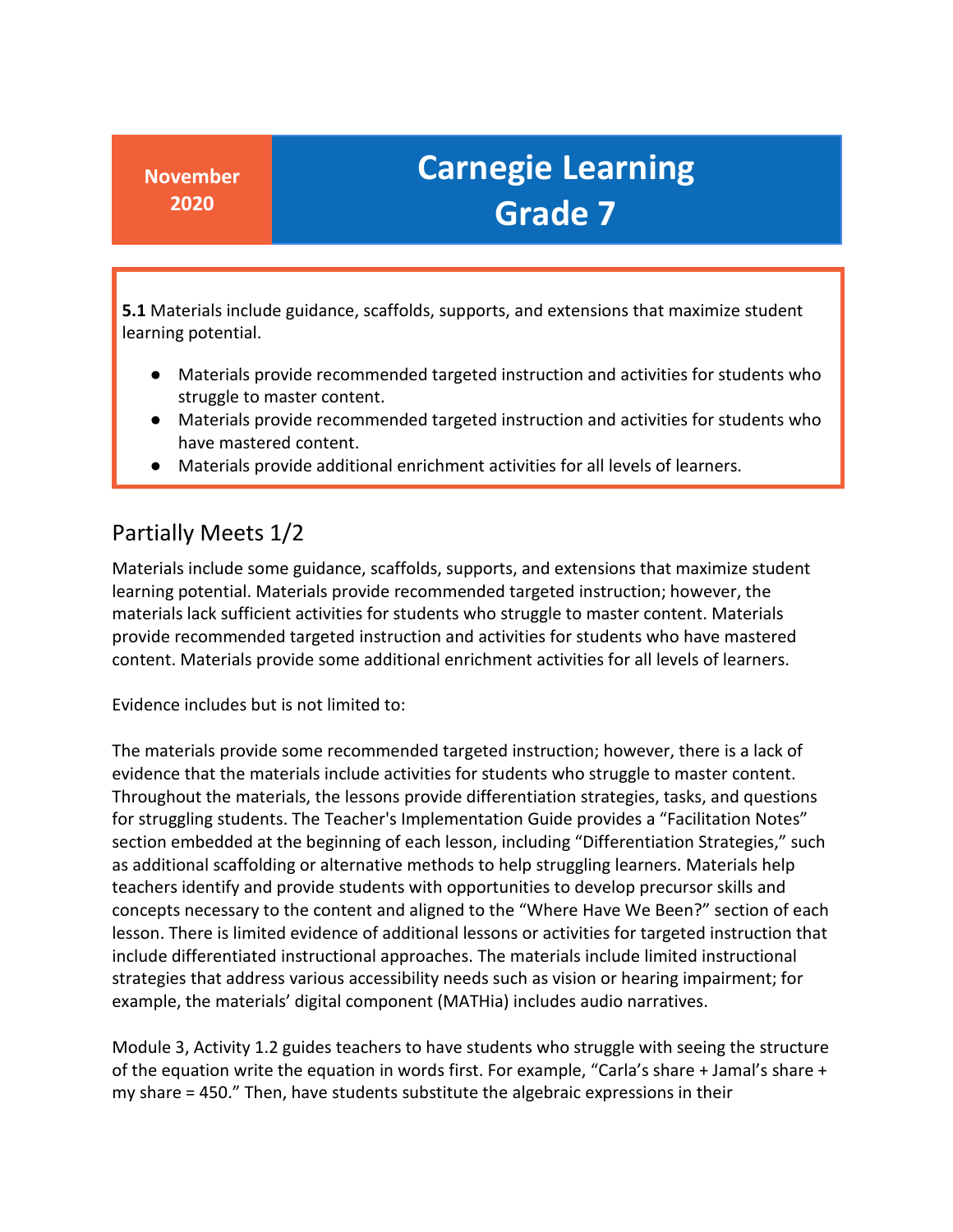corresponding positions in the equation. In Lesson 2.3, the teacher supports students who struggle with factoring by using the area model to factor expressions.

 In Module 4, Activity 1.1, students who struggle can create a graphic organizer to make sense of the vocabulary introduced in this topic.

 additional challenges for students ready to advance beyond the scope of the activities within recommendations for upward scaffolds or extensions to deepen grade-appropriate learning by providing "Questions to Ask" in the material's facilitation notes. The materials provide recommended targeted instruction and activities throughout for students who have mastered content. Each lesson includes differentiation strategies that include the lesson. The materials include a "Stretch" section in each lesson for advanced learners who have already mastered the lesson's concepts. Furthermore, the materials include

 who have mastered ratios and proportions extend their knowledge by completing posters explaining connections between the terms *ratio*, *part-to-part*, *part-to-whole*, *fraction*, *percent*, In Module 2, Topic 1.5, students extend their learning not only by adding and subtracting rational numbers but also by substituting variables to solve problems. In Activity 3.3, students *rate*, and *proportion*.

 previous activity on a number line. To extend this activity, students investigate x+1=0, the use inverse operations to solve two-step equations. To extend this activity, students redo a sample student's work by multiplying by  $\frac{1}{2}$  rather than dividing by 2. In Module 3, Activity 2.1, students review examples of strategies that plot expressions from the relationship among x, x+1, and the interval size between expressions on a number line, and how multiples would be generated if the original expression was x+5. In Activity 3.1, students

 The materials include some additional enrichment activities for all levels of learners. The materials provide students opportunities to explore and apply new learning in various ways by including activities that allow students to analyze and internalize target instruction. Each topic includes a performance task or an open-ended question where students can be creative in showing how they can demonstrate their learning.

 In Module 2, Lesson 4, in "Talk the Talk," students are given a lollipop recipe. Students then add and subtract equivalent ratios to form new equivalent ratios and complete a table. determine the amount of each ingredient needed to make different batch sizes. Students must

 Module 4 provides an enrichment activity to have students flip a coin 30 times and determine designed to engage students in thinking about experimental probability from an intuitive the probabilities of heads and tails based on the results of the experiment. The activity is perspective.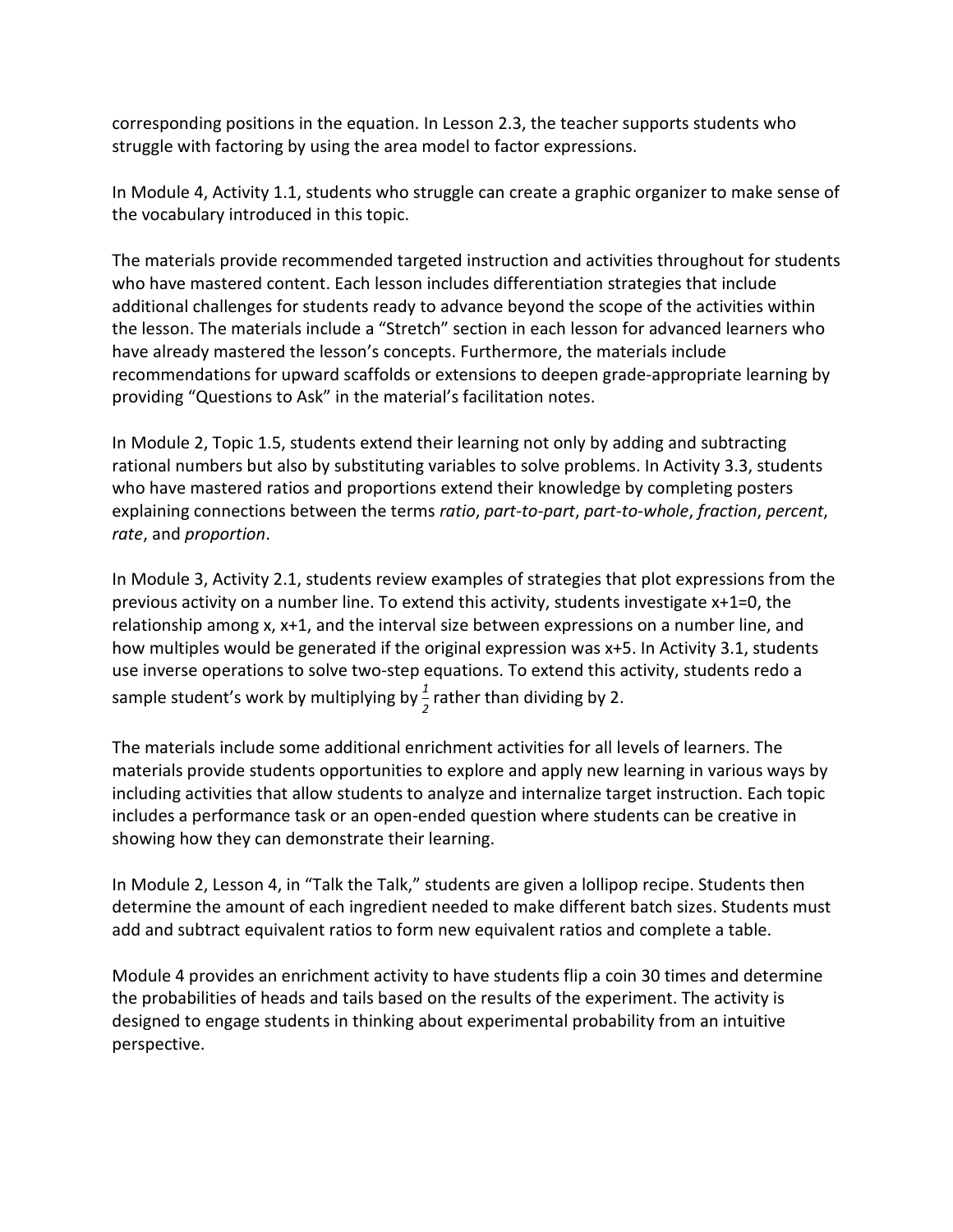**5.2** Materials provide a variety of instructional methods that appeal to a variety of learning interests and needs.

- of the content. ● Materials include a variety of instructional approaches to engage students in mastery
- Materials support developmentally appropriate instructional strategies.
- Materials support flexible grouping (e.g., whole, small, individual).
- collaborative) and provide guidance and structures to achieve effective ● Materials support multiple types of practices (e.g., guided, independent, implementation.

### Partially Meets 1/2

 The materials include a variety of instructional approaches to engage students in the mastery of attention for a particular skill or concept acquisition. The materials support multiple types of the content. The materials support developmentally appropriate instructional strategies. The materials support some flexible student grouping. Although the materials provide routines and activities across all modules, the routines and activities are primarily designed for large and small group instruction. The materials lack teacher guidance for students who need one-on-one practices and provide some guidance and structures to achieve effective implementation.

Evidence includes but is not limited to:

 and symbolic abstractions throughout all modules. Students use models to solve problems and discovery-based learning are examples of the different instructional approaches used to engage students in the mastery of the content across all instructional materials' modules. The materials include hands-on, concrete practice with manipulatives, visual representations, then solve problems without the use of models. "Think-Pair-Share," hands-on activities, and

The materials provide an online component called MATHia, where students work on self-paced instruction incorporated for individual exploration. MATHia provides unit overviews, step-bystep instructions, hints, and a glossary. The materials offer learning experiences included for individual exploration.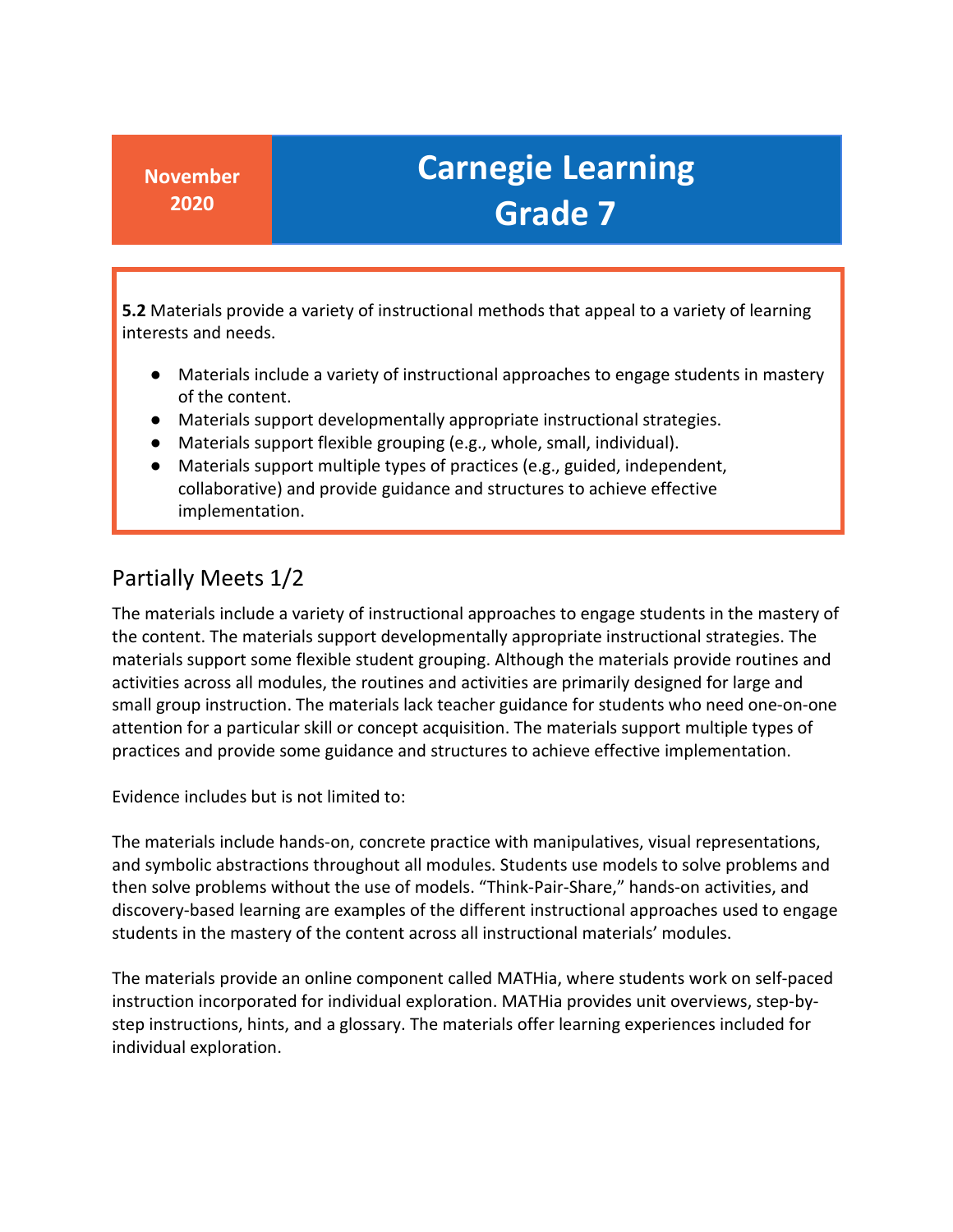The Teacher's Implementation Guide provides suggestions for teaching strategies but includes limited support on when to use a specific strategy. Throughout the materials, there are examples of several different teaching strategies that include but are not limited to teaching provided for the teacher to address throughout the lesson, but there is a lack of activities to rearrangement and offer limited indicators to help teachers understand when a student needs with multiple representations, accessing prior knowledge, creating and using models, and students participating in authentic mathematical discourse. Common misconceptions are meet all individual students' needs. Differentiation strategies in each lesson are geared primarily for students who struggle; however, these strategies generally suggest a grouping these interventions.

 new figure." Students cut a circle into fourths and rearrange the parts to look like a lead to the formula for the area of a circle. In Module 1, Activity 2.1, students follow steps to "decompose a circle and compose it into a parallelogram. The students analyze the parallelogram and answer a series of questions that

 In Module 2, Topic 1, teachers are encouraged to work problems together as a class and allow students to work in small groups during the teaching process. In Lesson 2.3, the materials suggest the students work with a partner or in groups to complete questions and share responses with the whole group. While the materials suggest students work in pairs or groups to solve a given problem, there is a lack of evidence that the materials for seventh grade support students who need one-on-one interventions for skill or concept acquisition.

 use two-color counters and physically group them like the example provided, and then students must answer assigned questions. In Module 3, Activity 1.3, the materials note that students may complete question 2 with a partner or in a group and then share student responses with the whole class. The materials provide learning experiences in individual exploration. In Activity 3.1, students independently

 theoretical probabilities for different events and answer questions. In Activity 1.2, the or random number apps to help students select a random sample. Module 4, Activity 3.2 states "Have students work with a partner or in a group to complete questions 7 through 9." Although structure, and the task can be completed as an individual assignment. In Module 4, Lesson 1.1, students conduct several probability experiments; students use a sixsided cube, a spinner, and marbles in a bag. Students calculate the experimental and facilitation notes suggest incorporating technology such as spreadsheets, graphing calculators, flexible grouping is an option, the activity is not intentionally designed for either grouping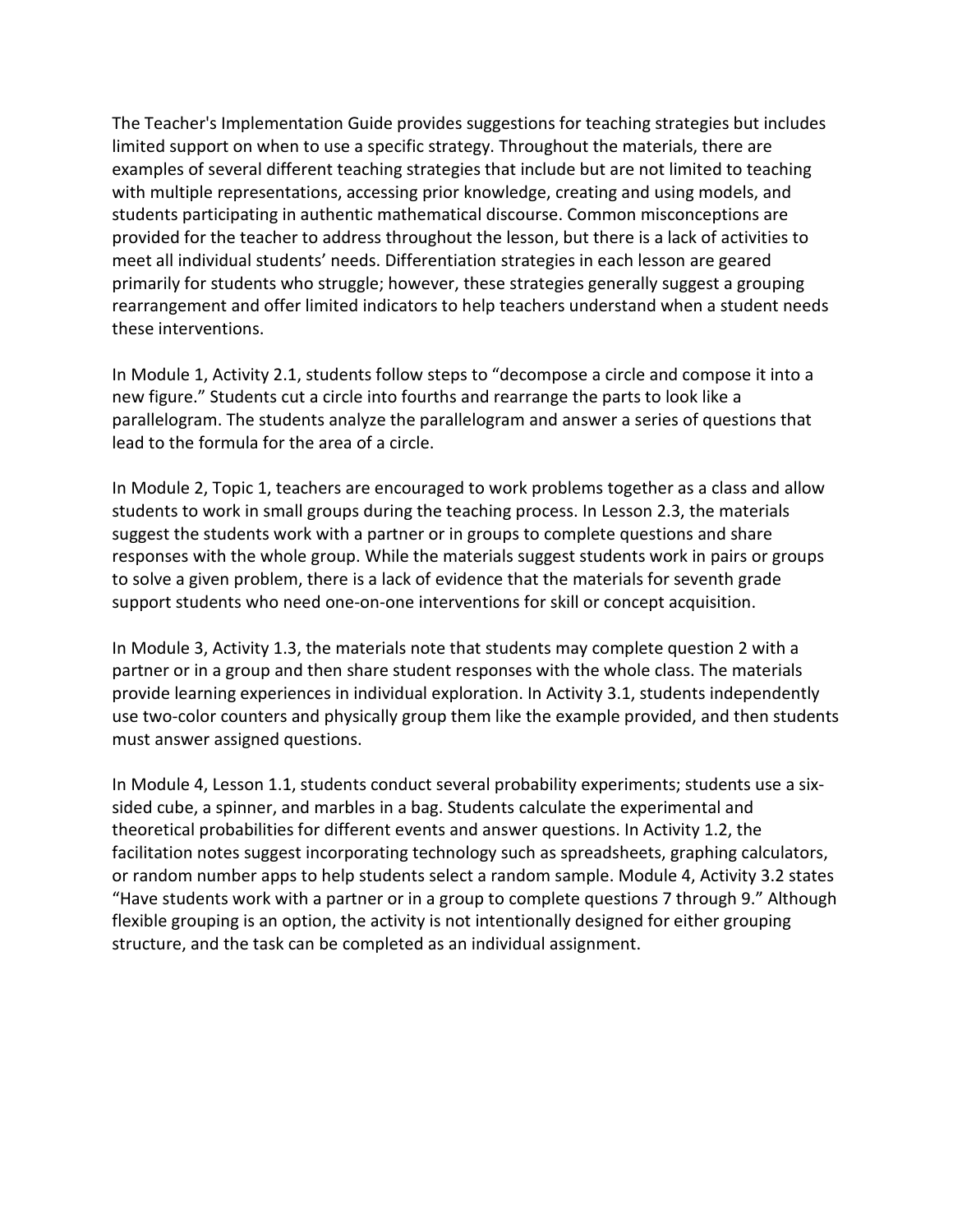**5.3** Materials include supports for English Learners (EL) to meet grade-level learning expectations.

- Materials must include accommodations for linguistics (communicated, sequenced, and scaffolded) commensurate with various levels of English language proficiency.
- Materials provide scaffolds for English Learners.
- linguistic, affective, cognitive, and academic skills in English (e.g., to enhance ● Materials encourage strategic use of students' first language as a means to develop vocabulary development).

### Partially Meets 1/2

 language to develop linguistic, affective, cognitive, and academic skills in English. The materials include some accommodations for linguistics; however, the accommodations are broad for all English Learners, and accommodations commensurate with various English language proficiency levels are limited. The materials do not offer scaffolds for English Learners. The materials provide limited opportunities to encourage the strategic use of students' first

Evidence includes but is not limited to:

 language proficiency level. The materials provide mostly general EL tips that are not specific to The seventh-grade course materials include no reviewable evidence of various linguistic accommodations for students who are learning English, particularly regarding their English developmental levels of English language proficiency.

 The Teacher's Implementation Guide serves as the resource for teachers to provide extra modifications within the lessons and activities. The materials include EL tips to make these materials provide multiple opportunities for interaction between students while working on problems in small groups or partners. Some of the EL tips guide the teacher in grouping throughout the materials for EL students to be paired or work in a small group that includes native English speakers, these groups' focus is not to develop language development. The modifications intentional and natural to the specific activity and lesson. For example, the strategies that are appropriate for specific activities. Although there are several suggestions instruction is not sequenced to support students at varying levels and does not allow for playful and interactive repetition.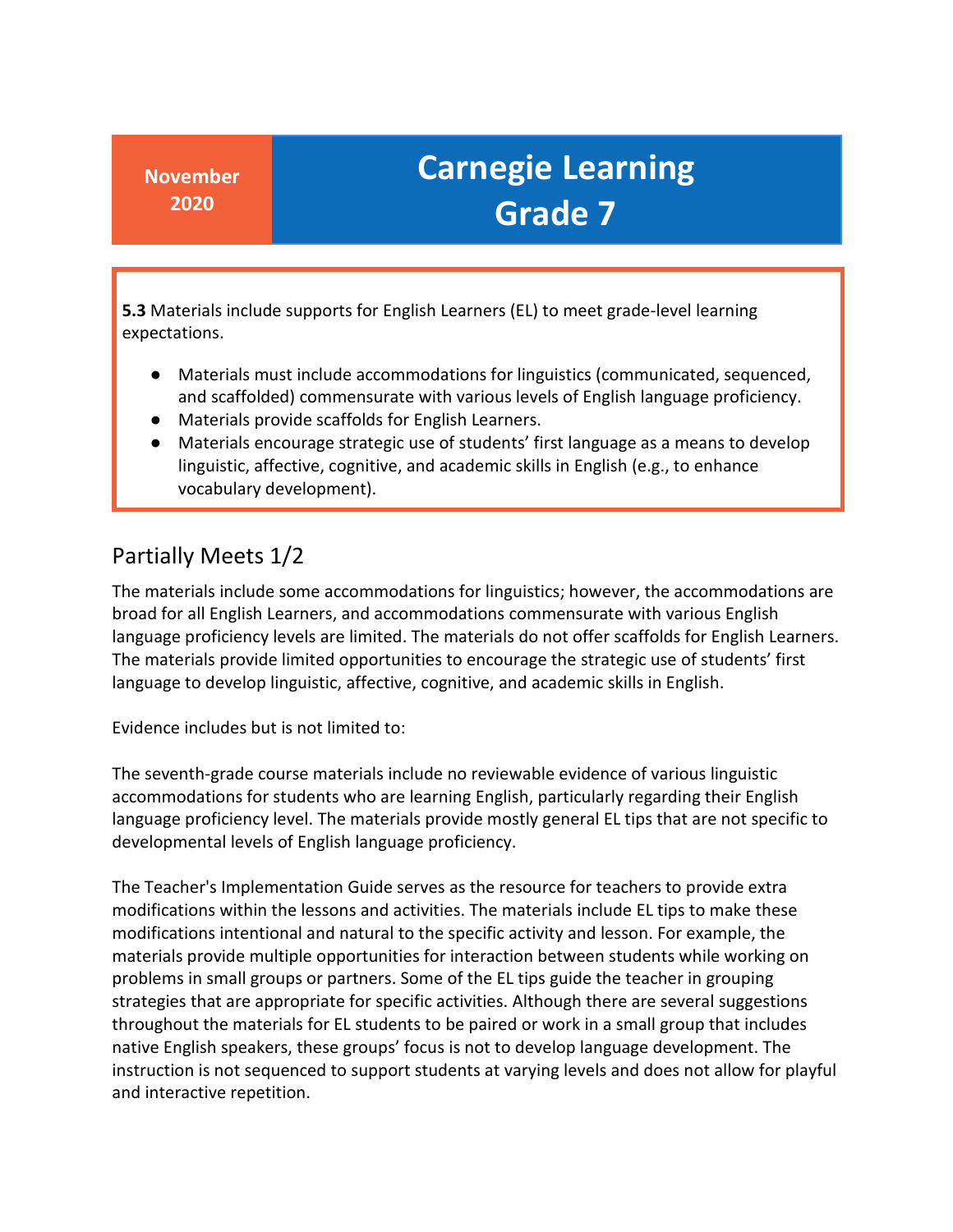intermediate EL students in pairs so students can collaborate to discuss work and support one another with math vocabulary accurately. In Activity 3.3, the Teacher's Implementation Guide suggests grouping intermediate ELs in pairs and having them discuss Jimmy and Matthew's one another using math vocabulary accurately or if a peer is struggling to name a word. In Module 1, Lesson 3, the Teacher's Implementation Guide suggests the teacher group work before answering parts (a) and (b). While in pairs, teachers remind students to support

 In Module 4, Activity 2.1, students may struggle with the word uniform. Something uniform has only "one form" from the Latin word *unus*, meaning *one*, and *forma*, meaning *form*. Teachers lead students in discussing how this relates to a uniform probability model.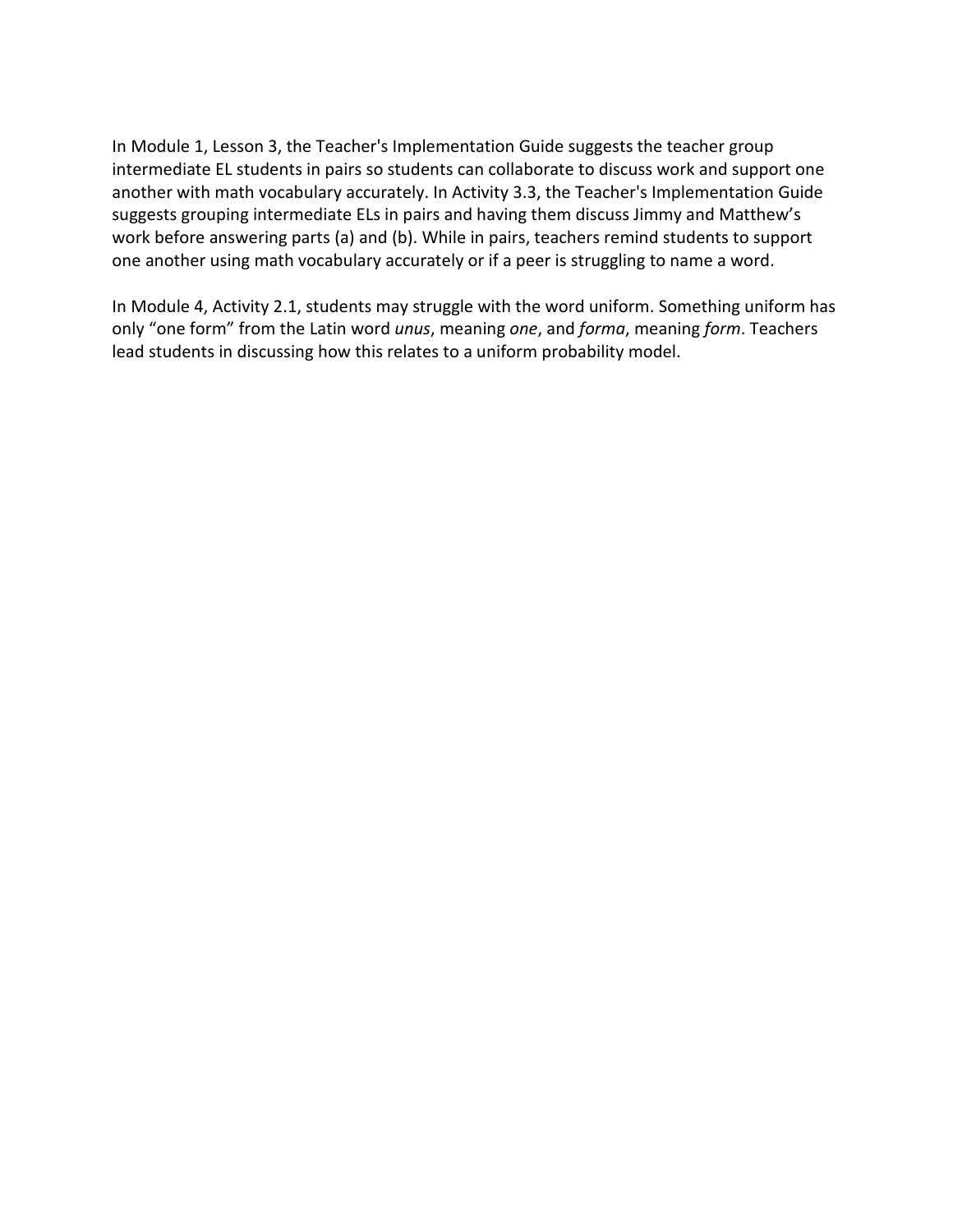**6.1** Materials include year-long plans with practice and review opportunities that support instruction.

- Materials include a cohesive, year-long plan to build students' mathematical concept development and consider how to vertically align instruction that builds year to year.
- Materials provide review and practice of mathematical knowledge and skills throughout the span of the curriculum.

### Meets 2/2

 and consider how to vertically align instruction year to year. The materials provide review and The materials include a cohesive, year-long plan to build students' mathematical literacy skills practice of mathematical skills throughout the span of the curriculum.

Evidence includes but is not limited to:

 includes three sections: "Connections to Prior Learning," "Overview," and "Connections to that supports the teacher in understanding the vertical alignment for all focal areas in Math Texas Essential Knowledge and Skills in preceding and subsequent grades. In the Teacher's The instructional materials include a cohesive, year-long plan to build students' concept development and consider how to align instruction that builds year to year vertically. The materials include a year-long plan of content delivery based on 160 instructional days. The Teacher's Implementation Guide provides a map that shows the sequence of topics and the number of blended instructional days (1 day is 50 minutes). The materials include a content plan that is cohesively designed to build upon students' current level of understanding with clear connections within and between lessons and grade levels. For instance, each module Future Learning." Additionally, the Teacher's Implementation Guide provides a course content map that shows connections between lessons in the modules. The materials include guidance Implementation Guide, each module overview begins with Connections to Prior Learning and Connections to Future Learning.

 Solution Content at a Glance," that shows the instruction sequence for the year and the Within the Teacher's Implementation Guide, there is a resource map, "Middle School Math number of instructional days allocated for each year. In the Teacher's Implementation Guide, the "Course Standards Overview" document provides a mapping of how standards are targeted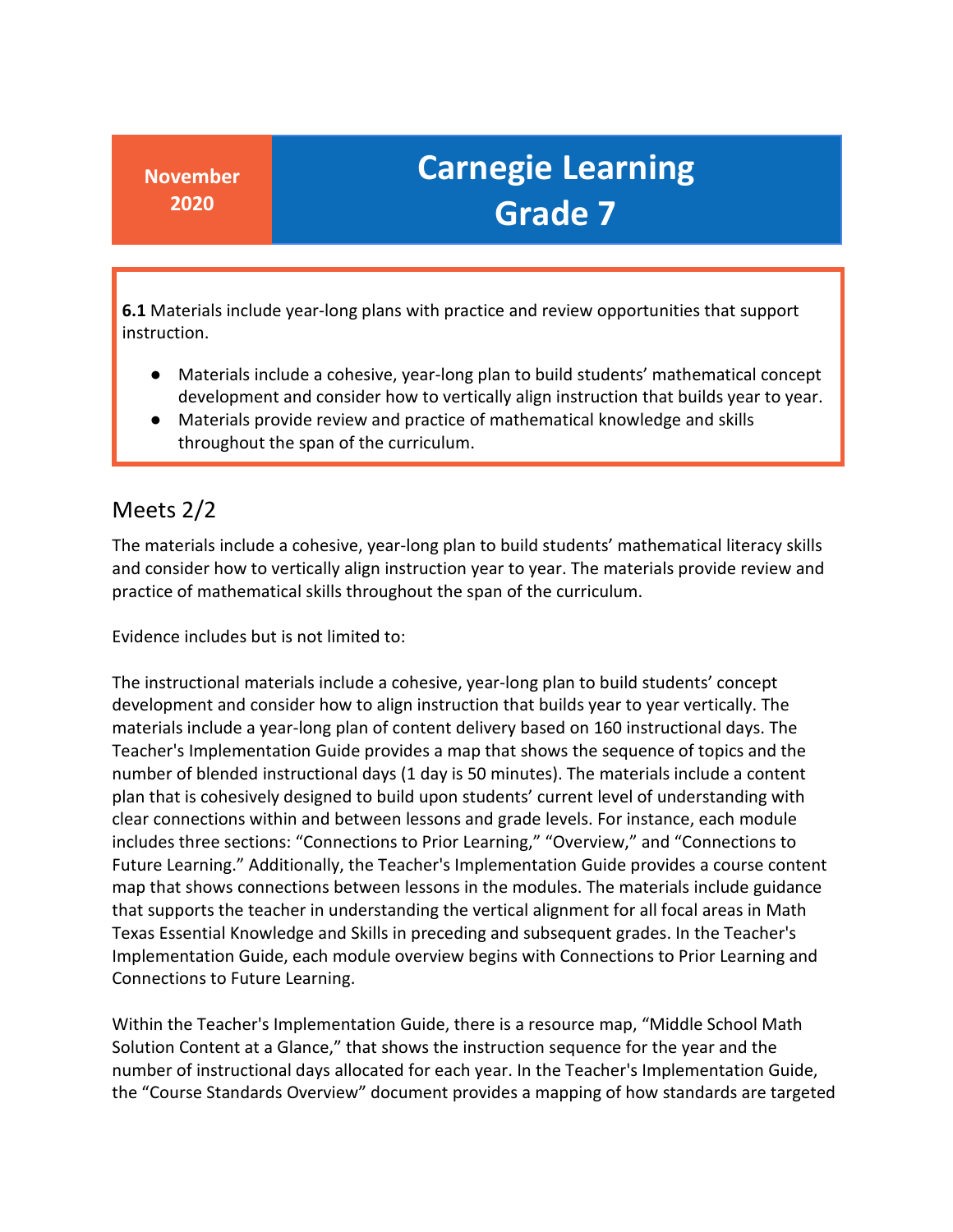and reviewed within each lesson. The material includes the following five overarching modules and their corresponding, focused topics, and lessons that require a complete year-long plan to deliver the content: "Module 1: Composing and Decomposing"—3 subtopics and 12 lessons Quantities"—3 subtopics and 13 lessons and multiple activities within each lesson; "Module 4: Moving Beyond Positive Quantities"—2 subtopics and 6 lessons and multiple activities within multiple activities within each lesson. These five modules are sequenced to develop students' Implementation Guide includes a description of the connections made with a table showing each of the five modules and the Connections to Prior Learning, Overview of the module, and and multiple activities within each lesson; "Module 2: Relating Quantities"—3 subtopics and 12 lessons and multiple activities within each lesson; "Module 3: Determining Unknown each lesson; "Module 5: Describing Variability of Quantities"—2 subtopics and 7 lessons and understanding by providing a plan that connects modules and lessons. The Teacher's the Connections for Future Learning.

 previous and subsequent grades. These module and topic overviews do not mention specific TEKS, but they do all fall under one of the focal areas that align directly to the TEKS. All five modules in the seventh-grade materials include at least one of the focal areas for seventh lesson's activities. Each lesson within each topic provides opportunities for practice through teacher questioning, the Consumable Student Edition, the Skills Practice Workbook, and the MATHia software. The practice materials within a topic build upon previously taught content The materials include a detailed module and topic overview in the Teacher's Implementation Guide, which teachers can read before lesson delivery to learn the vertical alignment in grade: rational numbers and operations, proportional relationships, expressions and equations, and comparing data sets. At the beginning of each module, a section explains how each topic is connected to prior learning. At the beginning of each topic, there is a section entitled "What is the entry point for students?" that clearly states the connections to prior learning. At the beginning of each topic, there is also a section entitled "Why is the topic important?" that clearly explains when students will use the knowledge learned in the topic in subsequent lessons during the current school year and future math courses. At the end of each lesson, there is a section called "Talk the Talk," which serves as a cumulative review of all of the from within that topic. The final section of each assignment is "Review" and includes problems from previous lessons and modules.

 In Module 1, the overview notes that students will use their prior knowledge with ratios, unit replace strategies such as using strip diagrams and double number lines to solve proportion and rates, and proportional relationships they experienced in sixth grade to develop algorithms that percent problems.

 In Module 2, Topic 1, students practice adding and subtracting rational numbers by drawing models of two-color counters and number lines to represent each number sentence and solve. Students continue to practice addition and subtraction word problems using the same strategies listed above.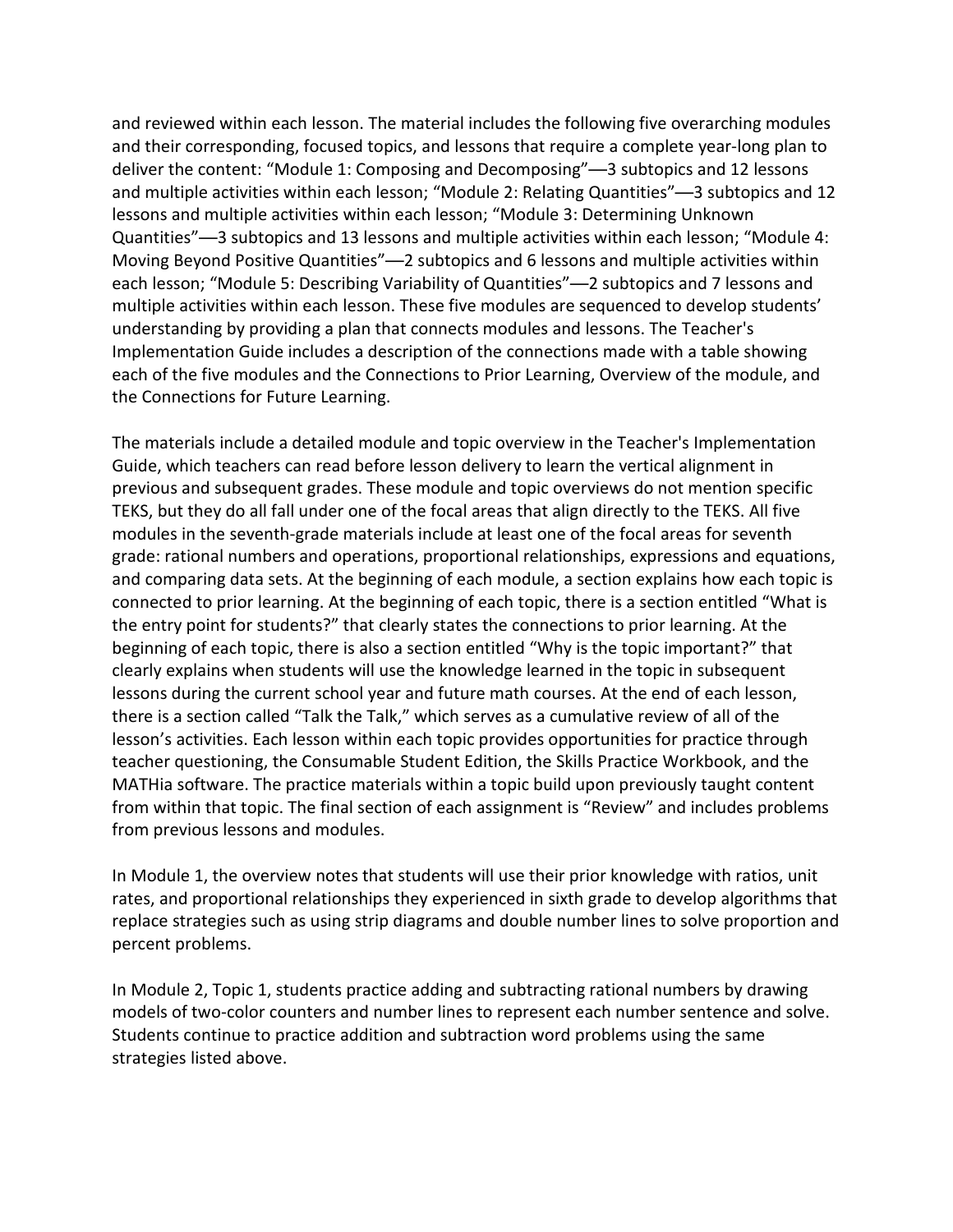In Module 3, Topic 1, students explore and practice evaluating algebraic expressions, rewriting evaluate algebraic expressions. Lesson 1.2 builds on that knowledge and focuses on using the solve for an unknown. In Module 3, in the "Family Learning Guide," the materials identify the expressions using the Distributive Property, and combining like terms. In Lesson 1.1, students Distributive Property and rewriting expressions. In Lesson 1.3, students combine like terms that could not be done without first exposing students to the previous two lessons. Students learn to combine like terms and answer five problems at the end of the lesson to review and practice the skills previously taught. The questions review rewriting expressions, determining the product or quotient of problems involving fractions and whole numbers, and finding the unknown variable in a proportion that includes decimals. In Module 3, Topic 3, students review multiple representations of equations by defining independent and dependent variables and change unit rate. Students then use a double number line to solve equations and proportions to skills brought in from sixth grade and how these skills with factors and properties of numbers will serve as a foundation for future work in algebraic structures.

 In Module 4, the Teacher's Implementation Guide supports teachers in understanding how analyzing populations and probabilities builds from students' experiences in sixth grade and prior work in seventh grade on proportional reasoning, including percent error. In Lesson 1, at the end of the lesson review, students answer review questions on independent and dependent quantities.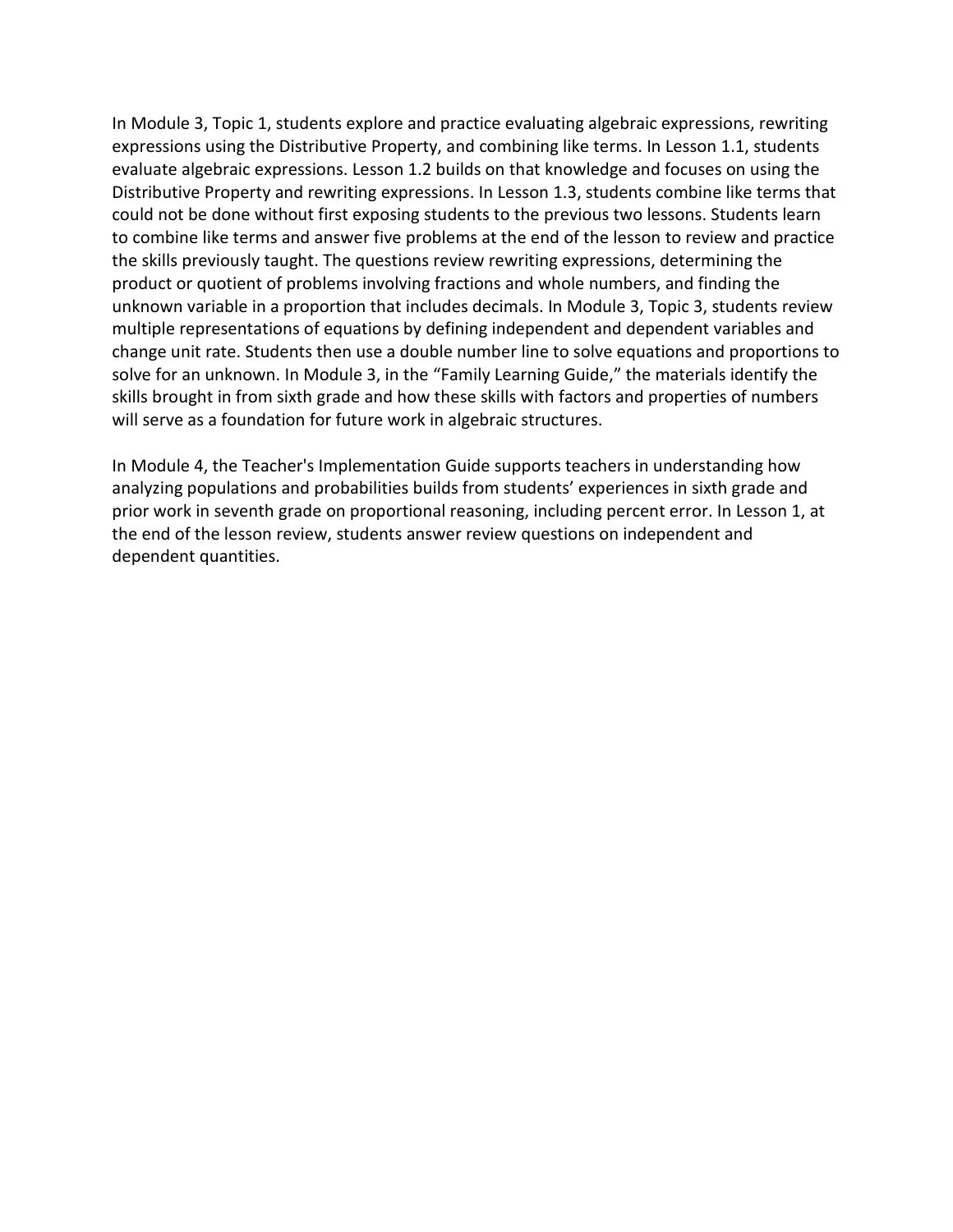**6.2** Materials include implementation support for teachers and administrators.

- Materials are accompanied by a TEKS-aligned scope and sequence outlining the essential knowledge and skills that are taught in the program, the order in which they are presented, and how knowledge and skills build and connect across grade levels.
- Materials include supports to help teachers implement the materials as intended.
- Materials include resources and guidance to help administrators support teachers in implementing the materials as intended.
- ● Materials include a school years' worth of math instruction, including realistic pacing guidance and routines.

#### Partially Meets 1/2

 The materials are not accompanied by a TEKS-aligned scope and sequence outlining the include supports to help teachers implement the materials as intended. The materials do not including realistic pacing guidance and routines. essential knowledge and skills that are taught in the program, the order in which they are presented, and how knowledge and skills build and connect across grade levels. The materials have resources and guidance to help administrators support teachers in implementing the materials as intended. The materials include a school years' worth of math instruction,

Evidence includes but is not limited to:

 The materials include a webpage with a link to the alignment to standards by state. The TEKS materials include a table that shows the Course 1 materials' correlations to the 2012 Texas materials. The TEKS listed show that they are all content SEs; however, the process standards are not shown on this table. The table shows the textbook number, the module, topic and lesson, and the MATHia software location where the student expectation will be presented. The materials include a standards overview in the Teacher's Implementation Guide and provide a mapping document that identifies where the standard will be targeted and where it will be reviewed within each module, topic, and lesson. This standards overview does not list the standards using TEKS. A Texas teacher would have to reference the correlation table to align the materials' standards overview to the TEKS. The materials do not include a scope and alignment to the scope and sequence of the materials can be accessed through this page. The Essential Knowledge and Skills. The table is a 15-page list of all the TEKS included within the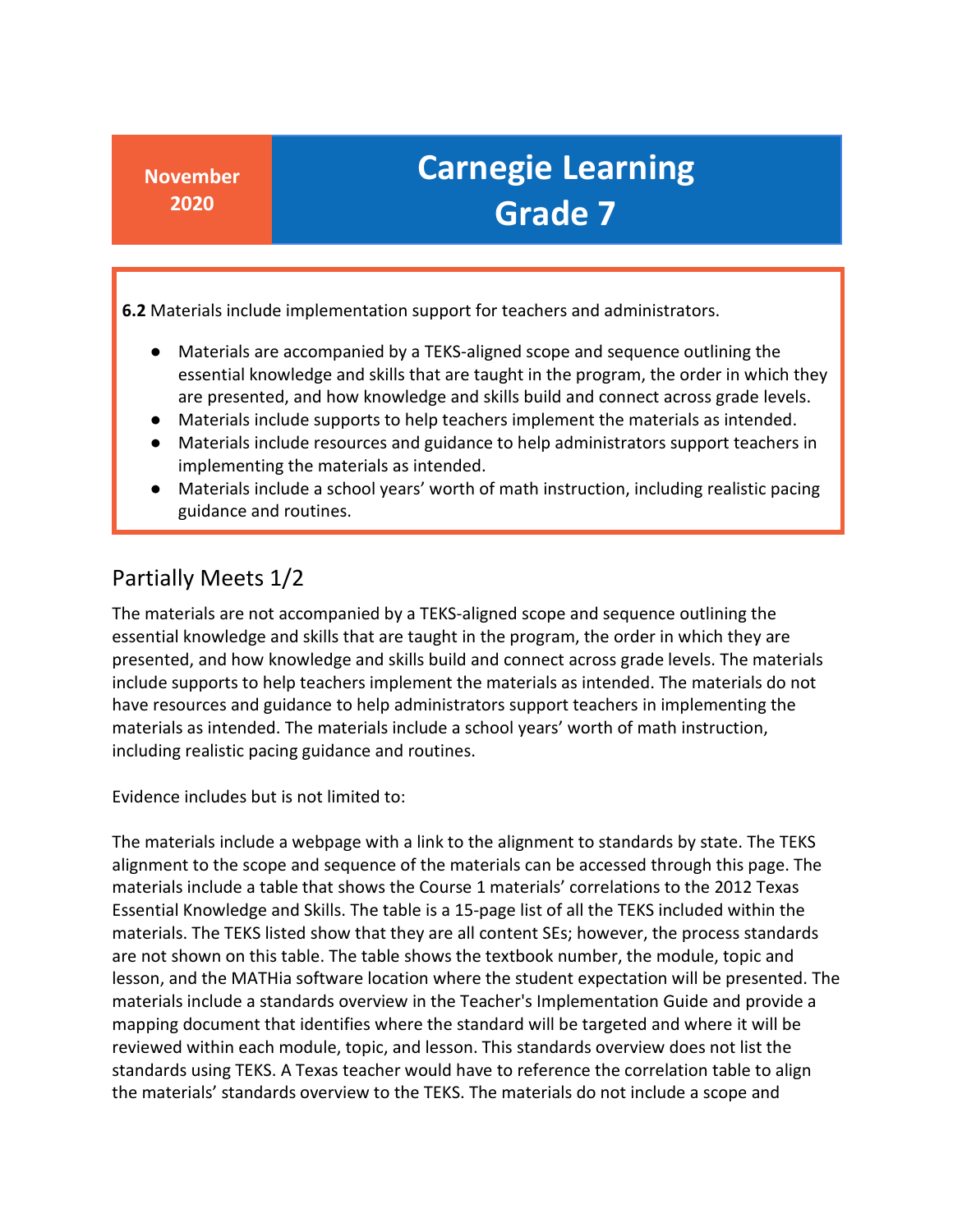sequence that describes how the essential knowledge and skills build and connect across the grade levels. However, each module in the materials includes an overview that provides a sequence document that aligns with the Texas standards. connection across grade levels described in detail, but this is not listed on the scope and

 materials as intended. The materials support teachers in understanding how to use the "Connections," "Getting Started," "Activities," "Talk the Talk," and "Assignments." The Teacher's Implementation Guide provides facilitation notes by activity, a detailed set of These guidelines include an activity overview, grouping strategies, guiding questions, possible to develop for each standard and a pathway for all learners to succeed. The facilitation notes guiding, and facilitating student learning. Materials can be accessed online or in print. The instructional materials for grade 7 include support to help teachers implement the resource as intended. The Teacher's Implementation Guide provides teachers with consistent lesson structure and walks teachers through key features of each lesson: "Learning Goals," guidelines that walks the teacher through implementing the various components of the lesson. student misconceptions, differentiation strategies, student look fors, and an activity summary. The Teacher's Implementation Guide describes the depth of understanding that students need provide detailed support for the planning process and are the primary resource for planning,

 The materials include a digital version of the materials and modules that include a "MyPL" presentation for each lesson that could be used by teachers. This is also available in Google Slide format. The materials provide links on their homepage to a "LiveLab Tour" for teachers to learn how to use this assessment tool within the materials. There is also a "Help Center" link on materials are available in print and digital format. Accessing the materials on the materials' webpage is easy to follow. Each module's format, topic, and lesson materials follow the same Professional Learning app with videos to give teachers background knowledge for a particular lesson and ideas on how to implement it. MyPL includes custom learning sessions, led by Master Math Practitioners, in an online video library accessible. They also include a PowerPoint the homepage that supports teacher implementation and provides quick "how-to" guides. The format, making it consistent and organized.

 to help administrators support teachers in implementing the materials as intended. Nor do the many of the materials mentioned above to support teachers in implementing the materials. For be used by administrators to support teachers in their implementation of the materials. The instructional materials for grade 7 do not include resources and guidance explicitly stated materials provide tools explicitly stated to support the administrator in recognizing best instructional practices and arrangements in a math classroom. However, administrators can use example, the scope and sequence, including the list of math essential knowledge and skills, can

 The seventh-grade materials include five modules that span for the pacing of 160 days of the standard 180 days of instruction to allow for flexibility for assessments, an extension of lessons, and differentiation for students. The Teacher's Implementation Guide contains "Middle School Math Solution Content" at a glance with pacing outlined by unit and lessons to allow extra days to address assessments, differentiation, and extended opportunities. Each lesson includes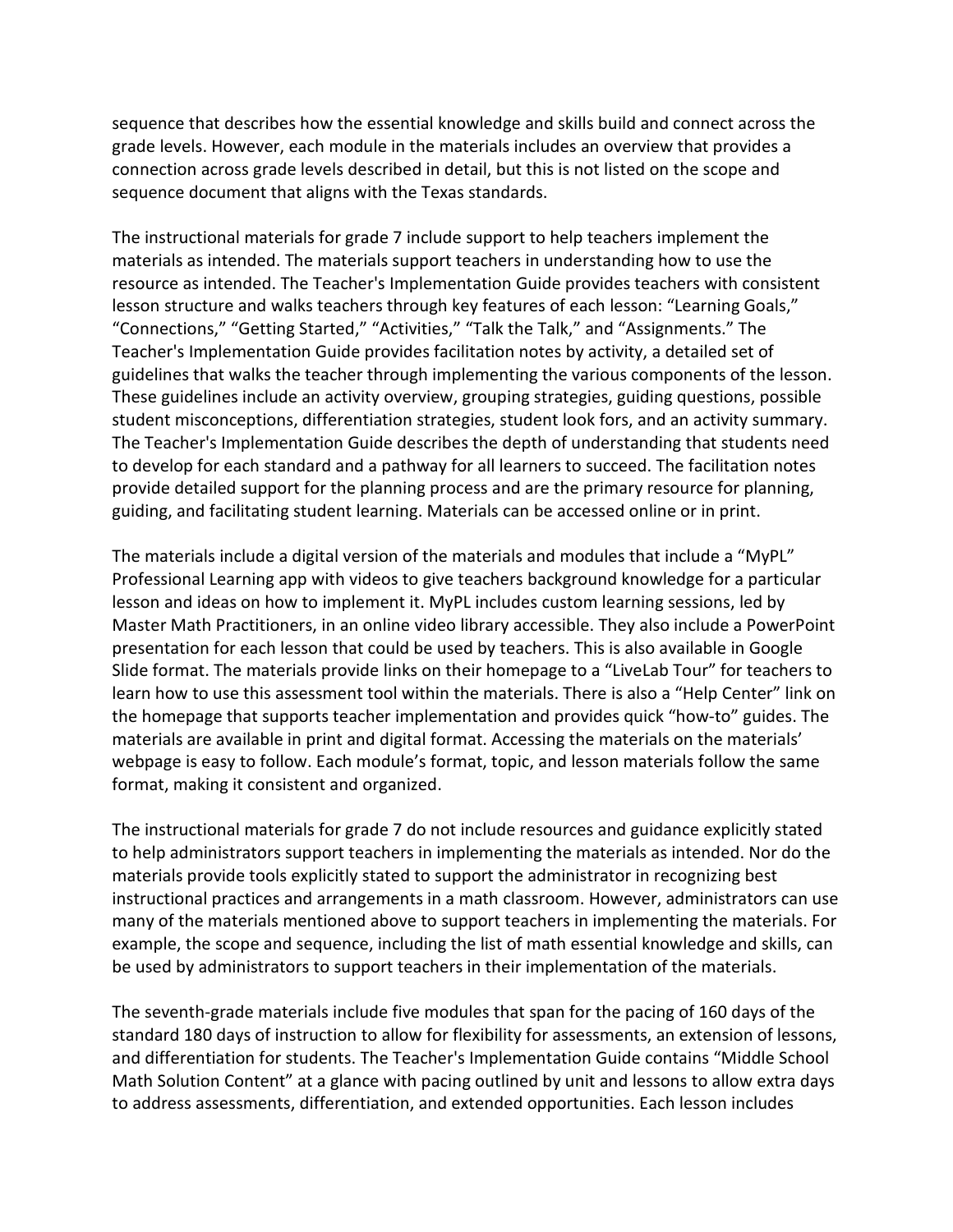structure and pacing are included for each lesson and are provided for the entire course to be pacing suggestions. Additionally, each module overview includes pacing information and a topic overview, which includes more detailed information to help teachers with pacing. The lesson completed in a school year.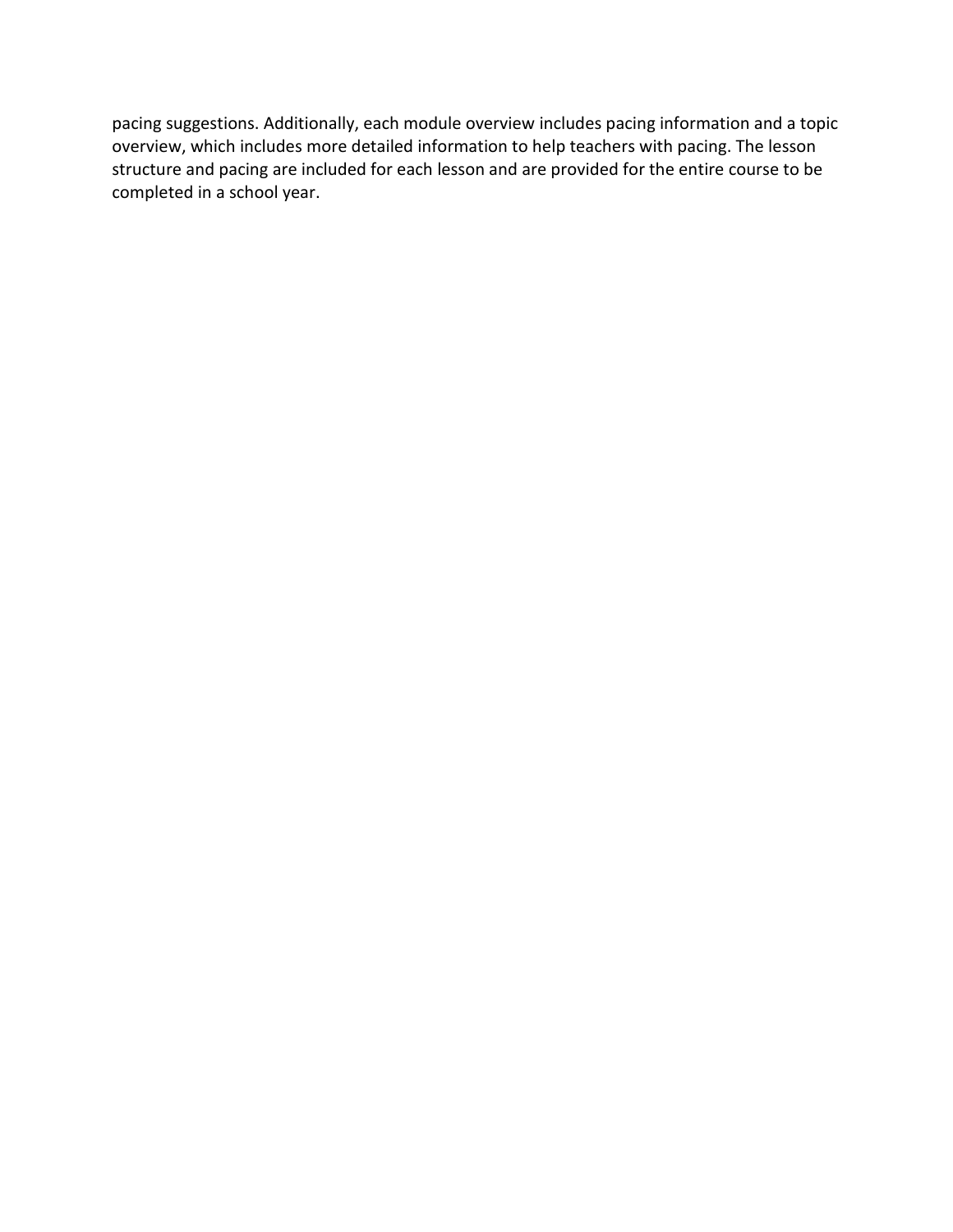**6.3** Materials provide implementation guidance to meet variability in programmatic design and scheduling considerations.

- Materials provide guidance for strategic implementation without disrupting the sequence of content that must be taught in a specific order following a developmental progression.
- ● Materials are designed in a way that allow LEAs the ability to incorporate the curriculum into district, campus, and teacher programmatic design and scheduling considerations.
- Materials support development of strong relationships between teachers and families.
- Materials specify activities for use at home to support students' learning and development.

#### Partially Meets 1/2

 The materials provide some guidance for strategic implementation without disrupting the content sequence that must be taught in a specific order following a developmental progression. The materials are not designed in a way that allows LEAs the ability to incorporate the curriculum into district, campus, and teacher programmatic design and scheduling considerations.

Evidence includes but is not limited to:

 disrupting the sequence of content that must be taught in a specific order following a are positioned to reinforce the readiness standard of the grade. In grade 7, students are taught The instructional materials for grade 7 provide guidance for strategic implementation without developmental progression. The materials include strategic guidance on implementation that ensures the sequence of content is taught in the order consistent with the developmental progression of mathematics. For instance, the Teacher's Implementation Guide provides a table in the "Content and Alignment" section that demonstrates how the sequence of modules, topics, and lessons are developed to coherently build new understanding onto the foundations developed in prior grades or previous lessons of the course. Additionally, supporting standards algebraic expressions before solving two-step equations. Each course materials' Table of Contents delineates modules and topics to ensure students learn about precursor concepts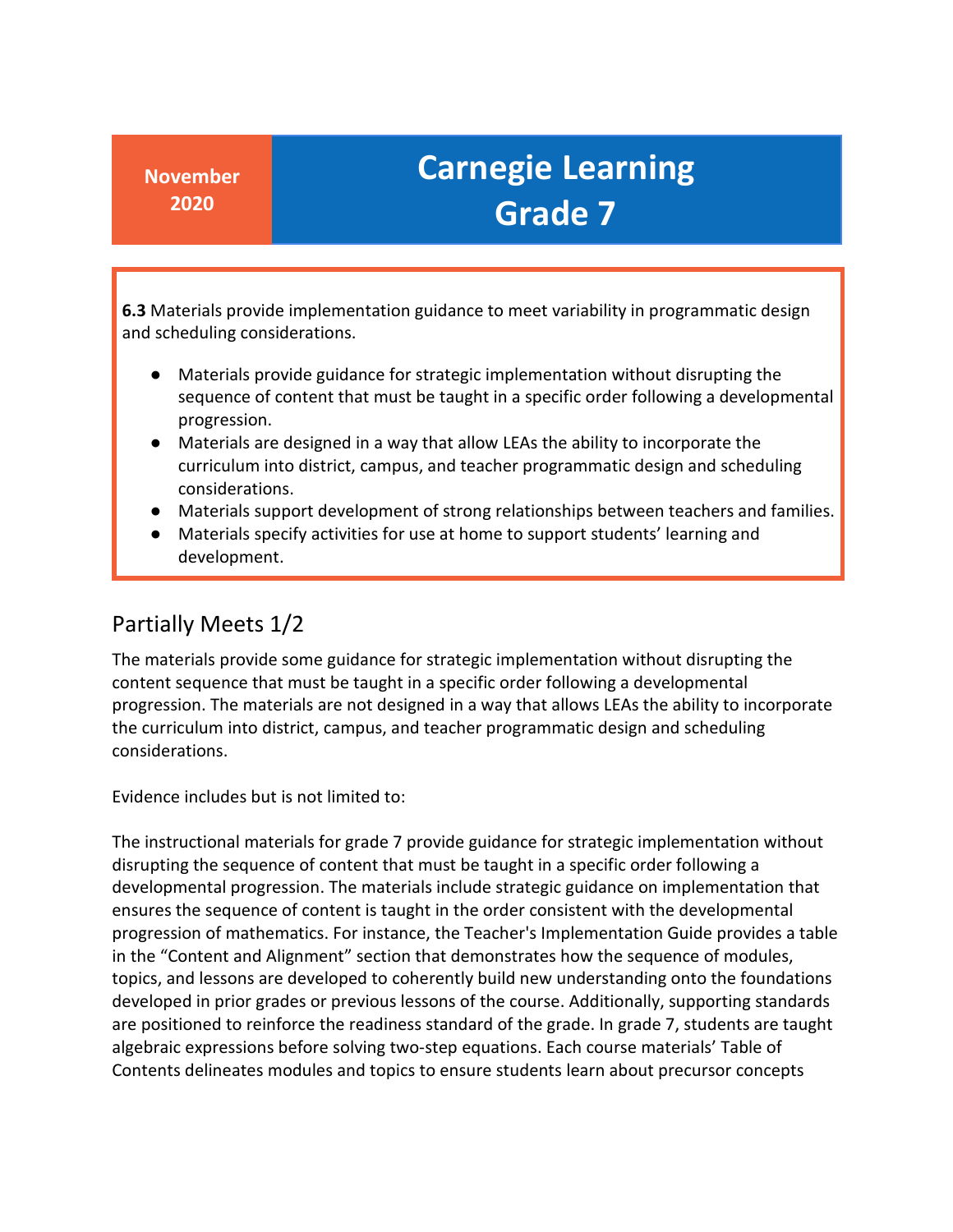first. All courses include all focal areas within the years' instruction without disrupting the content's sequence.

 However, the materials do not include guidance that supports teaching focal areas aligned to a five modules designed for seventh grade. The module and topic overview supports teachers on how that module/topic aligns with focal areas in mathematics; the materials do not guide teachers on how lessons could be taught if the given sequence is disrupted. classroom/school context without disrupting the content's sequence. While this is the case, at least one of the focal areas for seventh grade (rational numbers and operations, proportional relationships, expressions and equations, and comparing data sets) is included in each of the

 Printed materials and digital materials are available. The Teacher's Implementation Guide are not included in the materials. According to the materials, the materials are designed for daily instruction in a 50-minute class period. There is no guidance on implementing the The material design offers some variety to allow for easy implementation of school designs. allows for extensions of the lessons, and grouping options are often mentioned. Suggestions for co-teaching, multi-grade classrooms, and varying lengths of times for mathematics instruction materials in any other school setting.

The Module 1 Overview in the Teacher's Implementation Guide supports teachers in identifying how students build on experiences with ratios and proportional relationships to algebraic reasoning. Module 1 in the materials focuses on thinking proportionally, which is the next developmental progression from sixth grade, where students were introduced to ratios and proportions.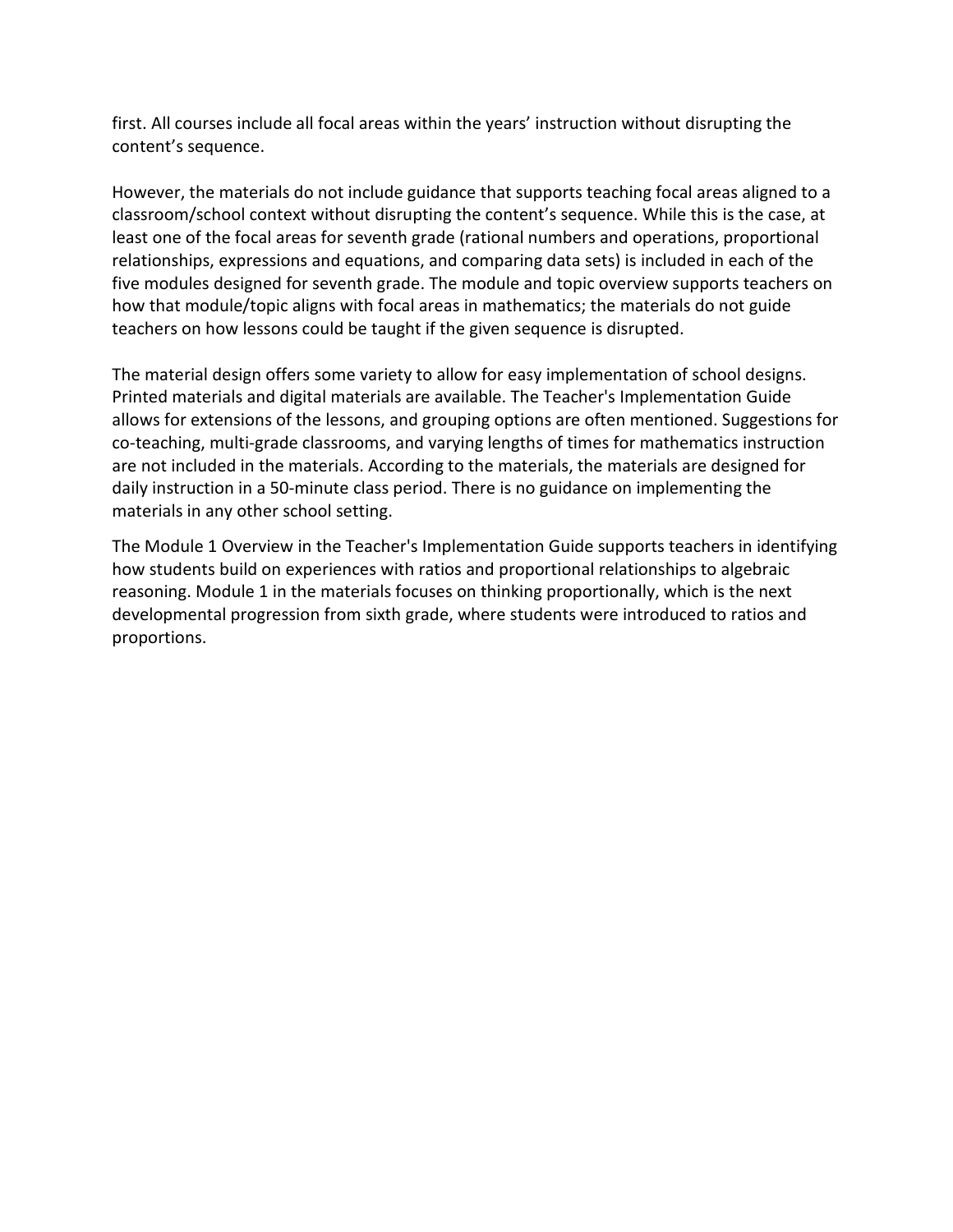**6.4** Materials provide guidance on fostering connections between home and school.

- Materials support development of strong relationships between teachers and families.
- Materials specify activities for use at home to support students' learning and development.

#### Partially Meets 1/2

 teachers and families. The materials specify some activities for use at home to support home support; however, some of the materials referenced were not accessible to the The materials provide some support for the development of strong relationships between students' learning and development. The materials reference literature for parents and atreviewers.

Evidence includes but is not limited to:

 basics about the materials and the use of it in class and at home. The MyCL portal includes a The materials provide "Home Connections" in the MyCL portal, including a video detailing "Community Tools" section with helpful study skills and tips and additional math practice exercises. It also includes a parent/caregiver webinar offering strategies for supporting student learning at home. This webinar was not available for a deep evaluation by the Texas Resource Review.

 materials, called MATHia, is available to students anytime and anywhere. However, it is unclear The materials include a "Math Power for Parents Handbook" to help parents understand the course materials by giving them a summary and examples of each math topic. This is offered in both English and Spanish. The example available to the reviewers online was for elementary. It is unclear if this is also offered for middle school students. The online component of the if the parents have access to MATHia to view their student's progress and work or if they just help support them as they work on it at home.

 however, examples of what is included in the materials are not evident. The materials provide a The materials' website notes "Family Math Nights," where students can present their work; "Family Guide" at the beginning of each topic intended to be sent home to keep parents informed of what their child will be learning in that topic. Family Guides, available in English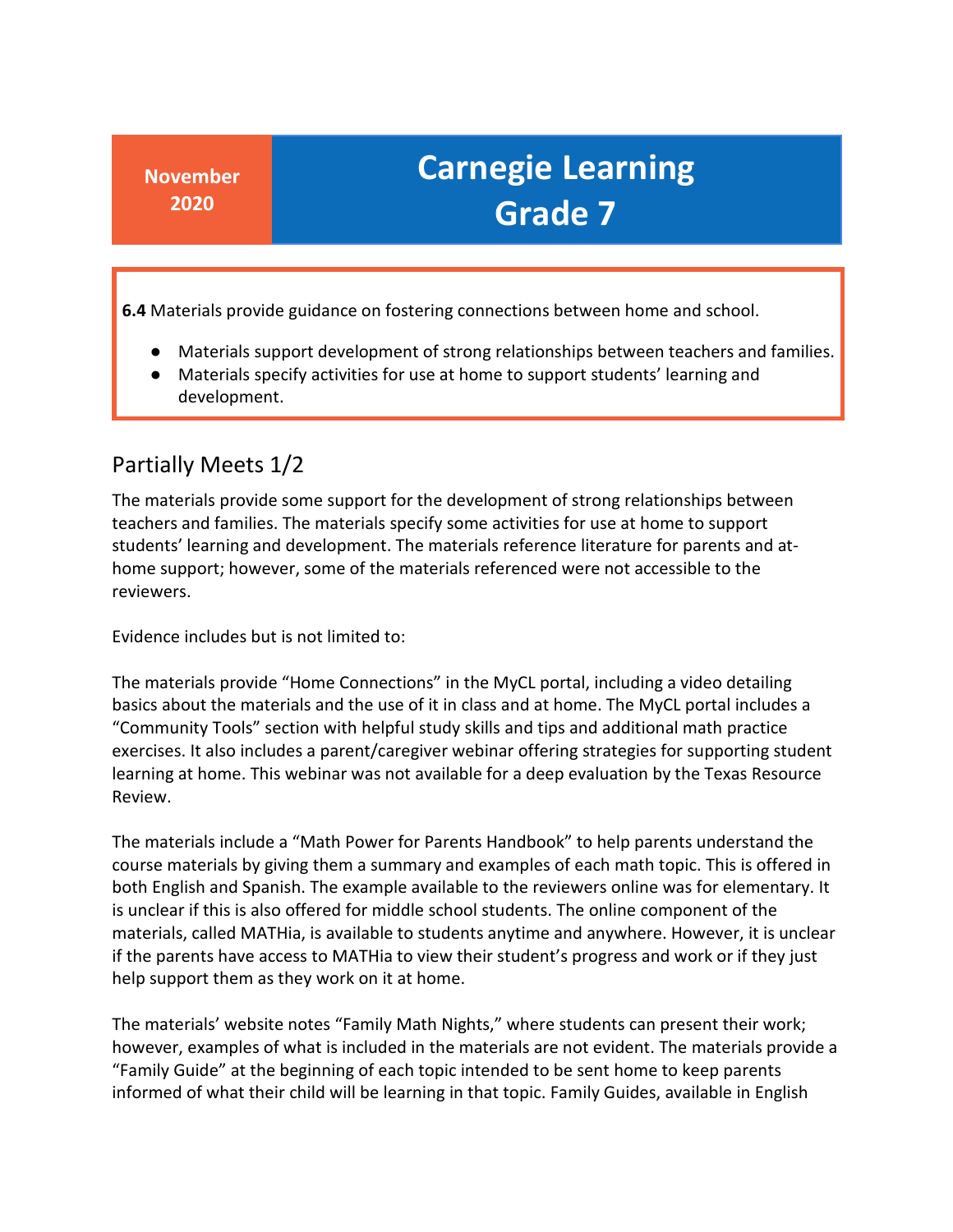should have previously learned, and how it will be used for future learning. They include real- world examples, standardized test question examples, and some key vocabulary students will and Spanish for each topic, overview the mathematics that will be taught, what the student learn.

 Each topic within each module includes a Family Guide. The Family Guide includes an overview problems to be learned in the topic, key terms to be introduced during the topic, talking points, and an explanation of a false myth that many people believe about math. However, there is no relationships between teachers and families. of the topic, "Where Have We Been?" and "Where Are We Going?" sections, examples of guidance or recommendation for teachers to use the Family Guide or develop strong

 In Module 1, Topic 1, the materials suggest that parents support their student's learning by involving multiplication, area, and number properties. The materials also provide "Questions to asking questions about the work they are doing in class about mathematical relationships Ask."

 There is a scale drawing that is used to solve problems, and an explanation is included. The Family Guide also includes a debunked myth, key terms, and talking points parents can discuss with their students about the topic. In Module 1, Topic 4, the Family Guide states that students will learn about proportional relationships and outlines what students have learned before and where their learning is going.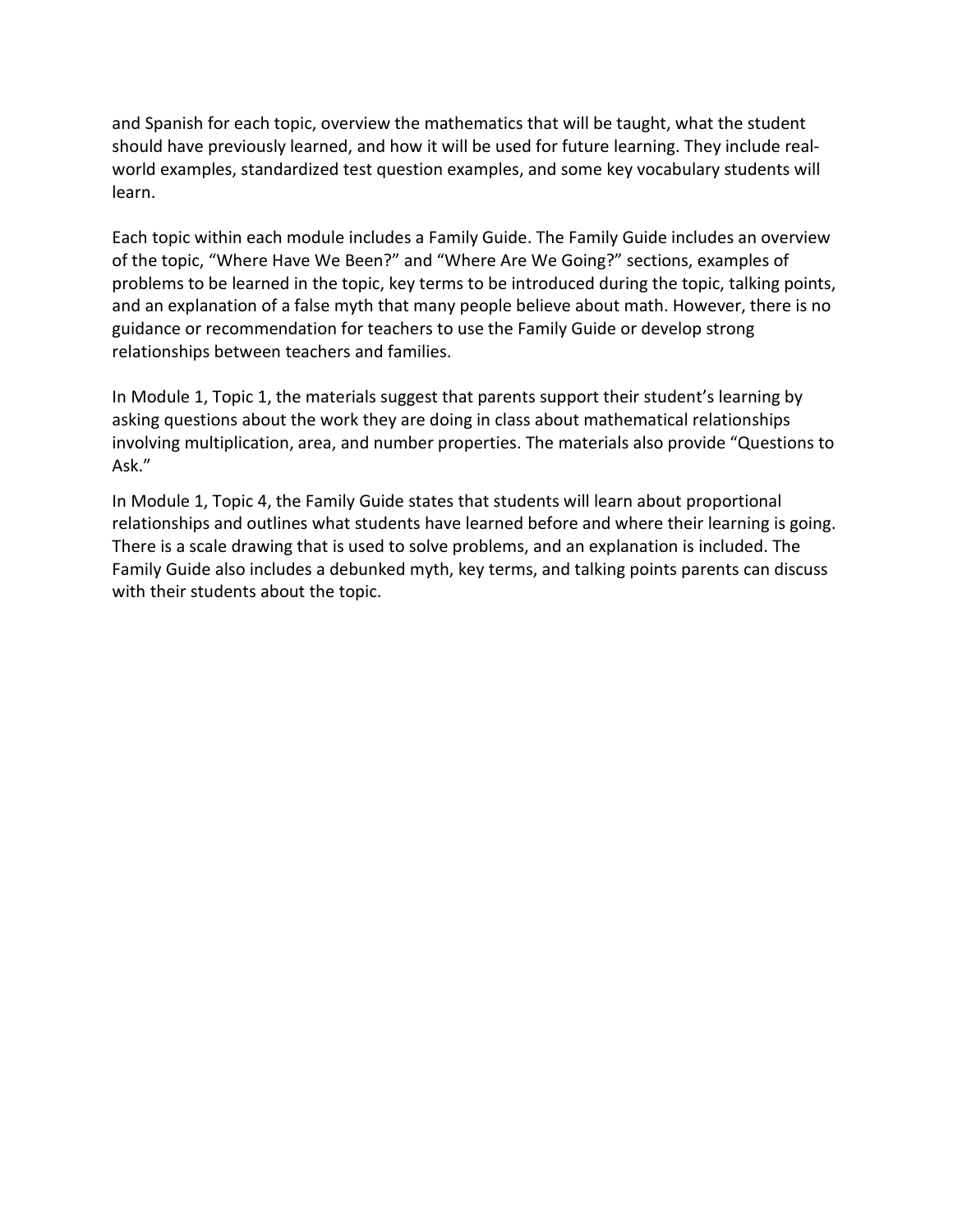**6.5** The visual design of student and teacher materials (whether in print or digital) is neither distracting nor chaotic.

- ● Materials include appropriate use of white space and design that supports and does not distract from student learning.
- Pictures and graphics are supportive of student learning and engagement without being visually distracting.

### Meets 2/2

The materials include appropriate white space and design that supports and does not distract from student learning. Pictures and graphics are supportive of student learning and engagement without being visually distracting.

Evidence includes but is not limited to:

 guide includes a module and a topic overview, facilitation notes, materials needed for the The Teacher's Implementation Guide follows a clear and consistent design for information. This lesson, lesson and activity overviews, standards addressed, essential ideas, lesson structure, pacing, differentiation strategies, and a summary.

 The materials include intentional white space in each margin so that teachers can make include an appropriate amount of white space to show work. The graphics are simple, clear, and concise. Visuals are placed with purpose throughout the materials, i.e., tables, graphs, additional planning notes or reflect on the lesson's implementation. This appears in every lesson throughout the material next to the facilitation notes section of the activity overviews and the section labeled, "Questions to Consider." The Student Edition is consumable; the pages models.

 The material includes fonts that are clear and easy to read. Headings are bold and identified tables, grids, and graphs are large enough for students to read easily. through a colorful box for emphasis. Lessons and activities include pictures, tables, and graphs that do not distract from the text on the page or interfere with learning. Numbers within the

The Student Edition includes "The Crew" images that have thought bubbles with reminders about previous content, questions to help students think about different strategies, and fun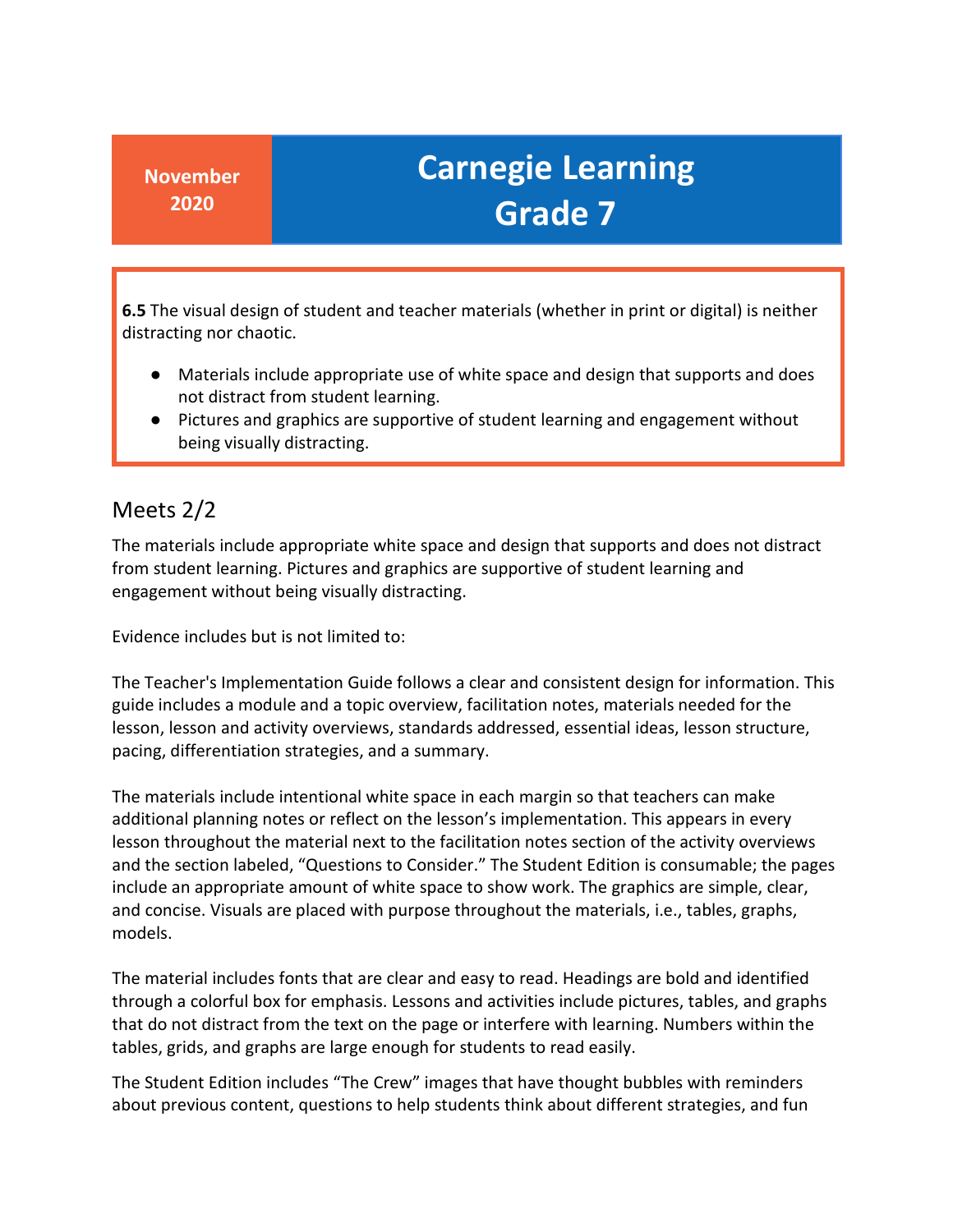icons trigger students to ask themselves reflective questions as they work. facts. The teacher aide's images guide students by making connections and reminding students to think about the details. Models are placed throughout the materials, and "Habits of Mind"

 consistent layout and color scheme: green, black, and white; it is not distracting. The overall aesthetic of the materials is visually appealing and includes a minimalist design. Workspace and The materials adhere to [User Interface Design](https://www.interaction-design.org/literature/article/user-interface-design-guidelines-10-rules-of-thumb) guidelines. For instance, the materials have a note sections are provided in the Teacher's Implementation Guide and Student Edition to provide space for reflection or for documentation purposes.

 In MATHia, animation offers user control and freedom to rewatch demonstrations of various glossary with definitions and graphic images, such as for x-axis and solid volume. math concepts. MATHia software contains familiar options such as play, volume, enter full screen, and print icon images and terminology for easy student use. Resources also provide a

 In Module 3, Lesson 1, the "Differentiation Strategy" guides teachers to use a template to show Algebra," students use pictorial bar models to represent equations in given situations. In Lesson graphs that are large enough for students to read clearly. The titles for the graphs and the titles for the x-axis and y-axis are easily readable, and so are the numbers displayed on the graphs. The tables include enough space for the students to write inside and enough space around the graphics to show their mathematical thinking process. substitution and evaluation for evaluating expressions' instructional support. In "Picture 3.4, students use multiple representations to solve problems, including several tables and

 warm-up section as the starting point because the font is bold and blue. The learning goals are to the side in a black font, which indicates that students do not have to write or answer anything in that section. The rest of the lesson follows the same pattern with questions and problems to answer in blue and directions in black font. The lesson includes pictures of tables and number lines and enough white space to work problems out and answer the questions. Side notes are included throughout the lesson to help students answer questions or remind easy access. At the end of each activity, the materials intentionally provide an empty blank page for students to show math work, make notes, or summarize their thinking throughout the In Module 4, Lesson 2.1, the Teacher Guide includes facilitation notes with supports such as a detailed description of what is needed for students to find the mean and absolute value of given data sets and what questions to ask during the lesson. These sections are labeled with larger bold fonts that allow for easy identification. In Lesson 3.3, the students can see the them of something important. Tables and plots are big enough for students to write in and read clearly. The topic number, title, and page number are included at the bottom of each page for activity.

 shown with directions for the students to identify the shapes. This allows students to pull In Module 5, Lesson 2.5, the materials include an activity on volume and surface area of prisms and pyramids. On the activity pages, pictures of nets for different pyramids and prisms are information from their prior knowledge before building on their learning from the current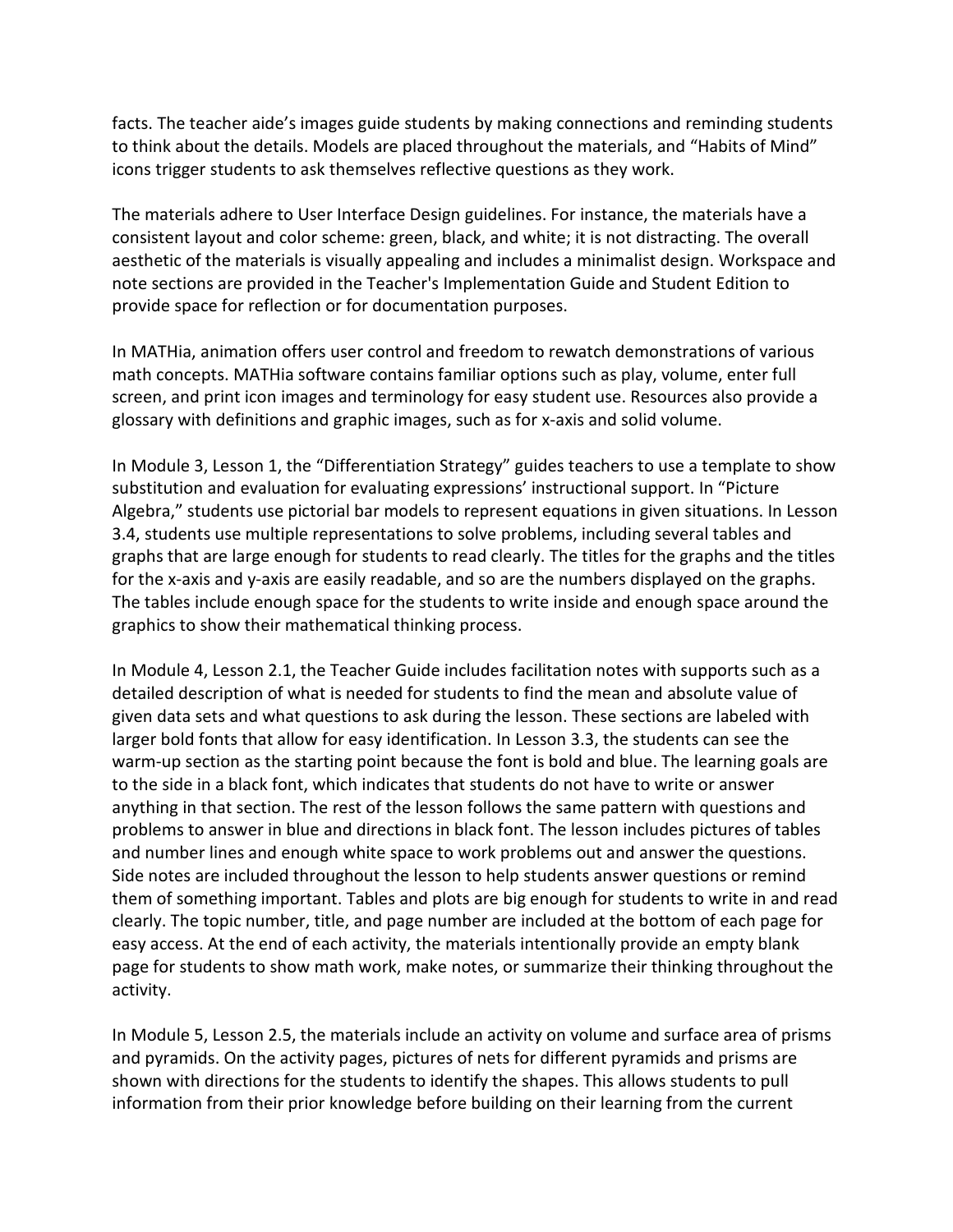lesson. The materials also include pictures of students with a quote to give students important tips and reminders to help them answer the questions on that page in the activity.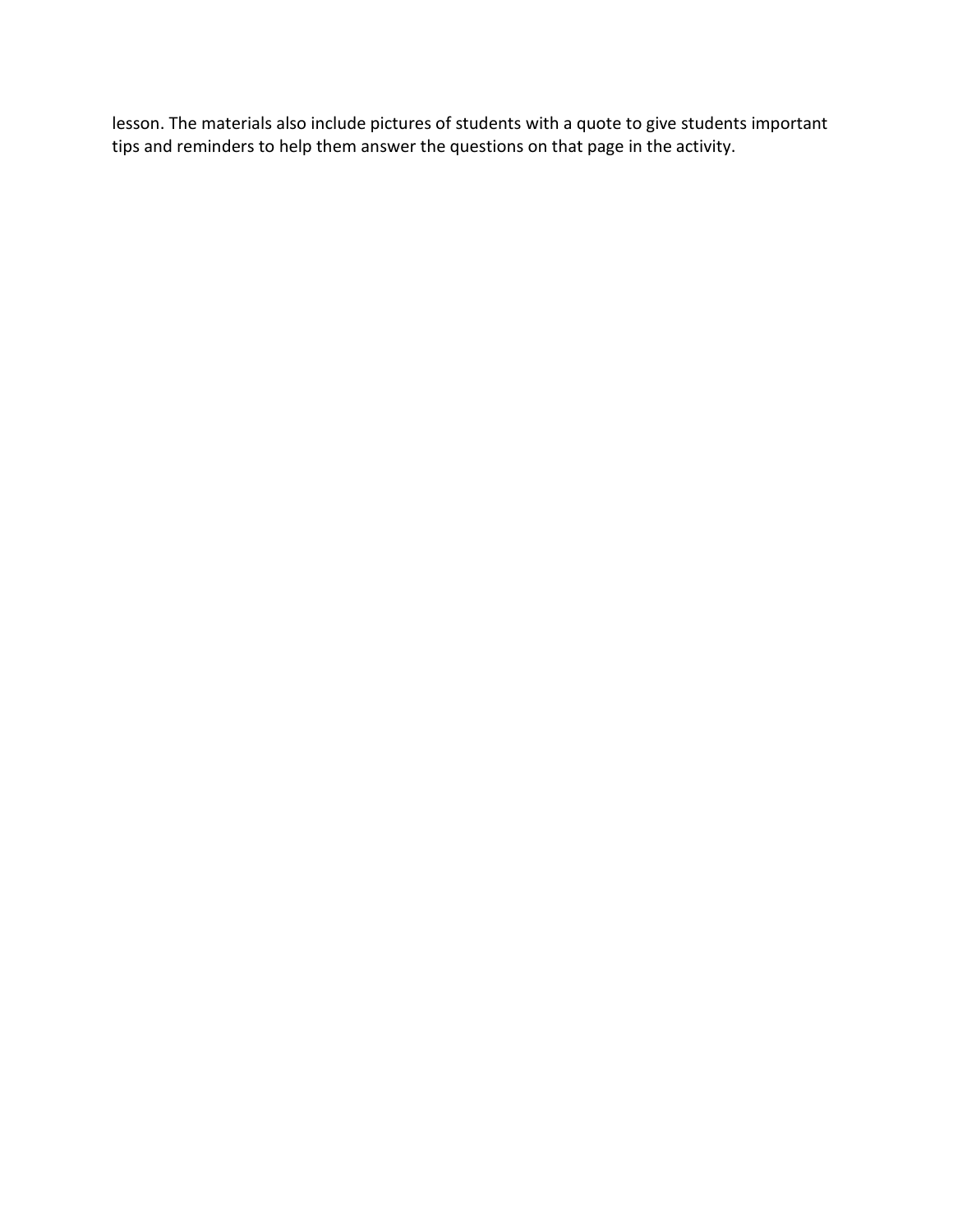students and provide support for learning. **6.6** If present, technology or online components included are appropriate for grade level

- Technology, if present, aligns to the curriculum's scope and approach to mathematics skill progression.
- ● Technology, if present, supports and enhances student learning as appropriate, as opposed to distracting from it, and includes appropriate teacher guidance.

#### Not Scored

 The materials include online components that are grade-level appropriate and provide learning enhance student learning as appropriate, as opposed to distracting from it, and include teacher support. The online elements align with the curriculum's scope and provide support and guidance.

Evidence includes but is not limited to:

 The materials reviewed include a computer-based software called MATHia that can be accessed anytime and anywhere by students and teachers. Each lesson in the materials has a corresponding lesson in MATHia and is included in the pacing guide for each module, topic, and learning path and ongoing formative assessment. MATHia contains a mini video, "Why this supports include videos, immediate feedback in practice problems, interactive tools, and manipulatives. Additional activities and assessments for each topic and lesson are found in MATHia. It creates a personalized learning path for each student with feedback and hints that are embedded within the software. It also provides teachers with reports of class and individual lesson. MATHia is a 1-to-1 adaptive math coaching program that provides a personalized Matters," that students watch to see a real-world connection to learning. MATHia technology student's progress by standards.

 MATHia will be used for each topic and standard and how many instructional days are needed when interacting with the materials since the concepts in MATHia overlap and reinforce the In the Teacher's Implementation Guide, the materials outline how MATHia can be incorporated into each module and what topics it will cover. Additionally, there are "Learning individually with MATHia" or "Skills Practice'' sections in the "Module Overview" that summarize how using the software. The individual student practice helps support their learning in the classroom